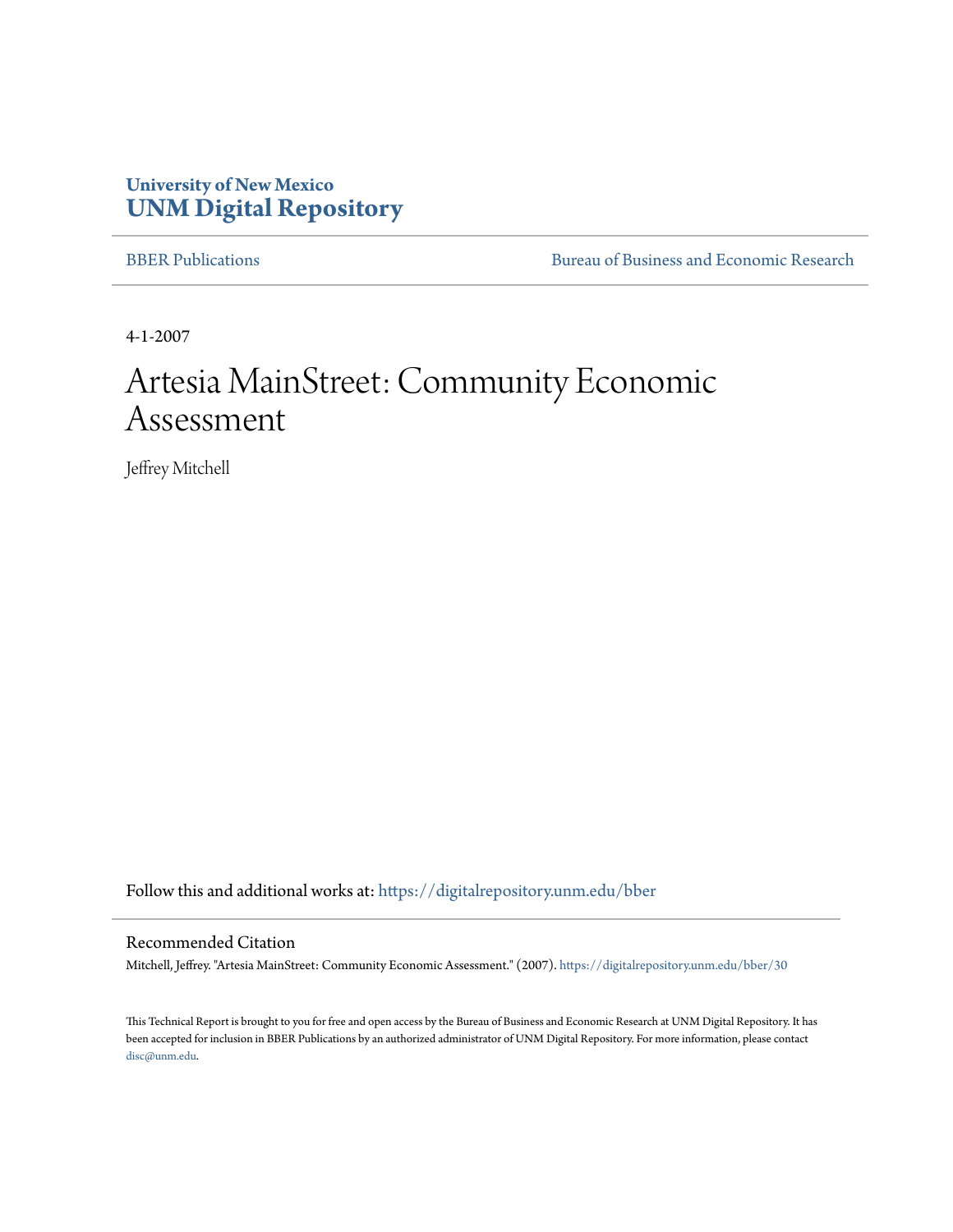



# ARTESIA MAINSTREET: COMMUNITY ECONOMIC ASSESSMENT

Dr. Jeffrey Mitchell April 2007

Funding provided by: New Mexico MainStreet New Mexico Economic Development Department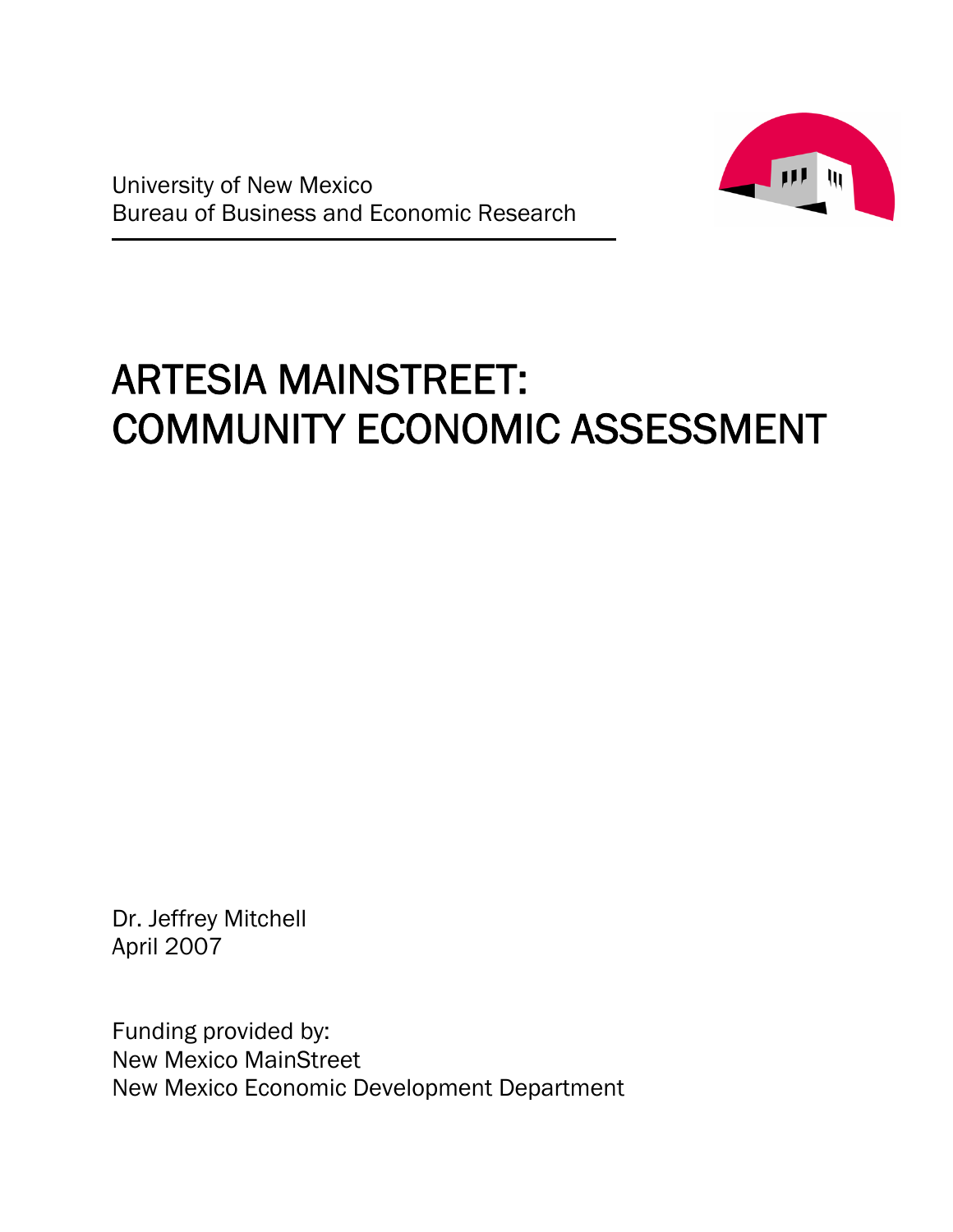# **TABLE OF CONTENTS**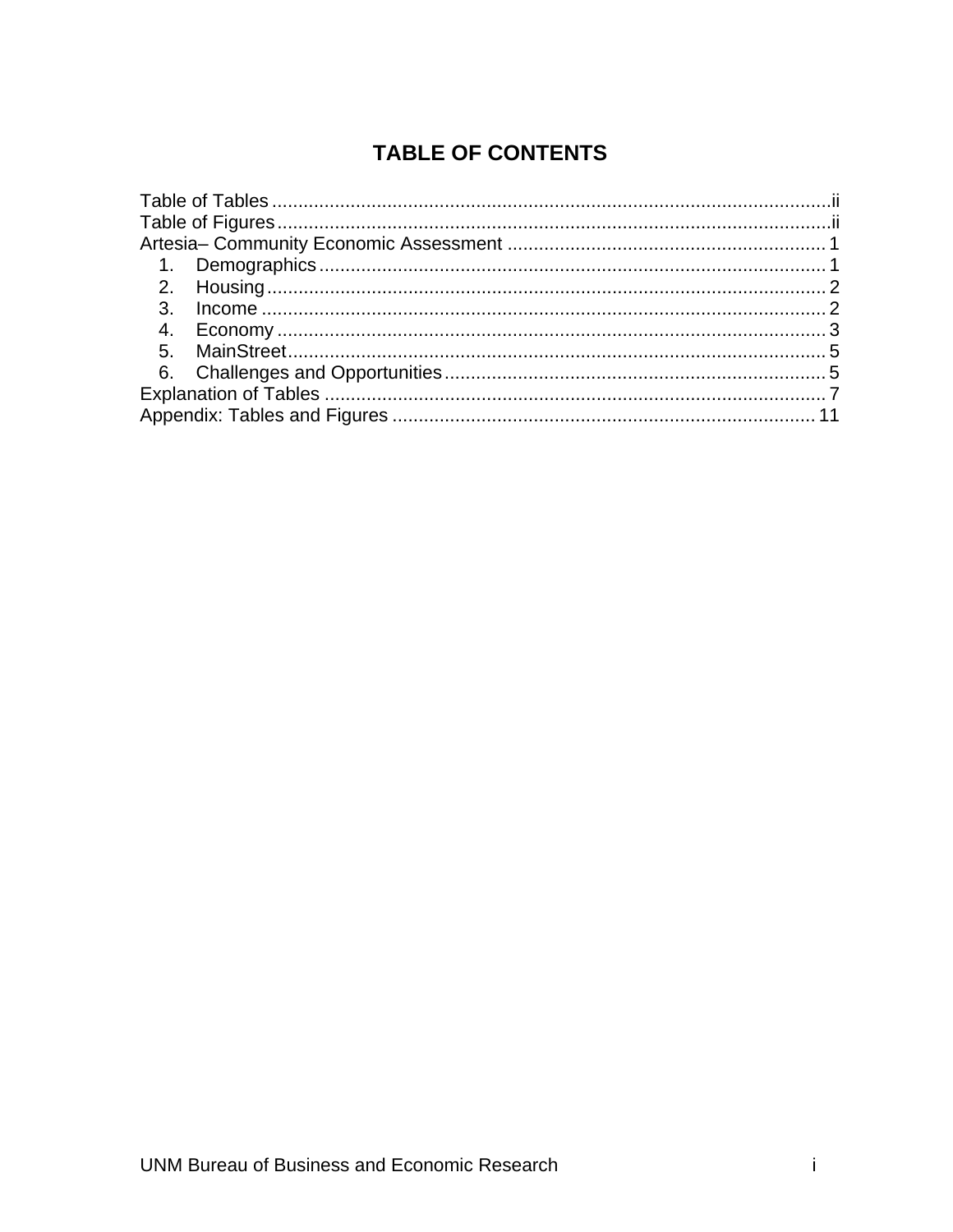# **TABLE OF TABLES**

<span id="page-3-0"></span>

| Table 1: Selected Demographic, Economic, and Housing Characteristics  12                                                                                                                                                                                 |
|----------------------------------------------------------------------------------------------------------------------------------------------------------------------------------------------------------------------------------------------------------|
| Table 2: Artesia Taxable Gross Receipts and Pull Factors, 1989 & 2002 14                                                                                                                                                                                 |
| Table 3: Eddy County Taxable Gross Receipts and Pull Factors, 1989 & 2002  15                                                                                                                                                                            |
| Table 4: Artesia Taxable Gross Receipts and Pull Factors, 2005 16                                                                                                                                                                                        |
| Table 5: Location Quotient: Artesia Employment, by Industry, in Relation to Eddy<br>County, the SE New Mexico Region, and New Mexico; Eddy County Industries in<br>Relation to the SE NM Region and New Mexico; and the SE NM Region in Relation         |
| Table 6: Location Quotient: Artesia Employment, by Occupation, in Relation to Eddy<br>County, the SE New Mexico Region, and New Mexico; Eddy County Industries in<br>Relation to the SE NM Region and New Mexico; and the SE NM Region in Relation<br>20 |
| Table 7: Location Quotient: Artesia Employment, by Business Ownership, in<br>Relation to Eddy County, the SE New Mexico Region, and New Mexico; Eddy<br>County Industries in Relation to the SE NM Region and New Mexico; and the SE NM                  |
|                                                                                                                                                                                                                                                          |
|                                                                                                                                                                                                                                                          |
| Table 10: Artesia Employment by Industry, in Mainstreet Area, 2005 30                                                                                                                                                                                    |
| Table 11: Artesia Average Wages by Industry, in Mainstreet Area, 2005 33                                                                                                                                                                                 |
| Table 12: Artesia Employment by 3-Digit Retail & Service Subsector, In Mainstreet<br>34                                                                                                                                                                  |
|                                                                                                                                                                                                                                                          |

# **TABLE OF FIGURES**

| Figure 1: Artesia Taxable Gross Receipts Gain/Loss, by Industry, 2005 18 |  |
|--------------------------------------------------------------------------|--|
|                                                                          |  |
|                                                                          |  |
|                                                                          |  |
|                                                                          |  |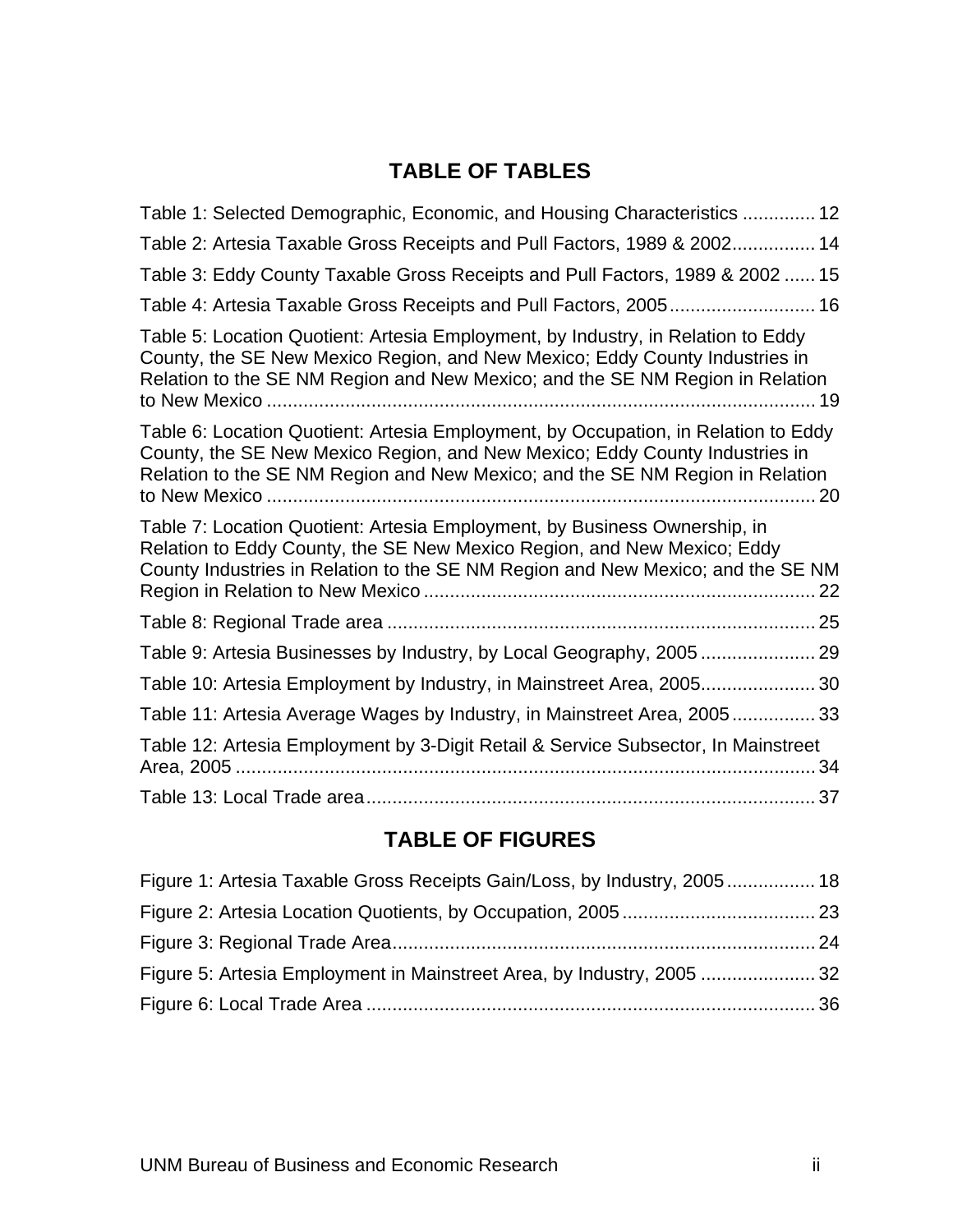# **ARTESIA– COMMUNITY ECONOMIC ASSESSMENT**

- <span id="page-4-0"></span>**1. Demographics[1](#page-4-1) :** Artesia's population is relatively stable, though slowly growing; the rate of growth of the Hispanic population far exceeds that of the White/non-Hispanic population; levels of educational attainment are very low.
	- a. Artesia's population grew by 3 percent between 1990 and 2000, below the 8.4 percent rate of growth in the SE New Mexico Region<sup>[2](#page-4-2)</sup>, and well below the 20 percent growth of the statewide population. Significantly, despite the slow growth of the town's population, the age distribution of the town's residents remains relatively balanced, with a small decline among the children under 5 years old matched by a similar decline in the senior population.
	- b. The number of persons relocating from out-of-county to Artesia has remained stable between the 1985-1990 and 1995-2000 periods, in contrast to declining rates for Eddy County and the Southeast New Mexico Region. Indeed, as a result of these dynamics, the size of Artesia's work force has been growing, up by nearly 10 percent from 1990 to 2000.
	- c. Artesia's population is slightly less than one half White/non-Hispanic and one half Hispanic<sup>[3](#page-4-3)</sup>; Black or African Americans and Native Americans comprise the remaining 3 percent of the population. The Hispanic community is by far the fastest growing segment of the town's population. Between 1990 and 2000, the share of Artesia's population that is Hispanic increased from 39 to 47 percent; the White/non-Hispanic population share of the population fell proportionately. The growing presence of the Hispanic population in Artesia is part of a broader trend that is evident throughout New Mexico and the U.S. Indeed, although the share of Artesia's population that is Hispanic slightly exceeds that of New Mexico (43 percent) and far exceeds that of the U.S. (14 percent), the 25 percent growth of the Hispanic population in Artesia between 1990 and 2000 is well below the 33 and 61 percent increases in New Mexico and the U.S. respectively over the same period. Notably, despite the overall growth of the Hispanic population in Artesia, this group is becoming far more integrated within the community. The number of persons who, by Census definitions, are linguistically isolated, declined from 5 to 2 percent between 1990 and 2000.
	- d. The level of educational attainment in Artesia is, by any standard, very low. As in all parts of the country and the state, the number of persons

 $\overline{a}$ 

<sup>1</sup> See Table 1 in the appendix

 $^2$  SE New Mexico Region in this report is defined as Eddy, Chaves, and Lea Counties.<br><sup>3</sup> Beginning in the 1000 Decennial Canaus and continuing in 2000, the Hinnenia penula

<span id="page-4-3"></span><span id="page-4-2"></span><span id="page-4-1"></span> $3$  Beginning in the 1990 Decennial Census and continuing in 2000, the Hispanic population is defined as an ethnic group rather than a race. Those who identify themselves as Hispanic in the Census are also self-defined by racial characteristics. For this reason, the sum of racial groups and Hispanic ethnicity is greater than the size of the total population.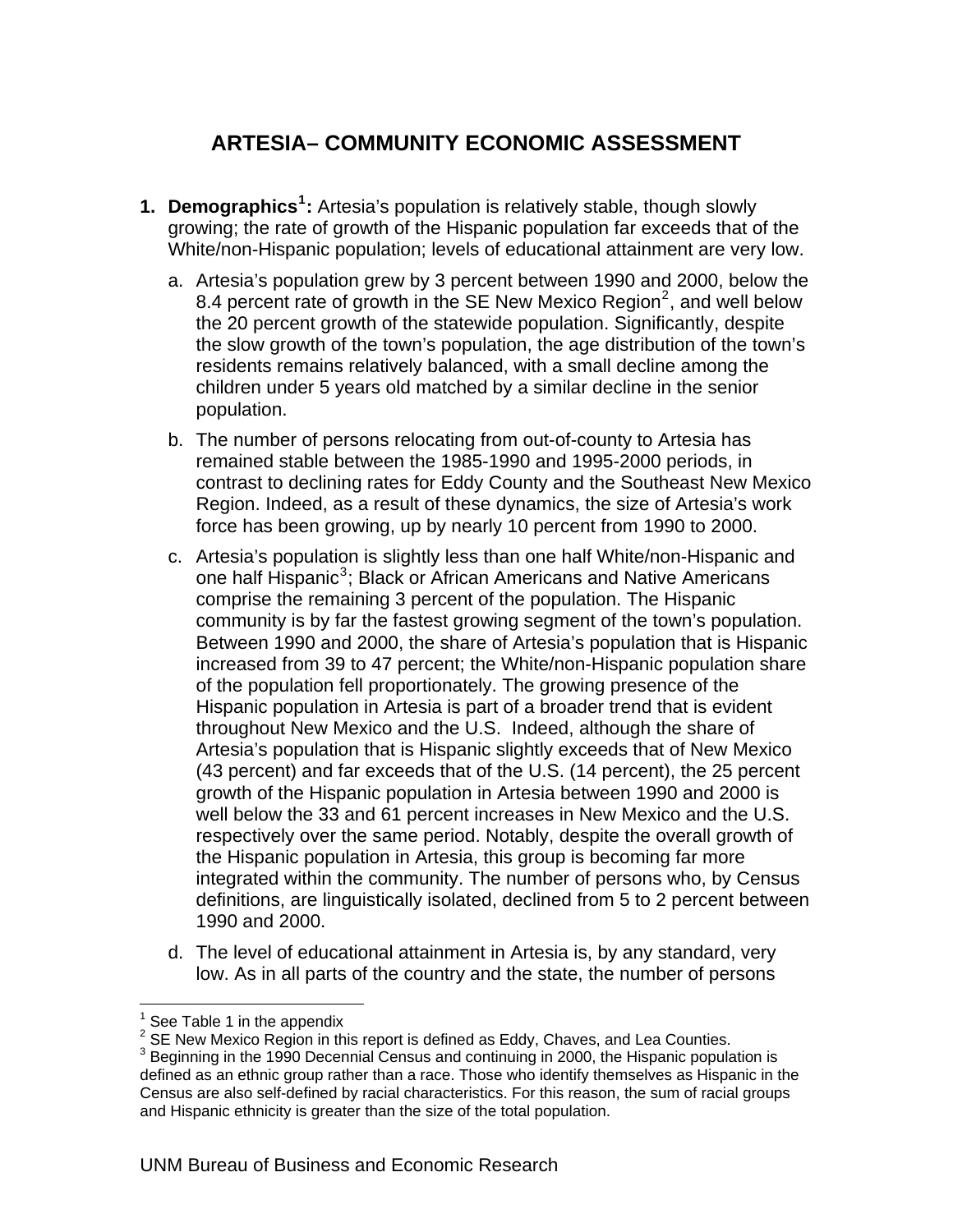<span id="page-5-0"></span>without a high school degree has been declining, but in Artesia in 2000, 30 percent of the 25 years and older population had not completed high school (or earned a G.E.D.), compared to 24 percent in other parts of Eddy County, 21 percent in New Mexico, and 20 percent in the U.S. Even more pronounced is the limited achievement in higher education. In Artesia, only 16 percent of the 25 years and older population had earned a post-secondary degree, compared to nearly 20 percent in other parts of Eddy County and 29 percent in New Mexico.

- **2. Housing[4](#page-5-1)** : Based on available data through 2000, the supply of owneroccupied housing in Artesia is severely limited, resulting in sharp increases in housing costs and a decline in the rate of home ownership.
	- a. Between 1990 and 2000, the housing stock in Artesia increased by only 3 percent, slightly below the 5 percent increase in household formation; the increase was in the rental sector. The housing stock in Artesia is also very old: the median age of housing structures in Artesia was 38 years in Artesia in 2000, compared to 33 years in other parts of Eddy County and 23 years throughout New Mexico.
	- b. The consequences of slow housing construction in Artesia are not surprising. The value of owner-occupied housing increased by 6 percent in real terms during the 1990-2000 period, compared to real increases of 2 percent across New Mexico. Because of increasing housing values and stagnant wages, the cost of homeownership increased sharply, from 17.1 to 19.3 percent of median household income. Consequently, the rate of home ownership in Artesia fell from 69.4 to 68.1 percent; home ownership rates increased by 2 percent in both New Mexico and the U.S.
	- c. The stagnant supply of owner-occupied housing units and the increase in ownership costs were somewhat offset by the growth in the supply of rental units and, accordingly, an improvement in the affordability of rental housing.
- **3. Income<sup>[5](#page-5-2)</sup>:** Incomes in Artesia are below area and statewide averages.
	- a. Incomes in Artesia are low and, in real terms, flat. In 1999, average per capita income in Artesia was \$13,911, about 15 percent below the average for other parts of Eddy County (\$16,336) and 19 percent below the statewide average of \$17,261. Adjusting for inflation, the 1999 figure was about 0.5 percent less than in 1989; real incomes rose by 15 percent across New Mexico during the same period.
	- b. Low incomes in Artesia in 1999 (the most recent data for non-metropolitan areas) cannot be explained in terms of national economic patterns or oil prices that affect the regional economy. The rate of unemployment in Artesia in 1999 was below the statewide rate, and, though below prices

 4 See Table 1 in the appendix

<span id="page-5-2"></span><span id="page-5-1"></span><sup>&</sup>lt;sup>5</sup> Ibid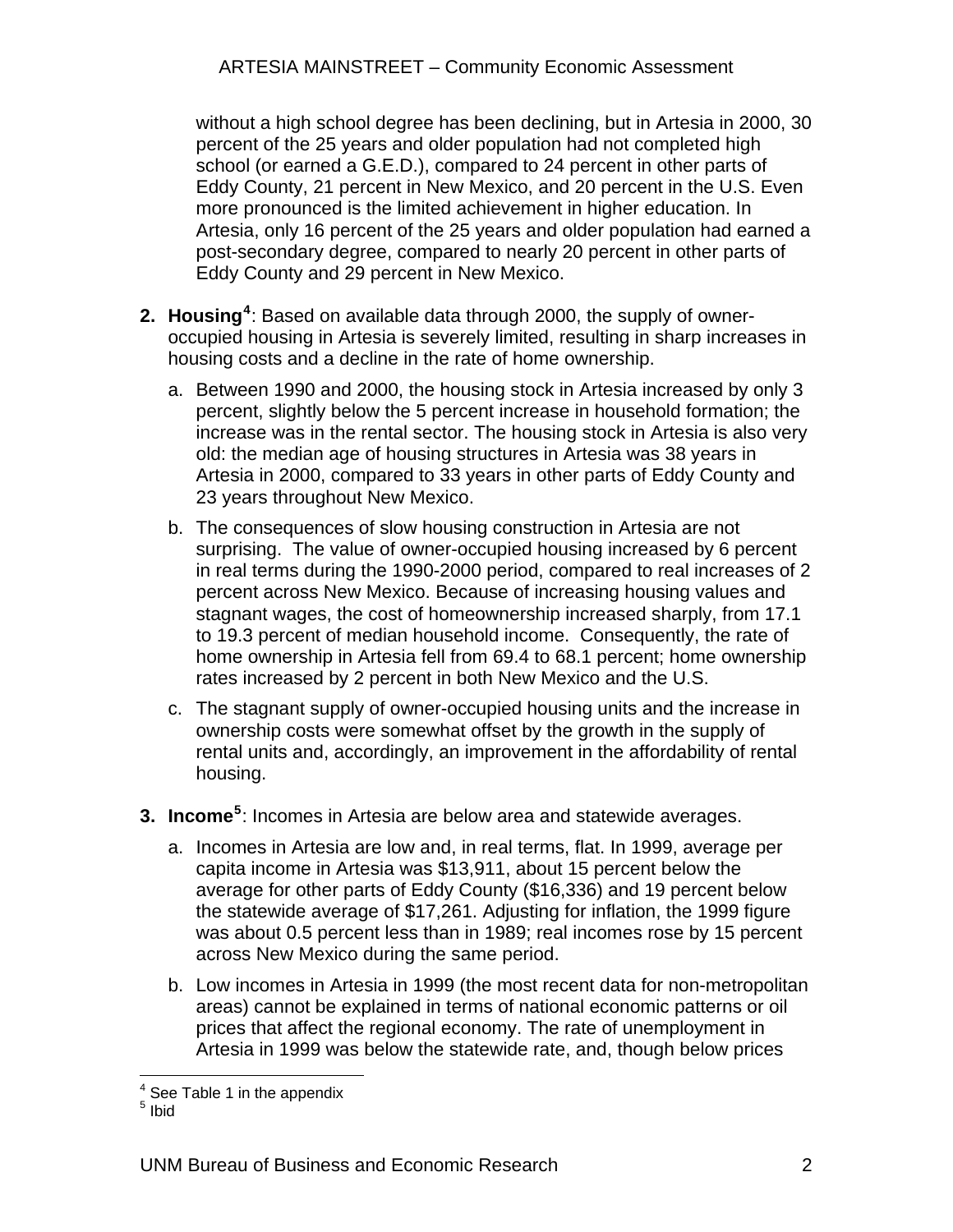<span id="page-6-0"></span>during periods of Middle East turbulence, oil prices were up from previous lows.

- c. Rather, low average incomes are the result of persistent poverty among about 20 percent of Artesia's population. Between 1989 and 1999, poverty in other parts of Eddy County fell by 3.5 percentage points, to 17.1 percent, while New Mexico as a whole saw a decline to 18.4 percent. Further, to a greater extent than other parts of New Mexico and even Eddy County, low income households in Artesia saw a very sharp decline in public assistance, from 9 to 4 percent; in New Mexico as a whole the proportion of households receiving public assistance fell from 8 to 5 percent between 1989 and 1999 $^6$  $^6$ .
- **4. Economy[7](#page-6-2)** : For a small community of 11,000, Artesia's economy is diverse. The economy has strong 'base industries' (including oil & gas, utilities, construction, wholesale trade, transportation, federal government) that bring dollars into the community and strong retail and service sectors that recycle these dollars among local businesses. The weakness of the economy lies in its failure to provide adequate income for a sizeable minority of the population.
	- a. Trade area: A map of the regional trade area is presented in Figure 3. Using standard regional economic measures based on population and economic activity, the outer limits of Artesia's trade area is estimated to be about a 20 minute drive from the town center, including most of northern Eddy County. However, geography tends to favor Artesia, as its central location with respect to communities in the southeastern region offers the town certain advantages. In general, Artesia is the regional market center for 'middle order' consumer goods and services such as clothing, groceries, auto repair and personal services<sup>[8](#page-6-3)</sup>. Local and regional shoppers are somewhat more likely to go to larger cities, such as Roswell, for larger purchases. The advantages of Artesia's central location are more evident where transportation costs are determinant, such as the wholesale industry.
	- b. Strengths: Base industries and retail provide a solid financial foundation for Artesia.

<span id="page-6-1"></span> $\overline{a}$  $6$  The number of households receiving public assistance fell in all parts of the U.S. following the 1996 implementation of welfare reform.

<span id="page-6-2"></span> $7$  See tables 3-8 and figures 1-3 in the appendix

<span id="page-6-3"></span> $8$  The trade area of a community is commonly defined in terms of the availability of goods and services. The smallest communities provide only the 'lowest order' goods and services, including frequently purchased items such as milk or newspapers; larger communities provide less frequently purchased, typically more expensive 'higher order goods' such as durable consumer goods (household appliances or automobiles) and specialized services (legal or healthcare); the highest order goods are available only in the very largest cities.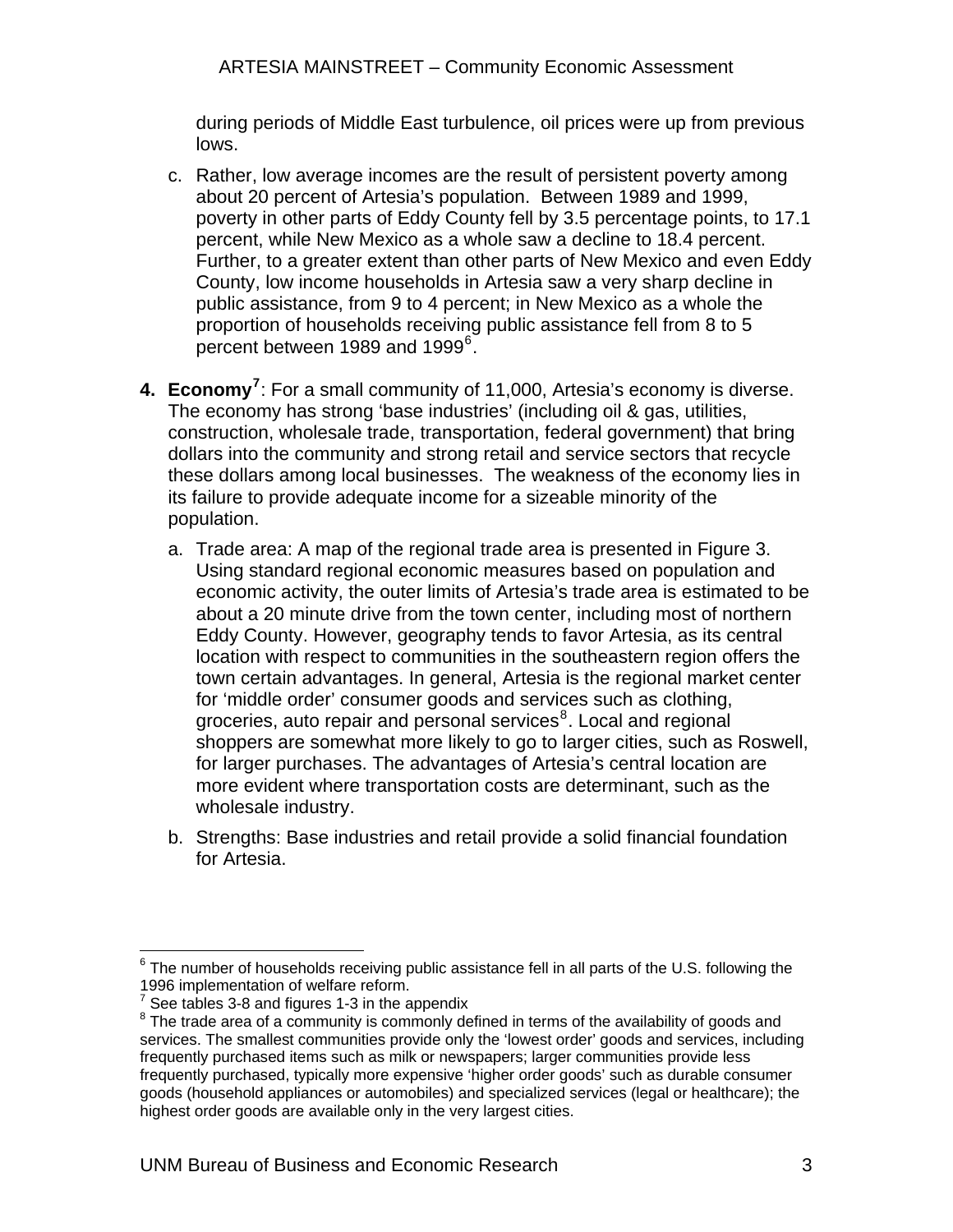- i. Base industries generated \$200 million in taxable gross receipts in Artesia, accounting for a net inflow of \$112 million in 2005. $9$  This reflects continued and long term improvement – 2005 total taxable gross receipts were more than double those of 1989, adjusting for inflation. On a per capita basis, only oil & gas-rich Hobbs and Farmington, and Los Alamos, site of LANL, have greater financial inflows in New Mexico.
- ii. Among the strongest sectors of Artesia's economy are wholesale trade and transportation and warehousing, which generated an inflow of \$50 million in 2005. Comparing the performance of these sectors in Artesia with their relatively weak performance in Roswell and Carlsbad, it would appear that the community's central location allows it to serve as a principal distribution center for the region.
- iii. The retail sector, primarily discount or 'Big Box' retailers, also make a sizable contribution to Artesia's economy, generating a net surplus of \$43 million in 2005. Together, net financial inflows associated with Artesia's base industries and retail sector generate nearly \$3 million in gross receipts tax revenues for the town.
- c. Weaknesses: Strong industrial performance has not translated into income growth in Artesia, leaving more than 1 in 5 residents below the poverty line.
	- i. Between 1989 and 1999 (the latest data for Artesia) average per capita incomes in Artesia, adjusted for inflation, fell slightly while incomes in the remainder of Eddy County and New Mexico as a whole increased by 13 percent and 15 percent, respectively. Stagnation of real earnings is not limited to the very poor – the median household income likewise fell during the 10 year period.
	- ii. Location quotients indicate the types of jobs found in the local economy, according to industry, type of employer, and occupations. A value of 1.00 (with a base geography of New Mexico) indicates that this employment in a given category is in proportion to New Mexico; a value less than 1.00 indicates that the employment category is less than proportionate and greater than 1.00 means that it is more than proportionate. Location quotients by industry show that employment in Artesia is relatively concentrated in mining, manufacturing and transportation – all high paying sectors – and that there are relatively few jobs in lower paying retail and services sectors. Similarly, a very large share of jobs in Artesia is created by private, for-profit firms, and very few jobs are with non-profit organizations and the public sector, again suggesting a tendency for relatively high wages. However,

<span id="page-7-0"></span>erthandors industries' are those that market goods and services outside the local economy. Such say that the such industries draw revenues into the community and, to the extent that these revenues are effectively distributed and circulated, create and sustain local economic growth. Base industries include agriculture, mining, utilities, manufacturing, and some services.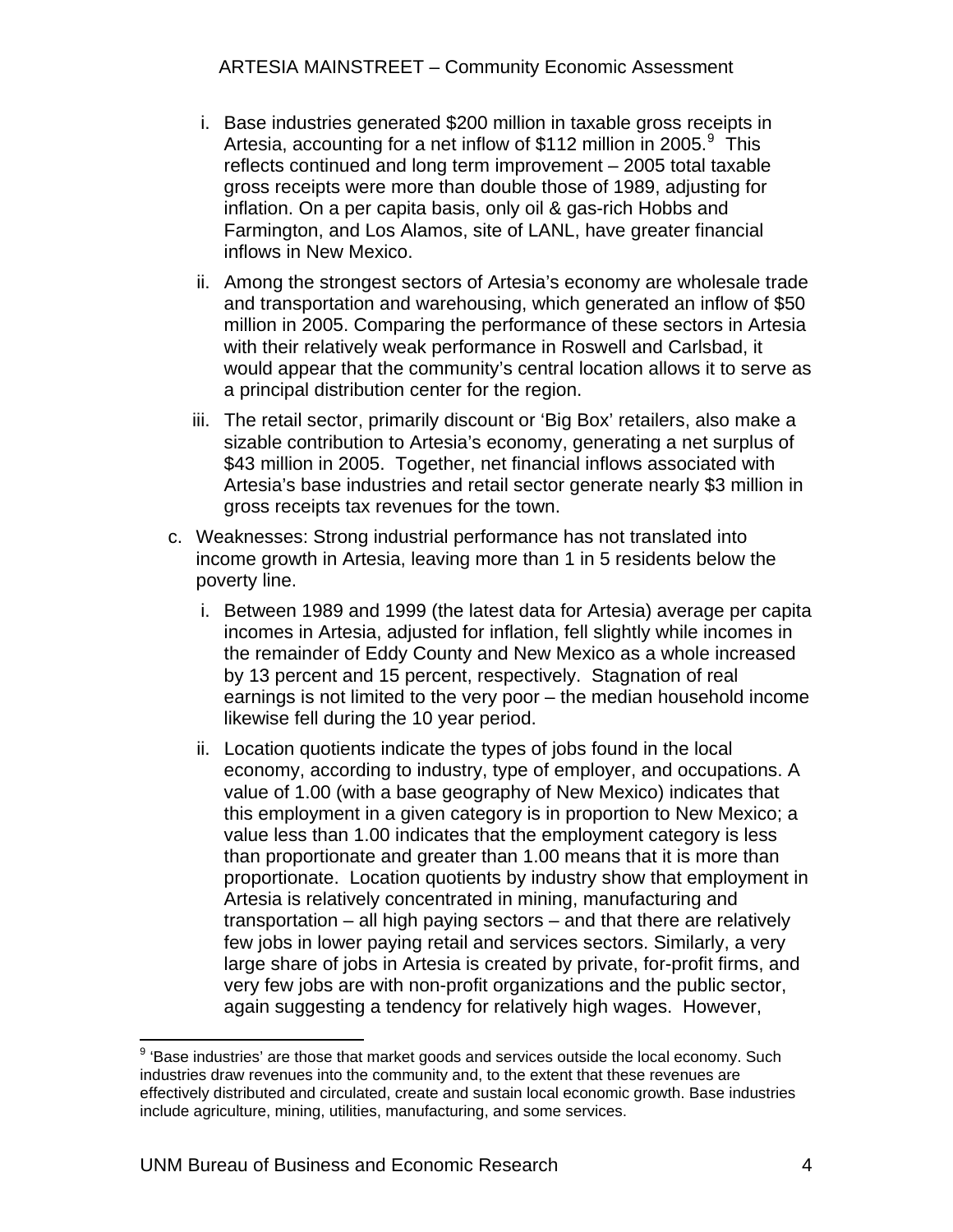<span id="page-8-0"></span>location quotients for occupations may offer a partial explanation for low and stagnant wages in Artesia. These data show that management and professional employees are relatively few in Artesia, whether compared to the county, the region or, especially, the state. Likewise, higher paying service occupations, such as healthcare and protective services, are poorly represented in Artesia. Conversely, lower paying occupations such as administrative support, maintenance and material moving, are relatively plentiful. The overarching conclusion is that while Artesia features strong industries that draw substantial resources into the community, employment in these industries is mainly in lowerpaying occupations, thus accounting for low average wages.

- **5. MainStreet[10](#page-8-1)**: The economic structure of Artesia's downtown and the role that it plays in the overall economy is characteristic of a center of a much larger city. It offers a very solid foundation for the continued development of the MainStreet program.
	- a. Artesia's MainStreet district is home to 22 percent of the town's businesses and 23 percent of the town's employment. MainStreet employers, on average, pay 17 percent higher wages than employers located in other parts of town.
	- b. Significantly, employers that predominate in the downtown area are engaged in business management and services. These employers include oil and gas companies and firms engaged in information, finance, insurance, administration and support services, and restaurants that are supported by these core businesses. The MainStreet district also has a number of small retail shops, although the vast majority of retail employment is concentrated in 'Big Box' outlets located outside downtown. Public institutions are all but absent from the downtown. This downtown structure is not characteristic of small towns in New Mexico (or other parts of the U.S.). In most small towns, private businesses have moved to office parks outside the downtown and public services and lowend retail have taken their place.
	- c. Compared to other towns in southeastern New Mexico (and most other parts of the state), the housing stock in downtown Artesia<sup>[11](#page-8-2)</sup> is relatively sizeable (475 units, equal to about 10 percent of the total; 3 percent is typical for the region); fewer residential properties are very old and dilapidated, and the vacancy rate of 23 percent is lower than many towns, where commonly one-third or more of downtown housing units are empty.

#### **6. Challenges and Opportunities**

a. Where many towns face vacancies and disinvestment, Artesia has a significant step up in the development of its downtown. Artesia's

 $10$  See tables 9-14 and figures 4-6 in the appendix

<span id="page-8-2"></span><span id="page-8-1"></span><sup>&</sup>lt;sup>11</sup> In this section, 'downtown Artesia' encompasses areas within a 1 minute drive of the center of the MainStreet district, which is a radius of about ½ mile.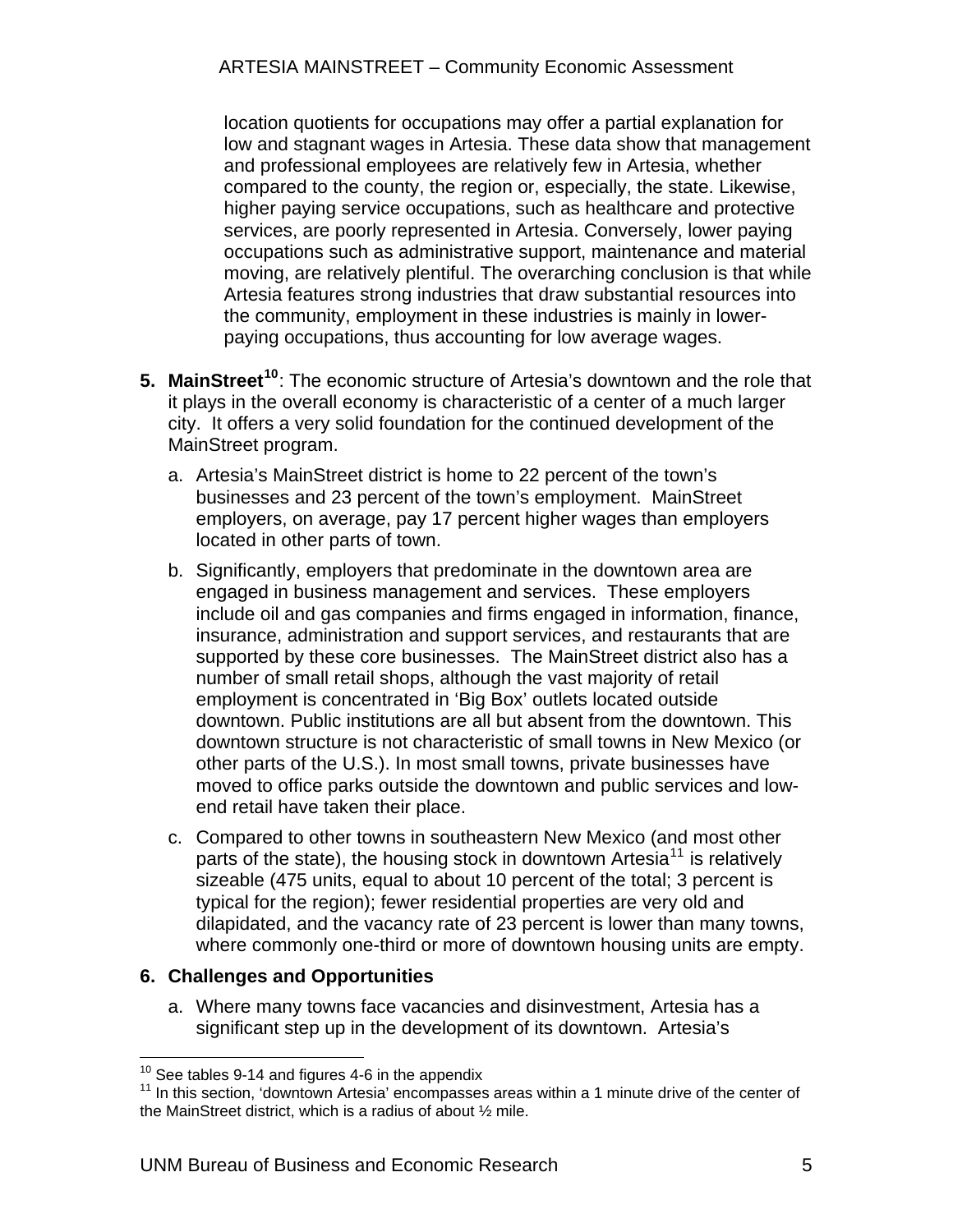advantages include a local economy that draws in much more activity than it leaks out, a location central to the Southeastern Region of New Mexico, and a well-established business community that provides stability to downtown markets.

- b. The establishment of the regional facilities of the Federal Law Enforcement Training Facility Center (FLETC) in Artesia provides the town, and the MainStreet district in particular, with a new market with significant potential. The Center trains rotations of about 200 young officers during brief stays in southeastern New Mexico; trainees receive stipends and have little time to travel outside the immediate area. Restaurants, cafes, drinking establishments and specialty retail would do well to establish strong relations with the FLETC facility.
- c. These factors offer Artesia MainStreet an opportunity to broaden the appeal of the downtown district. One possibility is to extend the life of the district into the evening and to weekends, maybe by encouraging the development of a hotel or other accommodations that provide a market for restaurants and other downtown services. Strong weekday trade serves to reduce the risks associated with the establishment of such businesses. Another option is for Artesia MainStreet to promote integration among southeastern New Mexico communities, possibly creating a regional destination for visitors interested in a multi-day excursion. As a central location in the region, Artesia would likely see the greatest benefits of a regional initiative.
- d. Perhaps the greatest challenge that Artesia faces is raising the standard of living of the 20 to 30 percent of the population near or below the poverty line. This is particularly important given the broad scope of socioeconomic change occurring throughout New Mexico and the southwestern U.S. Historically, a principal function of the downtown is to serve as a site of social development, where persons with diverse backgrounds form a common sense of community and place through daily interactions. Where this does not occur, downtowns can function instead as a site of contestation, where groups seek visibility. Artesia MainStreet can play a vital role in promoting the constructive use of downtown with the development of public space and facilities that involve a broader segment of the town's population. This may involve encouraging the development of parks, arts and entertainment facilities, and other spaces that may be attractive and useful to various segments of the local population.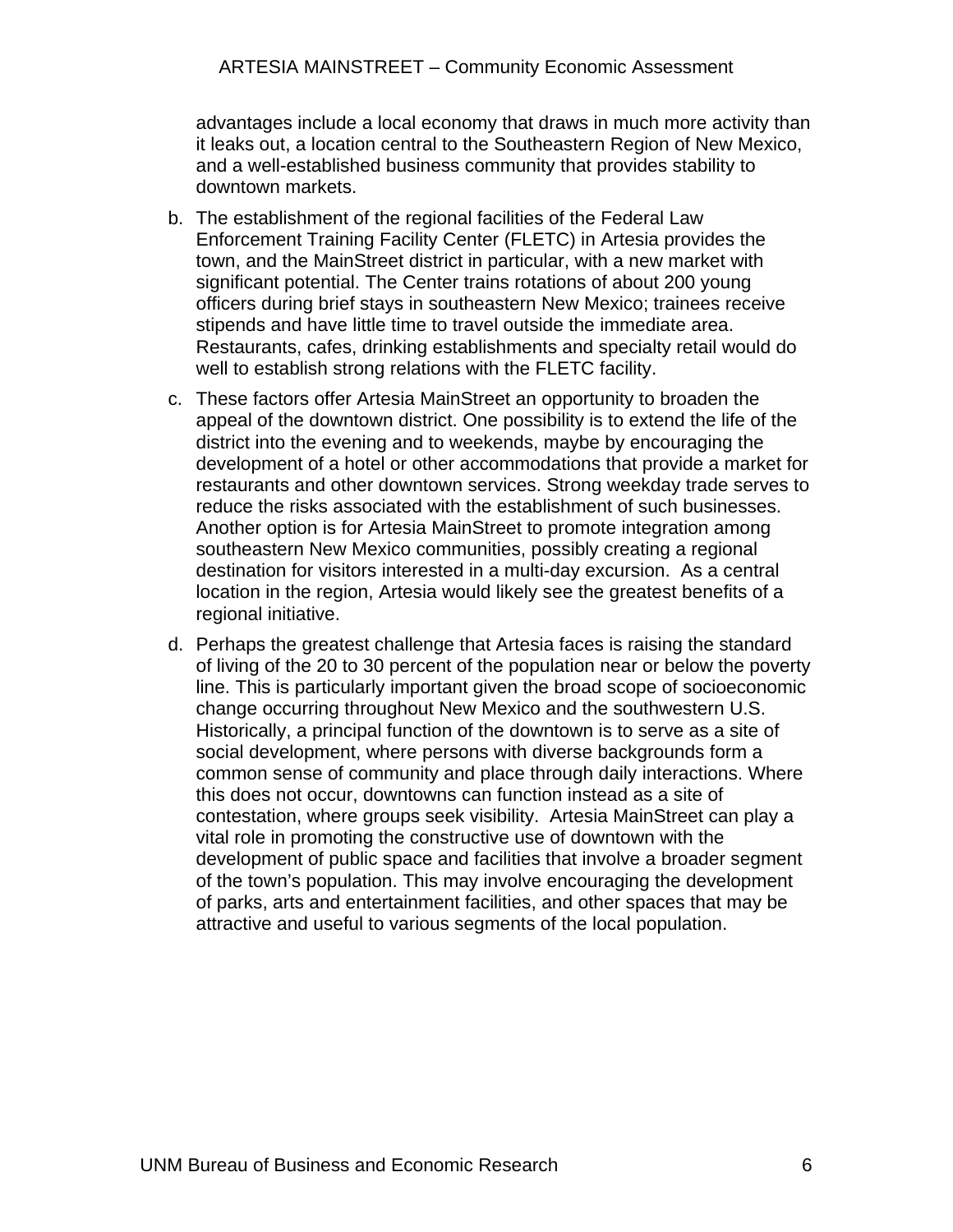# **EXPLANATION OF TABLES**

#### <span id="page-10-0"></span>**Selected Demographic, Economic, and Housing Characteristics**

Source: US Census Bureau, 1990 & 2000 Decennial Census.

Data is provided for your community, county and the state of New Mexico for the years 1990 and 2000. For the city and county, values are given in absolute terms and in percentages. For comparison, data is also provided for the county, region, and the state of New Mexico.

Southeastern New Mexico Region is classified as Lea, Eddy, and Chaves counties.

Eastern Plains Region is classified as Curry, De Baca, Guadalupe, Quay, and Roosevelt counties.

#### **Taxable Gross Receipts and Pull Factors**

Source: New Mexico Taxation and Revenue Department (NMTRD); calculations by UNM/BBER. Data is provided for the years 1989 and 2002 (SIC classification) and 2005 (NAICS classification).

In 2003, NMTRD switched from SIC (Standard Industrial Classification) to NAICS (North American Industrial Classification System) as a basis for statistical tabulation. It is not possible to compare most data from the two classification systems. Data from 1989 and 2002 are presented to allow for historical comparison. Data from 1989 is adjusted for inflation and is presented in 2002 dollars. Data from 2005 provides the most up-to-date account of gross receipts activities; the data is presented in 2005 dollars.

There are several problems associated with gross receipts data.

- The data does not account for the value of the products sold; rather data is categorized according to the type of business; i.e. sales of food from gasoline convenience stores are included in gasoline stations; groceries sold at Wal-Mart are included in Miscellaneous Retailers.
- Businesses are self-classified, and sometimes inaccurately so.
- Not all products are taxable as gross receipts in New Mexico; a notable example is gasoline. 2005 data includes both taxable gross receipts and deductions associated with food and medical spending.

A 'pull factor' indicates the capacity of an industrial sector (e.g., services, retail, and so on) to draw revenues into the local economy. A value of 100% is the break-even point – values greater than 100% indicate that the business sector is drawing revenues into the local economy (more money is spent in the economy by those whose income is earned outside the community and money is spent by locals outside the community), whereas values less than 100% indicate that the sector is leaking money to other communities. Net Gain/Loss is derived from the Pull Factors. It is calculated as the difference between actual gross receipts and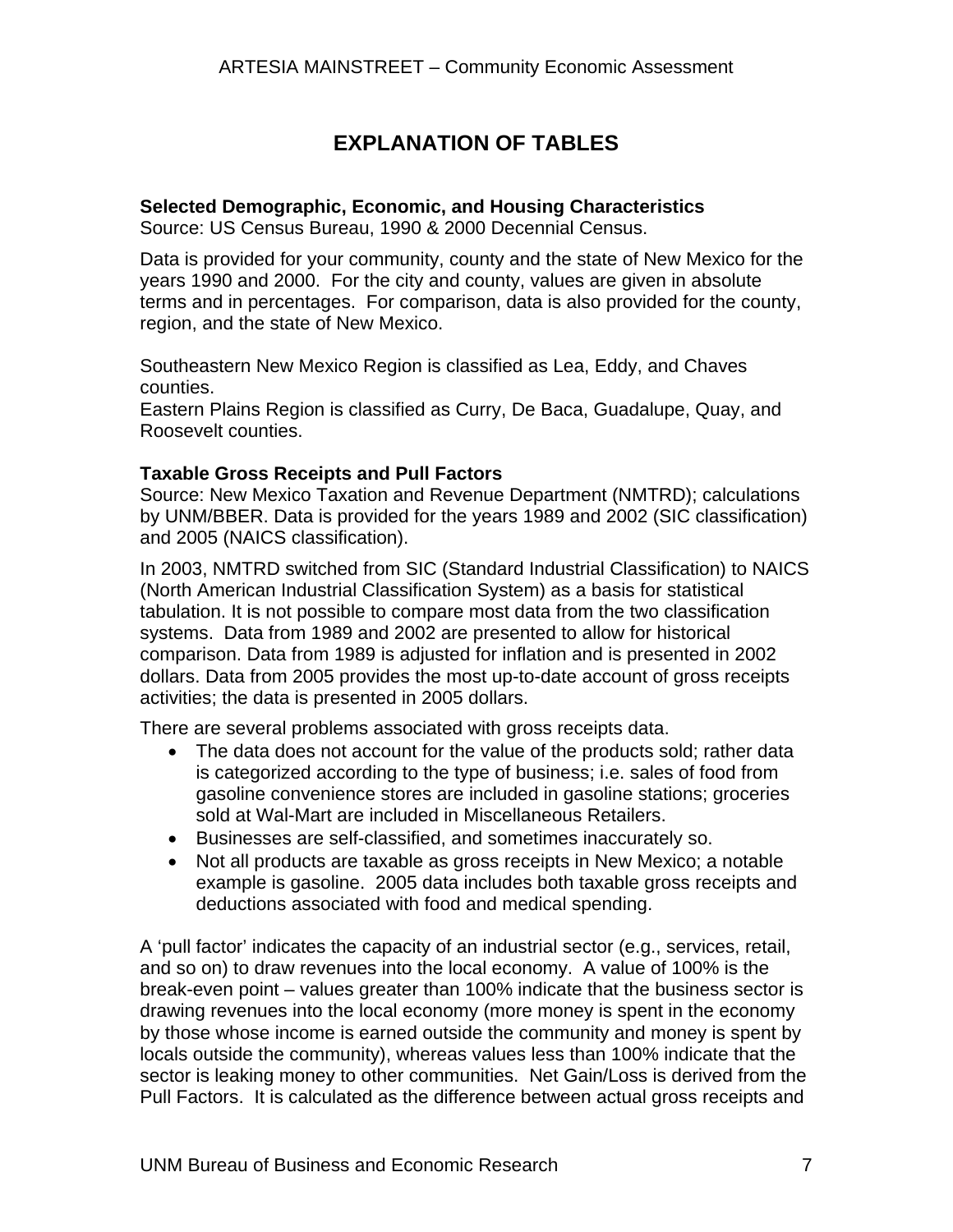the 'expected value' of gross receipts (i.e. that which would be associated with a pull factor of 100%). As with all 1989 gross receipts data, it is presented in terms of 2002 dollars.

Note that it is natural that not all sectors will have a positive balance – every economy has its strengths and weaknesses. From a policy perspective, policies that reduce leakages and that exploit strengths are equally valid. The decision is a practical one – should energies be spent plugging holes or exploiting existing strengths?

**Businesses by Industry, In MainStreet Service Area, 1995 and 2004**  Source: NM Department of Labor, ES-202 (Covered Employment Statistics), 2005; calculations by UNM-BBER.

ES-202 data is provided to UNM-BBER by the NM Department of Labor under terms of confidentiality. Under the terms of this agreement, data can be reported only in aggregate or summary format, so that it is not possible to infer information pertaining to a specific business.

ES-202 data used in this report is 'establishment-level', meaning that UNM-BBER has information on industrial classification (NAICS), employment, and wages of each business establishment in the study area. Establishment-level data indicates that data is provided for each individual establishment; i.e. as opposed to a chain or brand. The key advantage of establishment level data is that UNM-BBER is able to code the data according to the specific address of the establishment, allowing for analysis on a micro-geographical scale. In this report, UNM-BBER has coded the data according to locations within the MainStreet district (MS), in other parts of the town (Town) or in unincorporated parts of the county (UNINCORP).

#### **Location Quotients**

Source: Census 2000 Summary File 3 (SF3); Tables 59-61. Calculations by UNM-BBER.

A location quotient indicates the relative concentration of employment by industry, occupations, and types of business ownership in a given community, county, or region. The measures are relative to that of a 'base geography'. A location quotient is calculated as the ratio of local employment in a given industry, occupation, or ownership type to total employment, in relation to the same ratio for the base geography. Thus, a value of 1.00 indicates that employment for a given industry, occupation, or type of business ownership compared to total employment in the economy is in exact proportion to that of the base geography. Values greater than 1.00 indicate that the industry, occupation, or ownership is more than proportionate to that of the base geography; a value less than 1.00 indicates the opposite.

NOTE: Charts of location quotients are scaled to a value of 0, where this base indicates that employment for a given industry is the same proportion as the base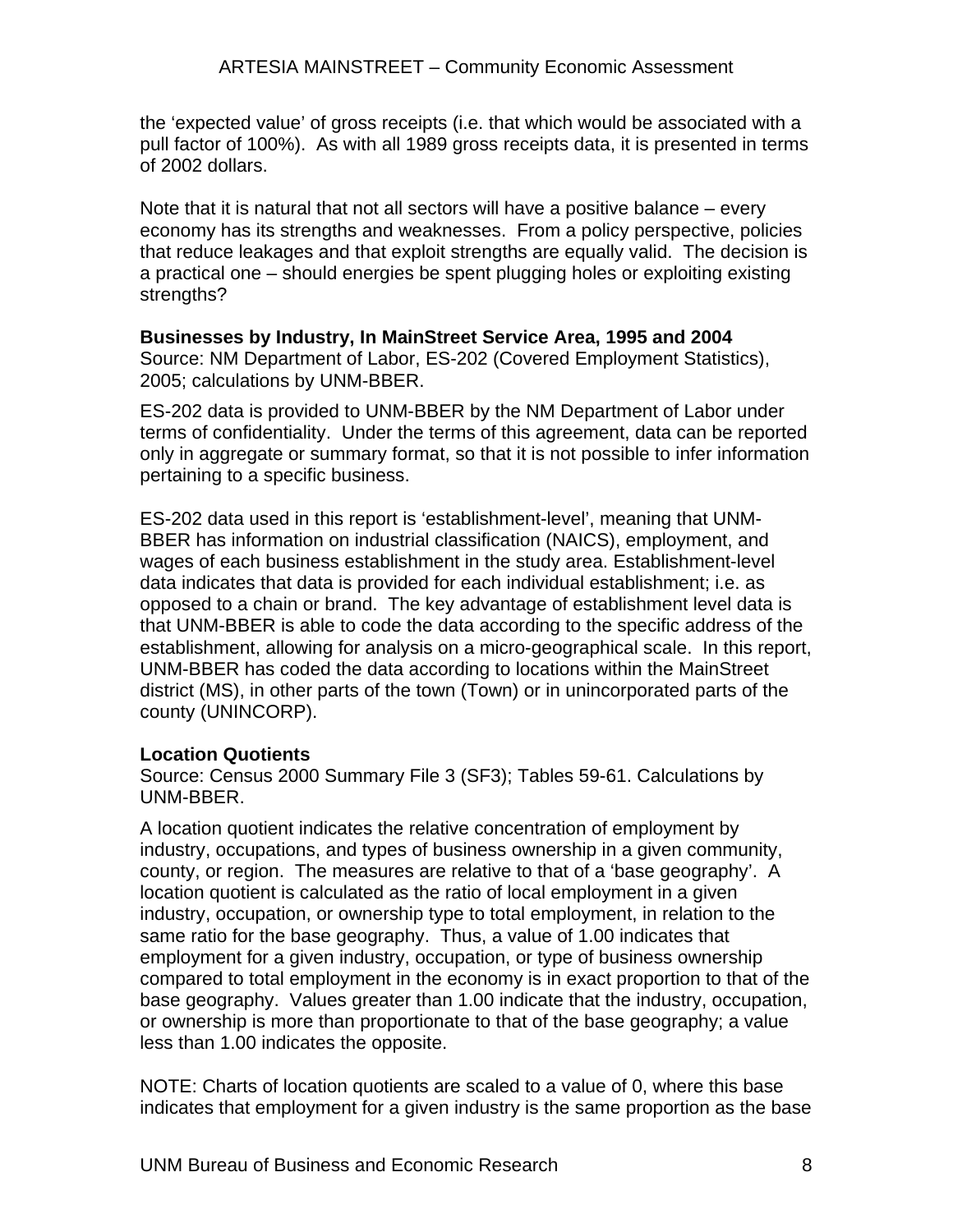geography. This is done for presentational purposes. The location quotient can be used to indicate the structure or 'role' of a local economy within its larger geography. This applies equally to the role of a town's economy within the county, region, or state; a county's economy within the state; or a region's (multiple counties) economy within the state. As with pull factors, a location quotient helps to define the relative strengths and weaknesses of a local economy, measured in this case in terms of industrial, occupational, and ownership structures. Again, as with pull factors, this information can lead to policies that aim to strengthen weaknesses or exploit strengths; the decision is again one of practicality and strategy rather than theory.

#### **Trade area**

Sources: New Mexico Department of Labor, ES-202 (Covered Employment Statistics), 2005; Bureau of Labor Statistics, Product Line Data, calculations by UNM-BBER; ESRI® ArcGIS 9.0 Business Analyst; ESRI® StreetMap™ USA. ESRI data sources include: Bureau of Labor Statistics, Consumer Expenditure Surveys (CEX), 2001, 2002, and 2003; U.S. Bureau of the Census, Population Division. ("ESRI® Demographic Update Methodology 2006/2011, An ESRI® White Paper," Redlands, CA, June 2006.)

Market or trade areas were established by generating drive time polygons around each city, the foci being the MainStreet districts. A target location was established for each MainStreet area based upon descriptions and maps provided by each of the New Mexico MainStreet cities. This provided a representative focal point within the MainStreet boundaries, without specifying any one particular location.

Trade areas were based upon drive times to the MainStreet site. Drive time polygons are generated using actual street networks in ESRI StreetMap. Drive times are calculated using road access, road types, and speed limits. Trade areas were determined by creating drive time polygons on two different scales, local and regional. A local scale polygon was drawn for the area that would be within a 1 minute drive time, or about  $\frac{1}{2}$  mile walking distance, from the MainStreet site. Additional polygons were calculated at the local scale for 3 and 5 minute drive times. These times were chosen to reflect a short and convenient route from a home or hotel. On a regional scale, drive time polygons were calculated for times ranging from 5 to 45 minutes. The regional scale represents travel for dedicated purposes, such as supply replenishment, large item purchases, etc.

Trade area reports were generated for each of the drive time polygons. Reports included demographic, marketing, and retail expenditure data. The data is directly associated with the geographic areas overlaid by the drive time polygons. All of the population and marketing data for a particular polygon is representative of the people living within the boundaries of that region. This data is derived from the ESRI® ArcGIS 9.0 Business Analyst. The population data provided by this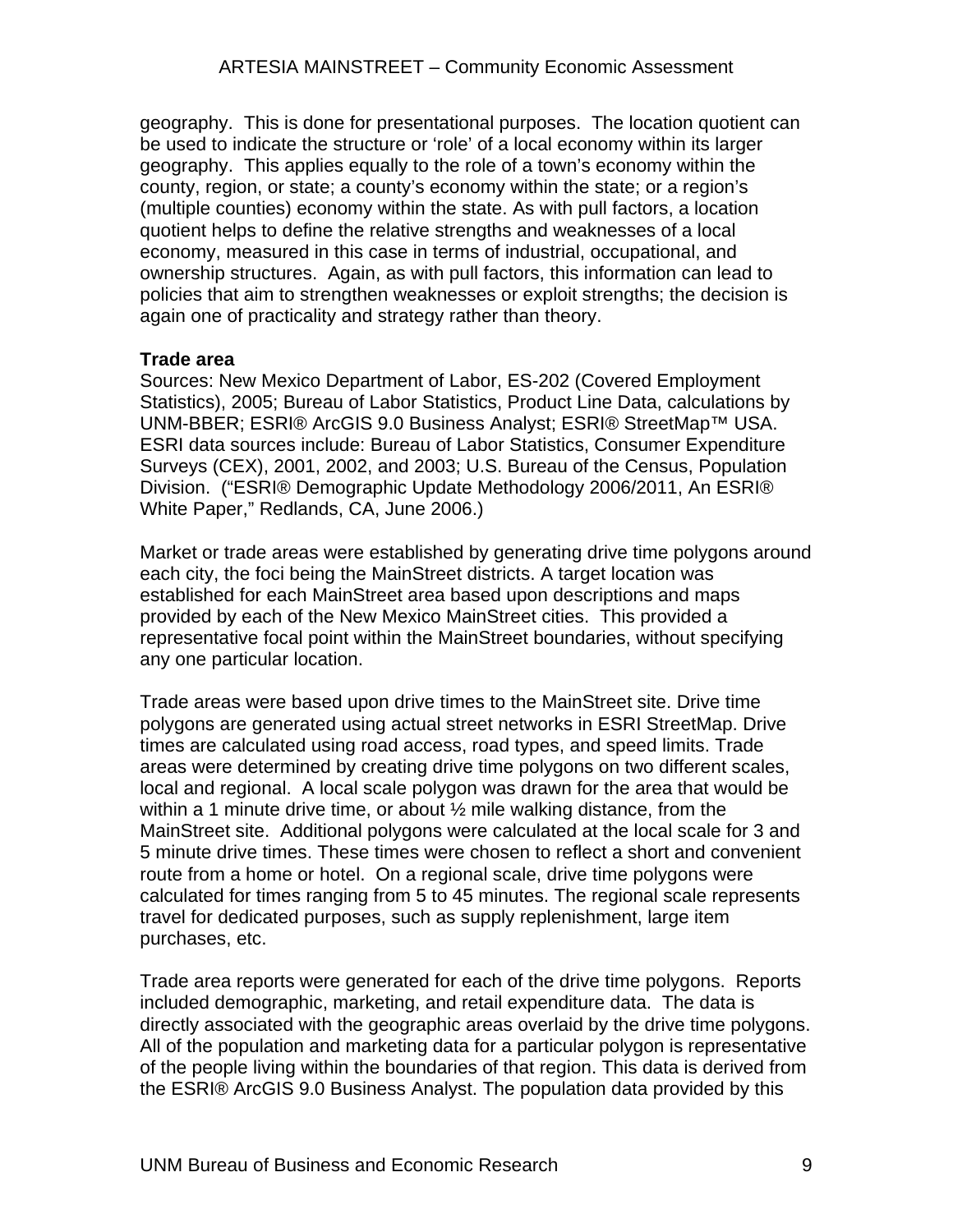program are geographically derived at the census block point level. The demographic, income, and expenditure data and projections utilized by ESRI® are derived from the U.S. Census Bureau and the Bureau of Labor Statistics' Consumer Expenditure Surveys.

The competition layers represented in the trade area analyses were derived from the New Mexico Department of Labor data combined with product line data from the Bureau of Labor Statistics. The proxy revenues, calculated by BBER, reflect the degree to which the competition has derived sales from the product line of interest.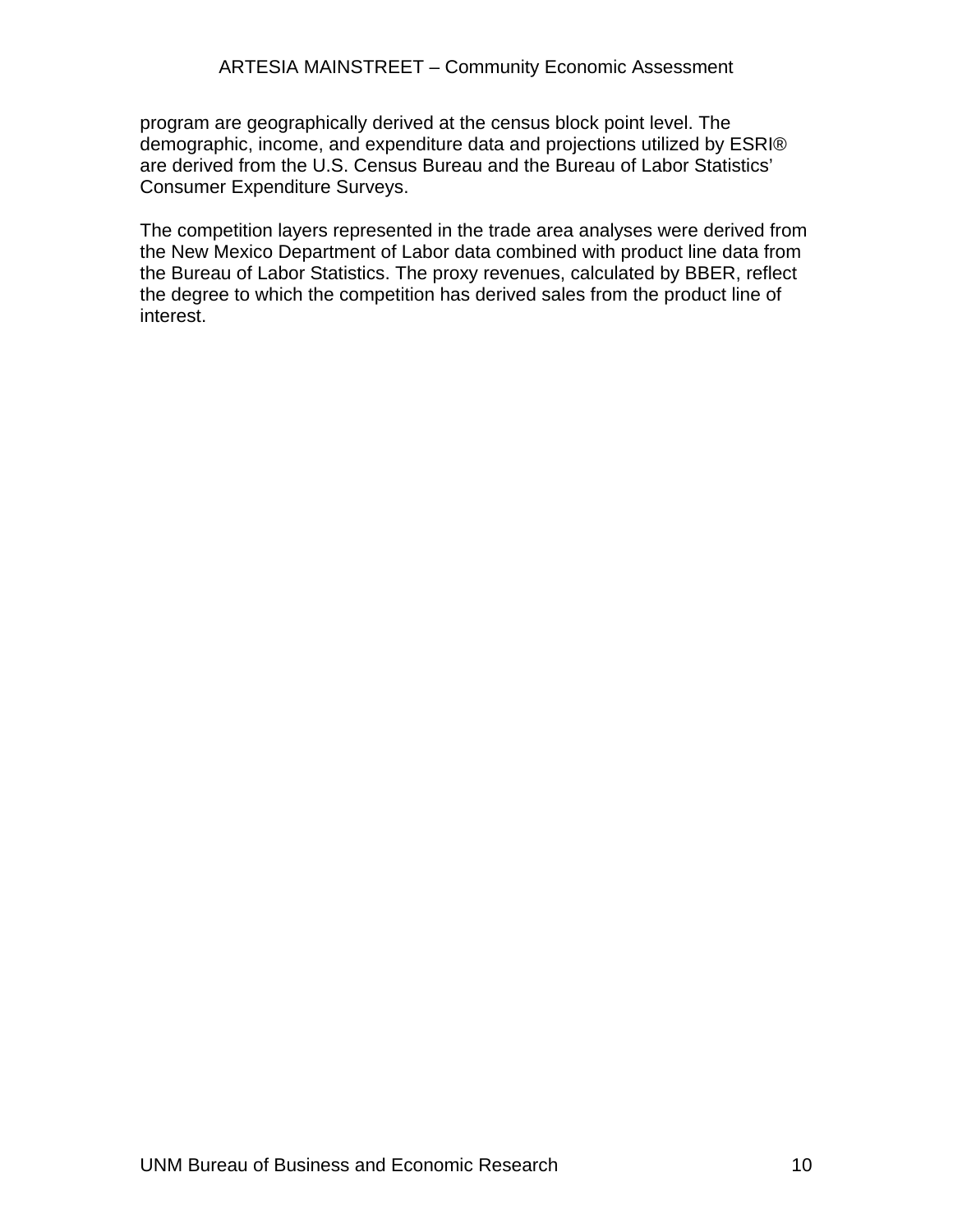# <span id="page-14-0"></span>**APPENDIX: TABLES AND FIGURES**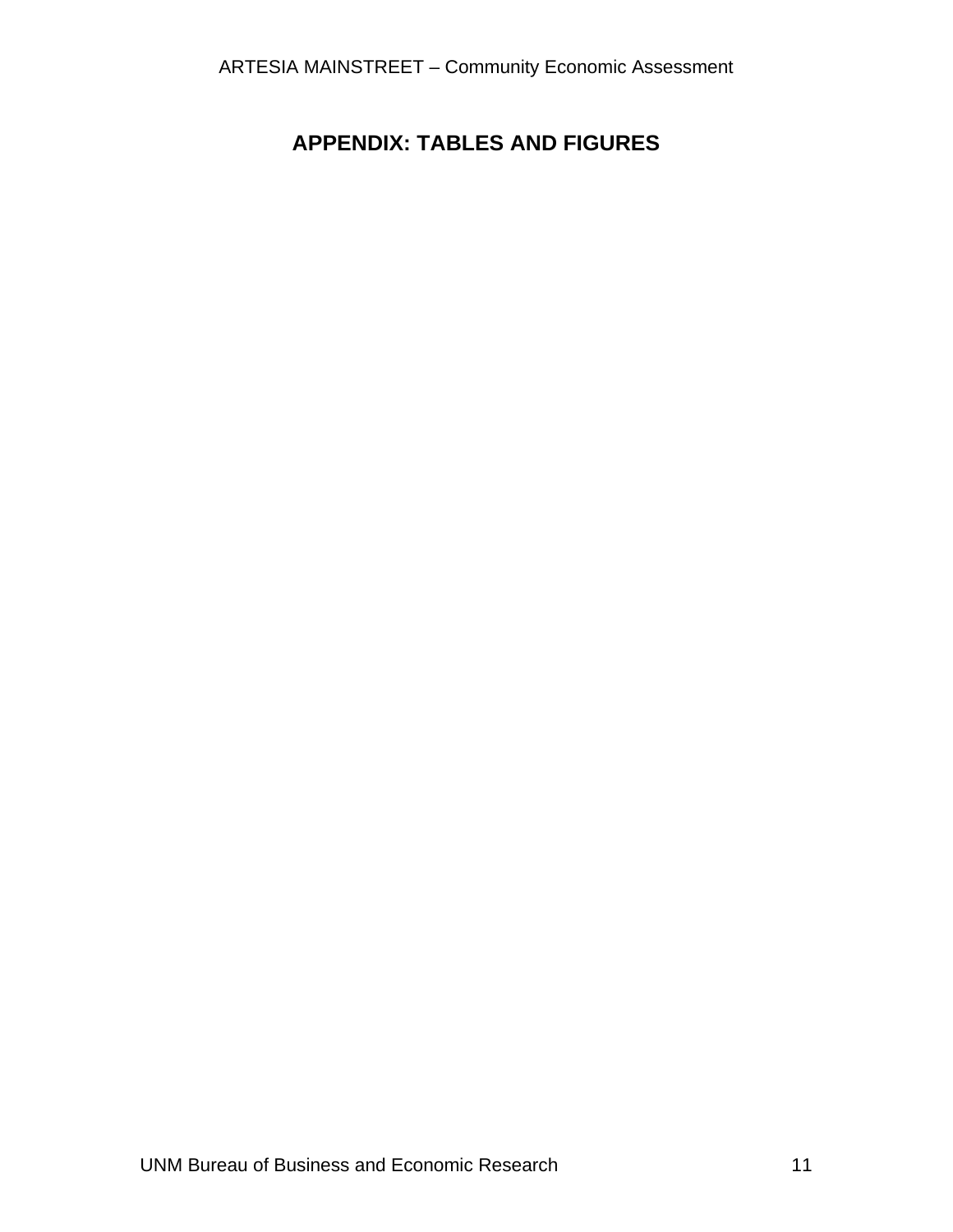#### **TABLE 1: SELECTED DEMOGRAPHIC, ECONOMIC, AND HOUSING CHARACTERISTICS**

|                                                                                                                                                                                                     | <b>ARTESIA, NEW MEXICO</b><br><b>COUNTY, NM</b> |                                      | <b>EDDY</b>       | <b>SENM</b><br><b>REGION</b>           | <b>NEW</b><br><b>MEXICO</b>             |                                            |
|-----------------------------------------------------------------------------------------------------------------------------------------------------------------------------------------------------|-------------------------------------------------|--------------------------------------|-------------------|----------------------------------------|-----------------------------------------|--------------------------------------------|
|                                                                                                                                                                                                     | 1990                                            | 2000                                 | Change (%)        | 2000                                   | 2000                                    | 2000                                       |
| <b>POPULATION</b>                                                                                                                                                                                   |                                                 |                                      |                   |                                        |                                         |                                            |
| <b>Total Population</b><br>Urban<br>Rural<br>Households<br>Household Size (Average)                                                                                                                 | 10,610<br>100%<br>0%<br>3,926<br>2.69           | 10,931<br>99%<br>1%<br>4,127<br>2.63 | 3%<br>5%<br>$-2%$ | 51,658<br>75%<br>25%<br>19,410<br>2.62 | 168,551<br>77%<br>23%<br>61,689<br>2.67 | 1,819,046<br>75%<br>25%<br>678,032<br>2.63 |
| <b>AGE</b>                                                                                                                                                                                          |                                                 |                                      |                   |                                        |                                         |                                            |
| Under 5 yrs<br>5 to 17 y/o<br>18 to 64 y/o<br>65 yrs and over                                                                                                                                       | 8%<br>22%<br>54%<br>15%                         | 8%<br>22%<br>56%<br>15%              |                   | 7%<br>22%<br>57%<br>15%                | 7%<br>22%<br>57%<br>14%                 | 7%<br>21%<br>60%<br>12%                    |
| <b>RACE &amp; ETHNICITY</b>                                                                                                                                                                         |                                                 |                                      |                   |                                        |                                         |                                            |
| White<br><b>Black or African American</b><br>Native American<br>Hispanic or Latino (of any race)<br>Speak Spanish, linguistically isolated*†<br>Speak other than Spanish, linguistically isolated*† | 79%<br>1%<br>0%<br>39%<br>5%<br>0%              | 71%<br>2%<br>1%<br>47%<br>2%<br>0%   |                   | 76%<br>2%<br>1%<br>39%<br>2%<br>0%     | 72%<br>3%<br>1%<br>41%<br>2%<br>0%      | 67%<br>2%<br>9%<br>42%<br>2%<br>1%         |
| <b>EDUCATIONAL ATTAINMENT</b>                                                                                                                                                                       |                                                 |                                      |                   |                                        |                                         |                                            |
| Population 25 yrs or older<br>Less than high school graduate**<br>High school graduate; and some college**<br>Associate, bachelor's, or graduate degree**                                           | 6,494<br>35%<br>49%<br>15%                      | 6,679<br>30%<br>54%<br>16%           | 3%                | 32,572<br>25%<br>56%<br>19%            | 103,674<br>28%<br>52%<br>20%            | 1,134,801<br>21%<br>49%<br>29%             |
| <b>MIGRATION</b>                                                                                                                                                                                    |                                                 |                                      |                   |                                        |                                         |                                            |
| Moved since 1985/1995*<br>Moved to new house in county since 1985/1995*<br>Moved into county since 1985/1995*                                                                                       | 3,994<br>26%<br>15%                             | 4,221<br>27%<br>15%                  | 6%                | 19,329<br>26%<br>14%                   | 65,221<br>26%<br>15%                    | 731,488<br>24%<br>20%                      |
| <b>TRAVEL TO WORK</b>                                                                                                                                                                               |                                                 |                                      |                   |                                        |                                         |                                            |
| Less than 15 minutes<br>15-29 minutes<br>More than 30 minutes                                                                                                                                       | 73%<br>13%<br>13%                               | 73%<br>19%<br>8%                     |                   | 59%<br>31%<br>11%                      | 56%<br>35%<br>9%                        | 40%<br>48%<br>13%                          |

\* Includes persons 5 y/o and older.

\*\* Includes persons 25 y/o and older.

<span id="page-15-0"></span>† A household in which all members 14 years old and over speak a non-English language and also speak English less than "very well" (have difficulty with English).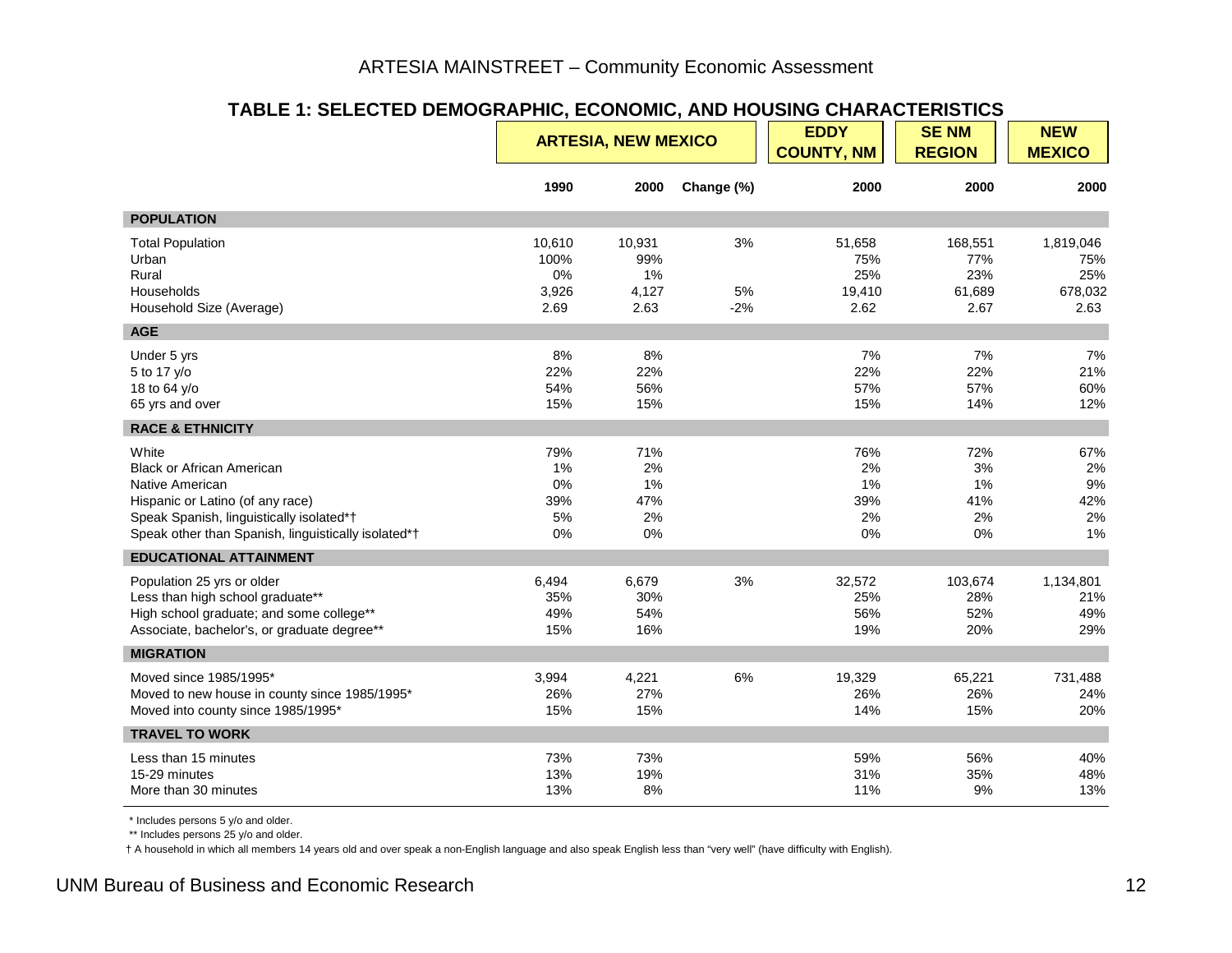#### **TABLE 1: SELECTED DEMOGRAPHIC, ECONOMIC, AND HOUSING CHARACTERISTICS, CONTINUED**

|                                                                                                                                                                                                                                                                                                                                                    | <b>ARTESIA, NEW MEXICO</b>                                           |                                                                      |                      | <b>EDDY</b><br><b>COUNTY, NM</b>                                     | <b>SENM</b><br><b>REGION</b>                                      | <b>NEW</b><br><b>MEXICO</b>                                            |
|----------------------------------------------------------------------------------------------------------------------------------------------------------------------------------------------------------------------------------------------------------------------------------------------------------------------------------------------------|----------------------------------------------------------------------|----------------------------------------------------------------------|----------------------|----------------------------------------------------------------------|-------------------------------------------------------------------|------------------------------------------------------------------------|
|                                                                                                                                                                                                                                                                                                                                                    | 1990                                                                 | 2000                                                                 | Change (%)           | 2000                                                                 | 2000                                                              | 2000                                                                   |
| <b>HOUSEHOLD INCOME &amp; POVERTY</b>                                                                                                                                                                                                                                                                                                              |                                                                      |                                                                      |                      |                                                                      |                                                                   |                                                                        |
| Real per capita income (1999 dollars)<br>Median household income (1999 dollars)<br>Households with earnings<br>Households with social security income<br>Households: with interest; dividends; or rental income<br>Households with public assistance income<br>Households with retirement income<br>Persons below the poverty line<br>Poverty rate | 13,979<br>30,275<br>71%<br>35%<br>32%<br>9%<br>11%<br>2,234<br>21.4% | 13,911<br>29,529<br>75%<br>30%<br>23%<br>4%<br>14%<br>2,177<br>20.1% | 0%<br>$-2%$<br>$-3%$ | 15,823<br>31,998<br>76%<br>30%<br>26%<br>5%<br>16%<br>8,769<br>17.2% | 14,980<br>na<br>75%<br>31%<br>26%<br>6%<br>16%<br>32,864<br>20.0% | 17,261<br>34,133<br>80%<br>25%<br>30%<br>5%<br>17%<br>328,933<br>18.4% |
| <b>LABOR CHARACTERISTICS</b>                                                                                                                                                                                                                                                                                                                       |                                                                      |                                                                      |                      |                                                                      |                                                                   |                                                                        |
| In labor force (population 16 yrs and over)<br>Unemployment rate                                                                                                                                                                                                                                                                                   | 4.314<br>7.1%                                                        | 4.706<br>6.3%                                                        | 9%                   | 22.104<br>6.8%                                                       | 69.767<br>8.3%                                                    | 834.632<br>7.2%                                                        |
| <b>HOUSING CHARACTERISTICS</b>                                                                                                                                                                                                                                                                                                                     |                                                                      |                                                                      |                      |                                                                      |                                                                   |                                                                        |
| Total housing units (#)<br>Home ownership (%)<br>Owner-occupied housing units<br>Vacancy rate (for sale)<br>Renter-occupied housing units<br>Vacancy Rate (for rent)<br>Median age of housing structures                                                                                                                                           | 4,510<br>69%<br>2,783<br>1,133<br>28                                 | 4,627<br>68%<br>2,872<br>2.1%<br>1,237<br>14.6%<br>38                | 3%<br>3%<br>9%       | 22,249<br>71%<br>14,401<br>4.0%<br>4,978<br>18.4%<br>34              | 71,301<br>70%<br>44,683<br>3.6%<br>16,956<br>16.6%<br>na          | 780,579<br>68%<br>474,435<br>2.5%<br>203,536<br>11.6%<br>23            |
| <b>HOUSING AFFORDABILITY</b>                                                                                                                                                                                                                                                                                                                       |                                                                      |                                                                      |                      |                                                                      |                                                                   |                                                                        |
| Median value of owner-occupied housing (1999 dollars)<br>Median costs of homeownership (% of income)<br>Median rent (1999 dollars)<br>Median cost of rental housing (% household income)                                                                                                                                                           | 57,257<br>17.1%<br>366<br>23.1%                                      | 60,500<br>19.3%<br>354<br>22.7%                                      | 6%<br>$-3%$          | 60,900<br>18.6%<br>394<br>23.8%                                      | na<br>na<br>na<br>na                                              | 94,600<br>22.2%<br>503<br>26.6%                                        |

Source: US Census Bureau, 1990 and 2000 Decennial Census; calculations by BBER, 2007.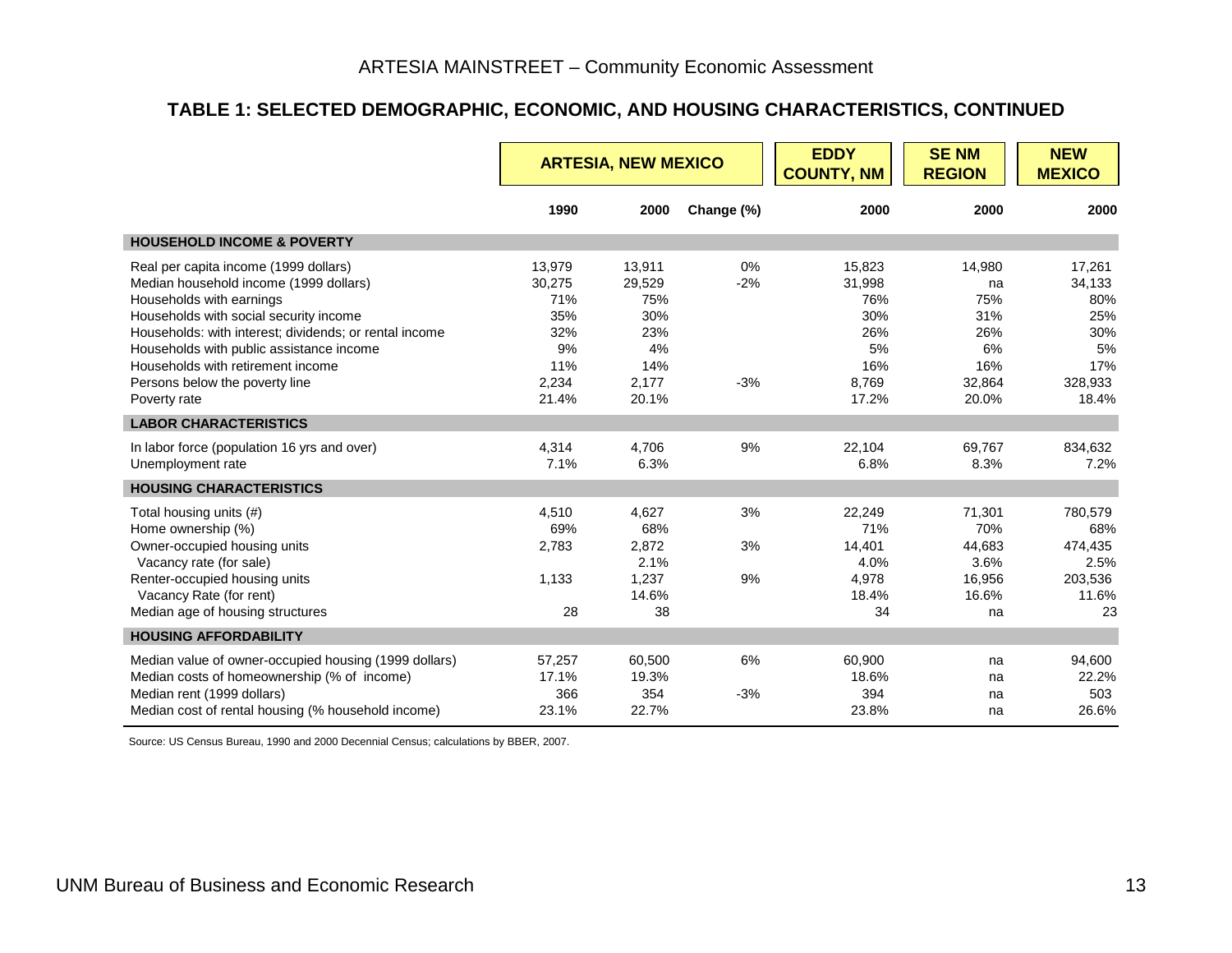#### **TABLE 2: ARTESIA TAXABLE GROSS RECEIPTS AND PULL FACTORS, 1989 & 2002**

| <b>ARTESIA</b>                                   | <b>TAXABLE GROSS</b><br><b>RECEIPTS (2002 \$)</b> |             |      | <b>PULL FACTOR</b><br><b>NET GAIN/LOSS (2002 \$)</b> |                |               | CHANGE (1989-2002) |                   |
|--------------------------------------------------|---------------------------------------------------|-------------|------|------------------------------------------------------|----------------|---------------|--------------------|-------------------|
| <b>INDUSTRIES</b>                                | 1989                                              | 2002        | 1989 | 2002                                                 | 1989           | 2002          | <b>TGR Real</b>    | Real<br>Gain/Loss |
| <b>Mining</b>                                    | 14,881,000                                        | 11,533,109  | 236% | 242%                                                 | 8,568,473      | 6,760,418     | $-22%$             | (1,808,055)       |
| <b>Contract Construction</b>                     | 10,935,985                                        | 41,824,719  | 63%  | 197%                                                 | (6, 351, 597)  | 20,621,617    | 282%               | 26,973,214        |
| <b>Manufacturing</b>                             | 4,280,076                                         | 8,399,490   | 93%  | 228%                                                 | (301, 659)     | 4,708,446     | 96%                | 5,010,105         |
| <b>Transportation, Communications, Utilities</b> | 21,689,591                                        | 19,251,092  | 138% | 169%                                                 | 6,012,202      | 7,844,023     | $-11%$             | 1,831,821         |
| <b>Wholesale Trade</b>                           | 13,106,488                                        | 33,577,229  | 143% | 406%                                                 | 3,923,651      | 25,300,728    | 156%               | 21,377,077        |
| <b>Building Materials</b>                        | 2,469,891                                         |             | 138% |                                                      | 681,308        |               |                    |                   |
| <b>Retail Food Stores</b>                        | 25,519,343                                        | 20,530,979  | 229% | 227%                                                 | 14,372,219     | 11,502,793    | $-20%$             | (2,869,426)       |
| Motor Vehicle Dealers                            |                                                   | 1,850,146   |      | 167%                                                 |                | 741,543       |                    |                   |
| <b>Gasoline Service Stations</b>                 | 1,687,085                                         | 82,768      | 161% | 9%                                                   | 641,329        | (858, 492)    | $-95%$             | (1,499,821)       |
| Misc Vehicle and Accessory Dealers               | 714,084                                           |             | 38%  |                                                      | (1, 176, 656)  |               |                    |                   |
| Apparel and Accessory Stores                     | 3,493,036                                         | 2,571,313   | 110% | 110%                                                 | 327,902        | 239,069       | $-26%$             | (88, 833)         |
| Furniture and Home Furnishings                   | 1,632,051                                         | 1,808,640   | 69%  | 114%                                                 | (736, 391)     | 224,483       | 11%                | 960,873           |
| Eating and Drinking Establishments               | 7,747,138                                         | 10,727,309  | 101% | 140%                                                 | 114,034        | 3,088,759     | 38%                | 2,974,725         |
| <b>Liquor Dispensers</b>                         | 954,452                                           | 219,606     | 40%  | 24%                                                  | (1,452,525)    | (700, 551)    | $-77%$             | 751,974           |
| Drug and Proprietary Stores                      | 3,580,445                                         |             | 146% |                                                      | 1,135,955      |               |                    |                   |
| Misc Retailers (ALL)*                            | 22,095,353                                        | 28,989,474  | 64%  | 83%                                                  | (12,686,234)   | (5,921,864)   | 31%                | 6,764,370         |
| <b>Total Retail Trade</b>                        | 74,549,286                                        | 82,339,843  | 121% | 130%                                                 | 13,025,198     | 19,200,620    | 10%                | 6,175,422         |
| <b>Finance, Insurance and Real Estate</b>        |                                                   | 17,740,534  |      | 487%                                                 |                | 14,096,856    |                    |                   |
| Hotels, Motels                                   | 2,609,474                                         | 1,855,070   | 87%  | 70%                                                  | (377, 925)     | (781, 562)    | $-29%$             | (403, 637)        |
| <b>Personal Services</b>                         | 2,220,468                                         | 2,482,828   | 109% | 103%                                                 | 184,713        | 73,727        | 12%                | (110, 986)        |
| <b>Misc Business Services</b>                    | 2,805,356                                         | 14,528,386  | 37%  | 186%                                                 | (4,840,725)    | 6,699,791     | 418%               | 11,540,516        |
| Auto Rental and Repair                           | 1,478,145                                         | 1,616,536   | 55%  | 59%                                                  | (1,208,597)    | (1, 144, 559) | 9%                 | 64,038            |
| <b>Misc Repair Services</b>                      | 3,525,876                                         | 664,918     | 341% | 71%                                                  | 2,493,020      | (265, 127)    | $-81%$             | (2,758,147)       |
| Amusement                                        | 149,555                                           |             | 20%  |                                                      | (617, 146)     |               |                    |                   |
| <b>Physicians and Dentists</b>                   | 4,577,257                                         | 3,809,480   | 85%  | 83%                                                  | (792, 940)     | (757, 624)    | $-17%$             | 35,316            |
| Hospitals and Other Health Services              |                                                   | 961,888     |      | 26%                                                  |                | (2,693,494)   |                    |                   |
| <b>Legal Services</b>                            | 1,856,311                                         | 1,477,900   | 62%  | 58%                                                  | (1, 152, 133)  | (1,069,743)   | $-20%$             | 82,391            |
| <b>Educational Services</b>                      |                                                   | 48,333      |      | 9%                                                   |                | (462, 634)    |                    |                   |
| <b>Misc Services</b>                             | 7,166,154                                         | 29,395,647  | 100% | 165%                                                 | (1,055)        | 11,570,930    | 310%               | 11,571,984        |
| <b>Engineering and Architectural Services</b>    | 1,541,805                                         |             | 68%  |                                                      | (739, 989)     |               |                    |                   |
| <b>Total Services</b>                            | 28,468,043                                        | 64,971,323  | 60%  | 121%                                                 | (19, 189, 597) | 11,067,496    | 128%               | 30,257,092        |
| <b>Total Taxable Gross Receipts</b>              | 168,510,978                                       | 282,046,832 | 134% | 165%                                                 | 43,217,462     | 110,766,884   | 67%                | 67,549,422        |

\* Misc Retailers (ALL) includes Department Stores, General Merchandise, and Misc Retailers.

All values are adjusted for inflation and reported in terms of 2002 dollars.

Data is classified according to Standard Industrial Classification (SIC). 1989 and 2002 are the first and last years for which comparable data are available.

Major sectors do not sum to total taxable gross receipts because non-classified businesses are not included.

<span id="page-17-0"></span>**Source: NM Taxation & Revenue Department, RP80 tables; US Census Bureau. Calculations by BBER, 2007.**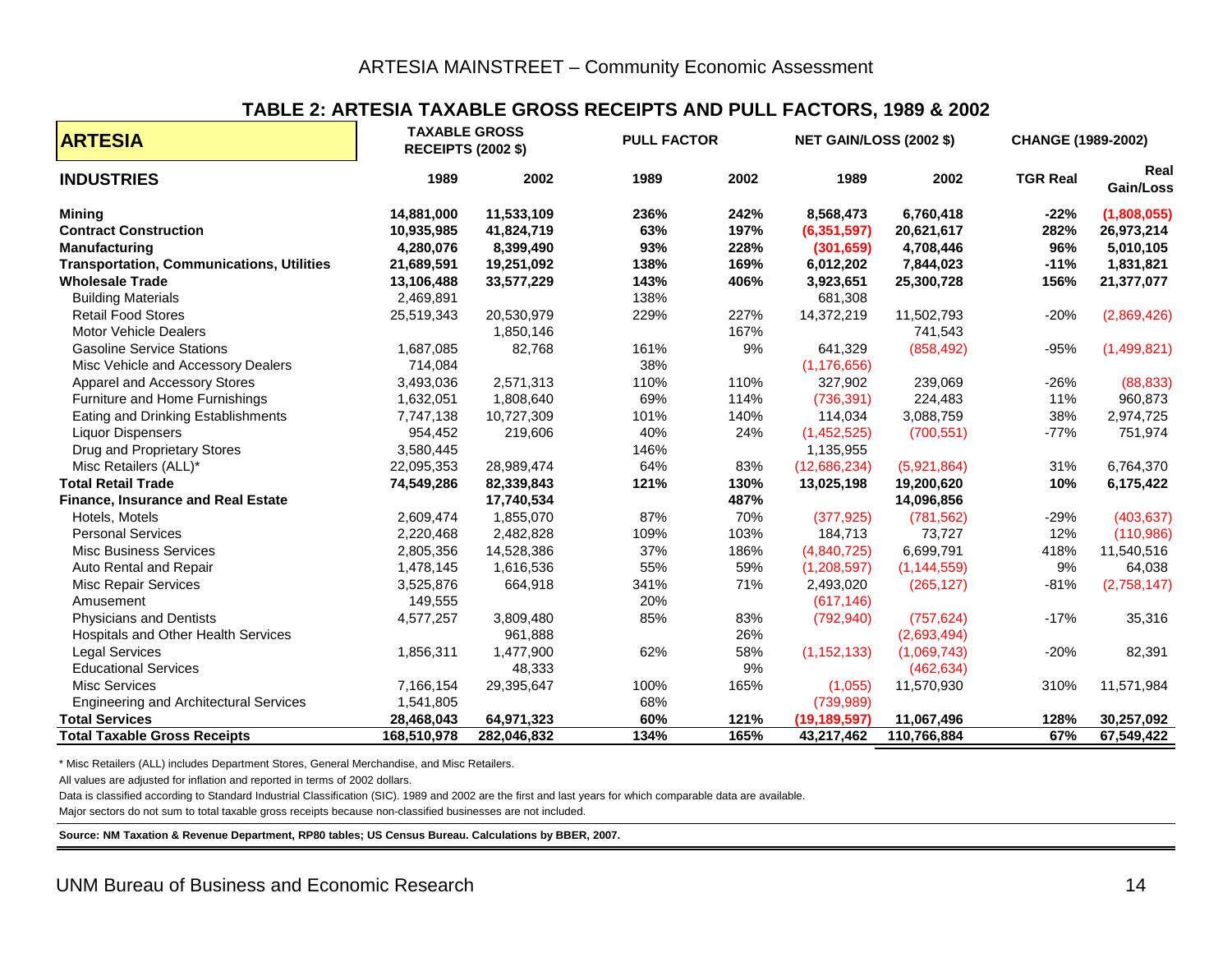#### **TABLE 3: EDDY COUNTY TAXABLE GROSS RECEIPTS AND PULL FACTORS, 1989 & 2002**

| <b>EDDY COUNTY</b>                               |             | <b>TAXABLE GROSS</b><br><b>PULL FACTOR</b><br><b>RECEIPTS (2002 \$)</b> |      |      | <b>NET GAIN/LOSS (2002 \$)</b> |                | CHANGE (1989-2002) |                   |
|--------------------------------------------------|-------------|-------------------------------------------------------------------------|------|------|--------------------------------|----------------|--------------------|-------------------|
| <b>INDUSTRIES</b>                                | 1989        | 2002                                                                    | 1989 | 2002 | 1989                           | 2002           | <b>TGR Real</b>    | Real<br>Gain/Loss |
| <b>Mining</b>                                    | 75,857,573  | 103,366,619                                                             | 262% | 403% | 46,896,218                     | 77,710,914     | 36%                | 30,814,696        |
| <b>Contract Construction</b>                     | 131,862,265 | 114,540,987                                                             | 166% | 100% | 52,548,265                     | 563,242        | $-13%$             | (51, 985, 023)    |
| <b>Manufacturing</b>                             | 12,759,384  | 31,148,330                                                              | 61%  | 157% | (8,261,240)                    | 11,307,041     | 144%               | 19,568,281        |
| <b>Transportation, Communications, Utilities</b> | 114,641,691 | 120,520,011                                                             | 159% | 197% | 42,715,119                     | 59,201,057     | 5%                 | 16,485,939        |
| <b>Wholesale Trade</b>                           | 62,975,234  | 79,203,846                                                              | 149% | 178% | 20,845,135                     | 34,713,332     | 26%                | 13,868,197        |
| <b>Building Materials</b>                        | 8,613,473   | 5,553,468                                                               | 105% | 125% | 407,604                        | 1,112,181      | $-36%$             | 704,577           |
| <b>Retail Food Stores</b>                        | 85,769,433  | 54,701,168                                                              | 168% | 113% | 34,627,346                     | 6,169,953      | $-36%$             | (28, 457, 393)    |
| <b>Gasoline Service Stations</b>                 | 2,489,922   | 545,168                                                                 | 52%  | 11%  | (2,307,919)                    | (4,514,598)    | $-78%$             | (2,206,679)       |
| Misc Vehicle and Accessory Dealers               | 6,882,388   | 7,377,199                                                               | 79%  | 85%  | (1,792,172)                    | (1, 266, 585)  | 7%                 | 525,587           |
| Apparel and Accessory Stores                     | 10,307,624  | 8,115,252                                                               | 71%  | 65%  | (4,213,747)                    | (4,421,776)    | $-21%$             | (208, 029)        |
| Furniture and Home Furnishings                   | 10,292,465  | 8,835,981                                                               | 95%  | 104% | (573, 752)                     | 320,308        | $-14%$             | 894,060           |
| Eating and Drinking Establishments               | 29,153,693  | 32,773,658                                                              | 83%  | 80%  | (5,866,359)                    | (8, 287, 536)  | 12%                | (2,421,177)       |
| <b>Liquor Dispensers</b>                         | 8,678,771   | 3,207,121                                                               | 79%  | 65%  | (2,364,243)                    | (1,739,202)    | $-63%$             | 625,041           |
| Drug and Proprietary Stores                      | 11,099,238  | 7,560,400                                                               | 99%  | 127% | (115, 882)                     | 1,620,658      | $-32%$             | 1,736,540         |
| Misc Retailers (ALL)*                            | 102,409,064 | 167,834,358                                                             | 64%  | 89%  | (57, 165, 991)                 | (19,832,315)   | 64%                | 37,333,676        |
| <b>Total Retail Trade</b>                        | 290,749,225 | 317,143,591                                                             | 103% | 93%  | 8,481,775                      | (22, 262, 706) | 9%                 | (30, 744, 480)    |
| Finance, Insurance and Real Estate               | 6,730,522   | 24,472,922                                                              | 35%  | 125% | (12, 458, 107)                 | 4,886,250      | 264%               | 17,344,357        |
| Hotels, Motels                                   | 9,114,015   | 11,527,416                                                              | 66%  | 81%  | (4,591,926)                    | (2,645,860)    | 26%                | 1,946,066         |
| <b>Personal Services</b>                         | 8,268,532   | 7,984,046                                                               | 89%  | 62%  | (1,071,345)                    | (4,966,129)    | $-3%$              | (3,894,784)       |
| <b>Misc Business Services</b>                    | 11,198,528  | 35,563,661                                                              | 32%  | 85%  | (23,881,064)                   | (6,519,127)    | 218%               | 17,361,936        |
| Auto Rental and Repair                           | 11,667,654  | 12,034,703                                                              | 95%  | 81%  | (658,900)                      | (2,807,627)    | 3%                 | (2, 148, 727)     |
| <b>Misc Repair Services</b>                      | 9,671,199   | 6,928,464                                                               | 204% | 139% | 4,932,541                      | 1,928,988      | $-28%$             | (3,003,553)       |
| Amusement                                        | 1,284,659   | 447,679                                                                 | 37%  | 18%  | (2,232,901)                    | (2,087,095)    | $-65%$             | 145,805           |
| <b>Physicians and Dentists</b>                   | 25,388,409  | 22,620,318                                                              | 103% | 92%  | 750,389                        | (1,930,250)    | $-11%$             | (2,680,639)       |
| Hospitals and Other Health Services              | 23,219,874  | 10,690,469                                                              | 146% | 54%  | 7,286,449                      | (8,959,120)    | $-54%$             | (16, 245, 569)    |
| <b>Legal Services</b>                            | 5,681,548   | 4,101,924                                                               | 41%  | 30%  | (8, 120, 948)                  | (9,592,987)    | $-28%$             | (1,472,039)       |
| <b>Educational Services</b>                      | 234,323     | 226,729                                                                 | 17%  | 8%   | (1, 174, 874)                  | (2,519,986)    | $-3%$              | (1,345,112)       |
| <b>Misc Services</b>                             | 25,558,564  | 262,229,281                                                             | 78%  | 274% | (7,323,999)                    | 166,412,117    | 926%               | 173,736,116       |
| <b>Engineering and Architectural Services</b>    | 9,186,620   | 9,599,627                                                               | 88%  | 87%  | (1, 282, 065)                  | (1,385,617)    | 4%                 | (103, 552)        |
| <b>Total Services</b>                            | 140,893,597 | 401,115,312                                                             | 64%  | 138% | (77, 755, 731)                 | 111,354,088    | 185%               | 189,109,819       |
| <b>Total Taxable Gross Receipts</b>              | 840,861,863 | 1,195,651,012                                                           | 146% | 130% | 266,025,532                    | 274,931,838    | 42%                | 8,906,307         |

\* Misc Retailers (ALL) includes Department Stores, General Merchandise, and Misc Retailers.

All values are adjusted for inflation and reported in terms of 2002 dollars.

Data is classified according to Standard Industrial Classification (SIC). 1989 and 2002 are the first and last years for which comparable data are available.

Major sectors do not sum to total taxable gross receipts because non-classified businesses are not included.

<span id="page-18-0"></span>**Source: NM Taxation & Revenue Department, RP80 tables; US Census Bureau. Calculations by BBER, 2007.**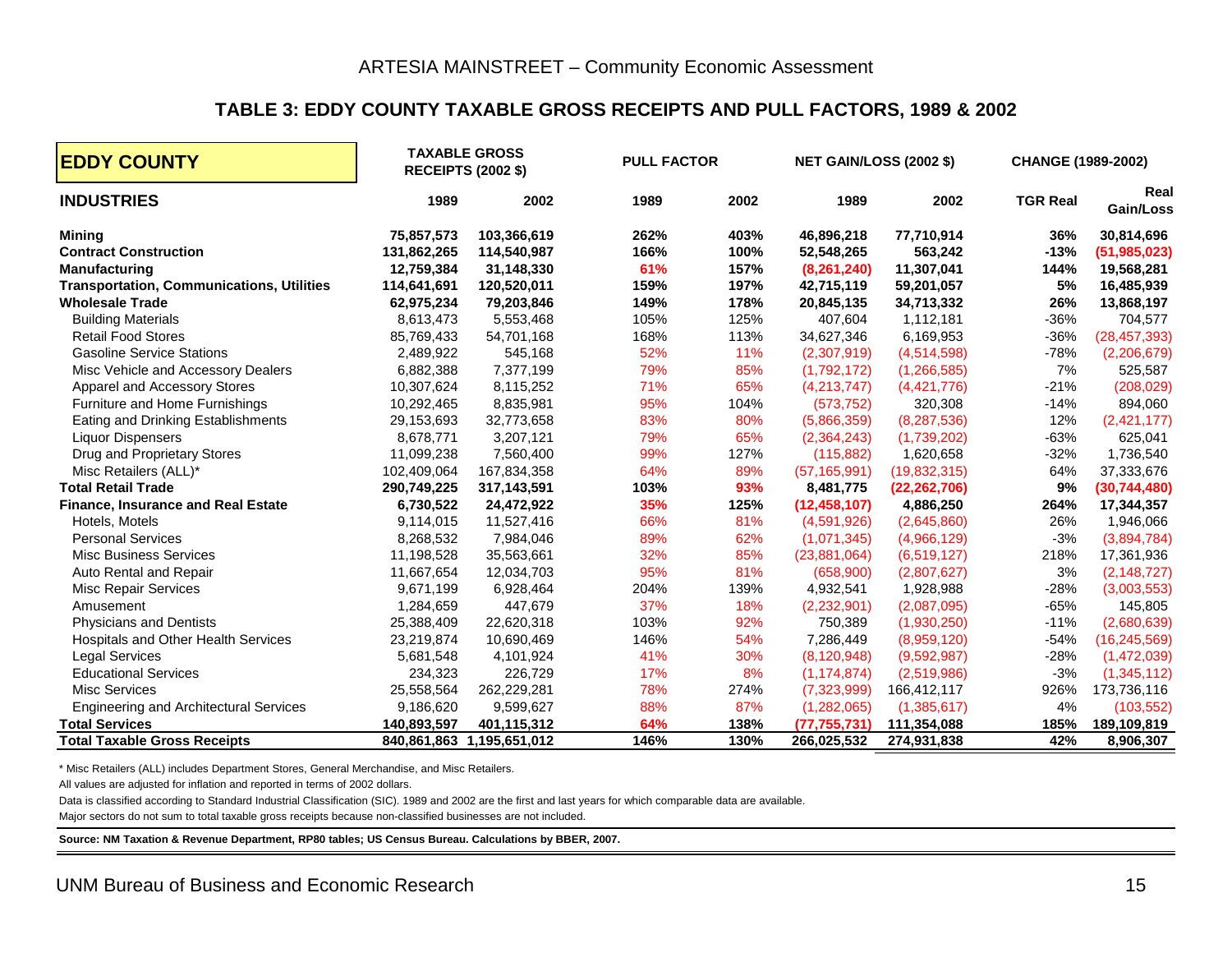#### **TABLE 4: ARTESIA TAXABLE GROSS RECEIPTS AND PULL FACTORS, 2005**

<span id="page-19-0"></span>

| <b>ARTESIA</b>                                |         |                | <b>TAXABLE GROSS RECEIPTS and</b><br><b>FOOD &amp; MEDICAL DEDUCTIONS</b><br><b>PULL FACTOR</b><br><b>NET GAIN/LOSS (Thousands \$)</b><br>(Thousands \$) |                |        |      |                |                |                |                |          |                |         |         |                |
|-----------------------------------------------|---------|----------------|----------------------------------------------------------------------------------------------------------------------------------------------------------|----------------|--------|------|----------------|----------------|----------------|----------------|----------|----------------|---------|---------|----------------|
| <b>Industries</b>                             | 2005    | Q <sub>1</sub> | Q <sub>2</sub>                                                                                                                                           | Q <sub>3</sub> | Q4     | 2005 | Q <sub>1</sub> | Q <sub>2</sub> | Q <sub>3</sub> | Q <sub>4</sub> | 2005     | Q <sub>1</sub> | Q2      | Q3      | Q <sub>4</sub> |
| <b>AGRIC, FORESTRY, FISHING &amp; HUNTING</b> | 2,572   | 664            | 725                                                                                                                                                      | 724            | 458    | 615% | 719%           | 612%           | 684%           | 453%           | 2,154    | 572            | 607     | 619     | 357            |
| <b>MINING</b>                                 | 24,297  | 3,331          | 6,534                                                                                                                                                    | 7.104          | 7,328  | 299% | 186%           | 338%           | 329%           | 329%           | 16,180   | 1,536          | 4,602   | 4,941   | 5,101          |
| <b>UTILITIES</b>                              | 21,593  | 4,645          | 4,359                                                                                                                                                    | 6,056          | 6,532  | 226% | 182%           | 215%           | 266%           | 241%           | 12,036   | 2,100          | 2,331   | 3,780   | 3,825          |
| <b>CONSTRUCTION</b>                           | 55,247  | 11,133         | 14,097                                                                                                                                                   | 13,791         | 16,227 | 182% | 172%           | 192%           | 174%           | 189%           | 24,948   | 4,670          | 6,755   | 5,878   | 7,645          |
| <b>MANUFACTURING</b>                          | 7.275   | 1,557          | 1,672                                                                                                                                                    | 1,843          | 2,202  | 134% | 131%           | 124%           | 132%           | 149%           | 1,863    | 371            | 319     | 452     | 721            |
| <b>WHOLESALE TRADE</b>                        | 59,479  | 14,309         | 14,793                                                                                                                                                   | 16,308         | 14,070 | 469% | 527%           | 464%           | 483%           | 413%           | 46,797   | 11,592         | 11,608  | 12,934  | 10,663         |
| <b>RETAIL TRADE</b>                           | 109,458 | 24,355         | 26,378                                                                                                                                                   | 25,524         | 33,201 | 164% | 162%           | 160%           | 156%           | 177%           | 42,831   | 9,316          | 9,861   | 9,196   | 14,458         |
| Furniture & Home Furnishings Stores           | 982     | 241            | 251                                                                                                                                                      | 250            | 240    | 55%  | 57%            | 54%            | 59%            | 50%            | (808)    | (181)          | (218)   | (172)   | (237)          |
| <b>Automobile Dealers</b>                     | 2.074   | 432            | 526                                                                                                                                                      | 436            | 680    | 172% | 155%           | 167%           | 136%           | 235%           | 871      | 153            | 211     | 116     | 391            |
| Auto Parts, Accessories & Tire Stores         | 1,182   | 527            |                                                                                                                                                          |                | 655    | 64%  | 119%           |                |                | 139%           | (679)    | 86             |         |         | 183            |
| <b>Grocery Stores</b>                         | 19,867  | 4,330          | 6,093                                                                                                                                                    | 5,738          | 3,705  | 211% | 207%           | 257%           | 264%           | 135%           | 10,472   | 2,235          | 3,719   | 3,565   | 953            |
| <b>Convenience Stores</b>                     | 1.271   | 284            | 272                                                                                                                                                      | 379            | 336    | 721% | 910%           | 585%           | 859%           | 617%           | 1.095    | 252            | 226     | 335     | 281            |
| Pharmacies & Drug Stores                      | 32      |                |                                                                                                                                                          |                | 32     | 2%   |                |                |                | 8%             | (1, 373) |                |         |         | (353)          |
| <b>Clothing Assessory Stores</b>              | 3,194   | 725            | 755                                                                                                                                                      | 735            | 979    | 142% | 145%           | 139%           | 138%           | 145%           | 944      | 226            | 213     | 202     | 303            |
| <b>Miscellaneous Store Retailers</b>          | 57.753  | 12.461         | 11.759                                                                                                                                                   | 11.819         | 21,715 | 151% | 143%           | 124%           | 126%           | 205%           | 19,570   | 3.764          | 2.261   | 2.413   | 11,131         |
| <b>Other General Merchandise Stores</b>       | 2.209   | 463            | 541                                                                                                                                                      | 424            | 781    | 134% | 126%           | 130%           | 109%           | 165%           | 561      | 95             | 125     | 33      | 307            |
| <b>Department Stores</b>                      | 8,012   | 2,444          | 3,234                                                                                                                                                    | 2,334          |        | 260% | 358%           | 504%           | 312%           |                | 4,935    | 1,762          | 2,593   | 1,586   |                |
| All Other Miscellaneous Stores                | 867     | 306            | 165                                                                                                                                                      | 201            | 195    | 149% | 247%           | 108%           | 139%           | 122%           | 286      | 182            | 12      | 57      | 35             |
| Electronic Shopping & Mail Order Houses       | 6       | 6              |                                                                                                                                                          |                |        | 8%   | 45%            |                |                |                | (67)     | (7)            |         |         |                |
| Miscellaneous Store Retailers (All)*          | 68,842  | 15,673         | 15,699                                                                                                                                                   | 14,779         | 22,691 | 158% | 158%           | 146%           | 138%           | 185%           | 25,066   | 5,803          | 4,991   | 4,089   | 11,474         |
| <b>TRANSPORTATION AND WAREHOUSING</b>         | 5.039   | 1,308          | 1,120                                                                                                                                                    | 1,056          | 1,556  | 252% | 290%           | 223%           | 225%           | 271%           | 3,041    | 857            | 617     | 586     | 982            |
| <b>INFORMATION AND CULTURAL INDUSTRIES</b>    | 8.015   | 2,472          | 1,623                                                                                                                                                    | 2,077          | 1,843  | 182% | 225%           | 155%           | 191%           | 157%           | 3,603    | 1,376          | 574     | 987     | 667            |
| <b>FINANCE AND INSURANCE</b>                  | 2.198   | 621            | 517                                                                                                                                                      | 490            | 570    | 166% | 184%           | 161%           | 153%           | 165%           | 873      | 284            | 195     | 170     | 225            |
| <b>REAL ESTATE AND RENTAL AND LEASING</b>     | 1.967   | 508            | 546                                                                                                                                                      | 402            | 511    | 59%  | 76%            | 63%            | 45%            | 54%            | (1, 391) | (159)          | (314)   | (482)   | (435)          |
| PROF, SCIENTIFIC & TECHNICAL SERVICES         | 28,837  | 3,928          | 7,180                                                                                                                                                    | 8,767          | 8,963  | 138% | 71%            | 137%           | 178%           | 172%           | 7,939    | (1,600)        | 1,941   | 3,847   | 3,750          |
| <b>Legal Services</b>                         | 1,601   | 473            | 348                                                                                                                                                      | 355            | 425    | 60%  | 74%            | 52%            | 57%            | 57%            | (1,078)  | (169)          | (321)   | (267)   | (321)          |
| Management, Scientific, Technical Services    | 373     |                | 344                                                                                                                                                      | 29             |        | 64%  |                | 275%           | 19%            |                | (208)    |                | 219     | (119)   |                |
| Scientific Research & Development Services    | 9       | 9              |                                                                                                                                                          |                |        | 0%   | 0%             |                |                |                | (6, 337) | (2,180)        |         |         |                |
| ADMIN & SUPPORT, WASTE MGT & REMED            | 686     | 61             | 12                                                                                                                                                       | 119            | 494    | 73%  | 30%            | 5%             | 50%            | 185%           | (253)    | (142)          | (219)   | (119)   | 227            |
| <b>EDUCATIONAL SERVICES</b>                   | 41      |                |                                                                                                                                                          |                | 41     | 6%   |                |                |                | 24%            | (634)    |                |         |         | (131)          |
| <b>HEALTH CARE AND SOCIAL ASSISTANCE</b>      | 3.912   | 918            | 1.156                                                                                                                                                    | 952            | 885    | 38%  | 36%            | 42%            | 38%            | 34%            | (6, 492) | (1,614)        | (1,611) | (1,531) | (1,738)        |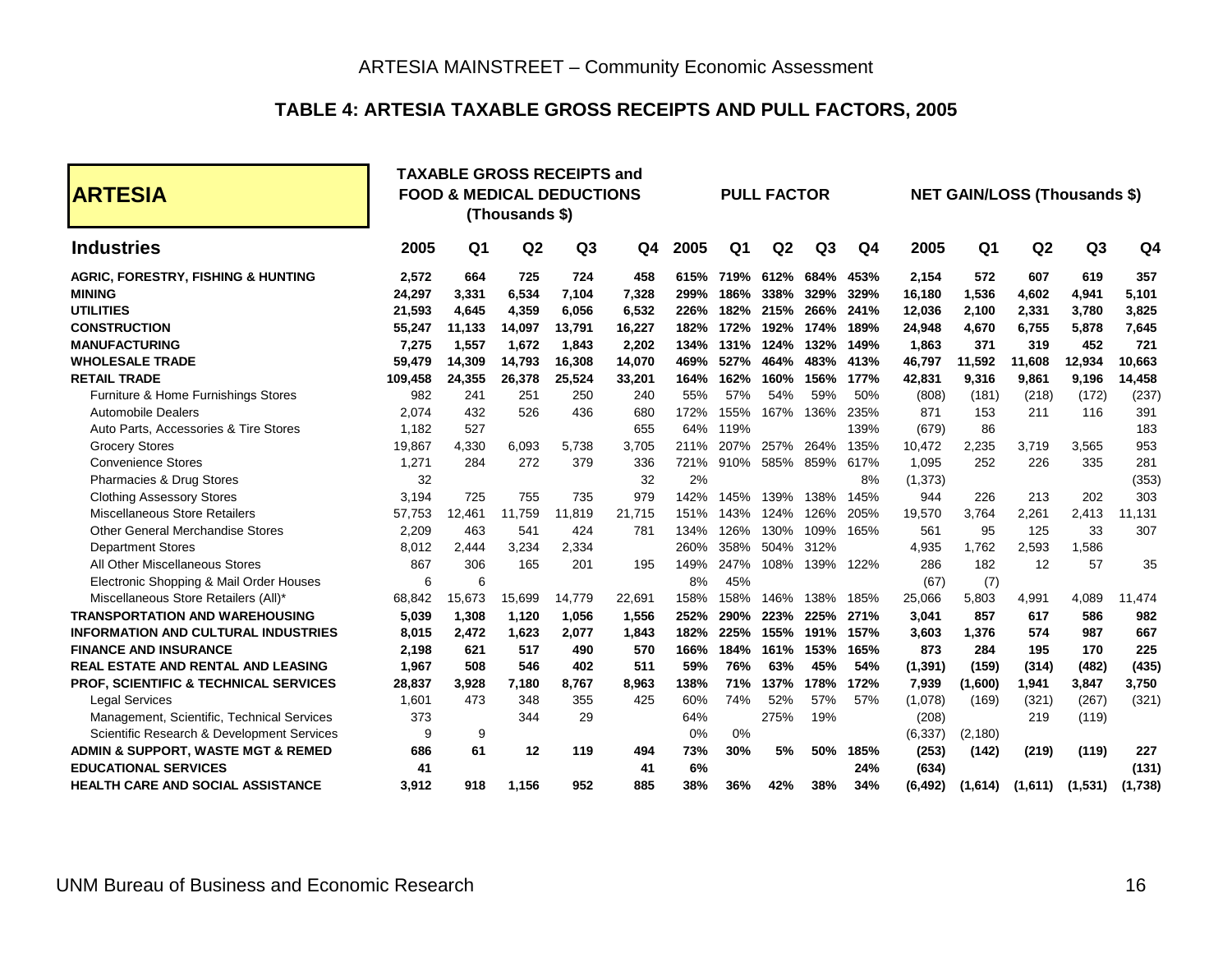# **TABLE 4: TAXABLE GROSS RECEIPTS AND PULL FACTORS, 2005, CONTINUED**

| <b>ARTESIA</b>                              |         | <b>TAXABLE GROSS RECEIPTS and</b><br><b>PULL FACTOR</b><br><b>FOOD &amp; MEDICAL DEDUCTIONS</b><br>(Thousands \$) |        |        |         |      |      |      | <b>NET GAIN/LOSS (Thousands \$)</b> |      |         |        |        |        |        |
|---------------------------------------------|---------|-------------------------------------------------------------------------------------------------------------------|--------|--------|---------|------|------|------|-------------------------------------|------|---------|--------|--------|--------|--------|
| ARTS, ENTERTAINMENT, AND RECREATION         | 66      |                                                                                                                   |        | 66     |         | 9%   |      |      | 33%                                 |      | (633)   |        |        | (134)  |        |
| <b>ACCOMMODATION AND FOOD SERVICES</b>      | 16.845  | 4.038                                                                                                             | 4.113  | 4,312  | 4.382   | 121% | 127% | 115% | 120%                                | 125% | 2.976   | 858    | 524    | 709    | 885    |
| Accommodations                              | 2,355   | 492                                                                                                               | 626    | 639    | 598     | 90%  | 81%  | 94%  | 86%                                 | 100% | (258)   | (113)  | (41)   | (102)  | (2)    |
| Drinking Places (Alcoholic Beverages)       | 299     | 74                                                                                                                | 41     | 82     | 103     | 29%  | 32%  | 16%  | 28%                                 | 40%  | (723)   | (155)  | (208)  | (207)  | (153)  |
| <b>OTHER SERVICES (EXCEPT PUBLIC ADMIN)</b> | 40.399  | 7.820                                                                                                             | 8.401  | 8.318  | 15.860  | 146% | 123% | 122% | 119%                                | 216% | 12.820  | 1.480  | 1.513  | 1,325  | 8,502  |
| Personal & Laundry Services                 | 2.435   | 523                                                                                                               | 600    | 722    | 590     | 112% | 99%  | 106% | 141%                                | 105% | 266     | (4)    | 33     | 209    | 28     |
| Automotive Repair & Maintenance             | 2,527   | 405                                                                                                               | 616    | 800    | 707     | 88%  | 61%  | 85%  | 101%                                | 102% | (339)   | (257)  | (106)  | 12     | 12     |
| Personal & Household Goods Repair & Mntc    | 3,405   | 841                                                                                                               | 874    | 903    | 786     | 353% | 399% | 349% | 378%                                | 297% | 2.440   | 631    | 624    | 664    | 521    |
| <b>TOTAL</b>                                | 388,461 | 81.764                                                                                                            | 93.368 | 98.094 | 115.235 | 173% | 159% | 169% | 174%                                | 190% | 164.438 | 30.257 | 38.067 | 41.634 | 54,480 |

\* Misc Store Retailers (ALL) includes Misc Store Retailers; Other General Merchandise Stores; Department Stores; and All Other Misc Stores.

**Source: State of New Mexico Taxation and Revenue Department Combined Reporting System; Report No. 80 -- NAICS Code Version; Calculations by BBER, 2007.**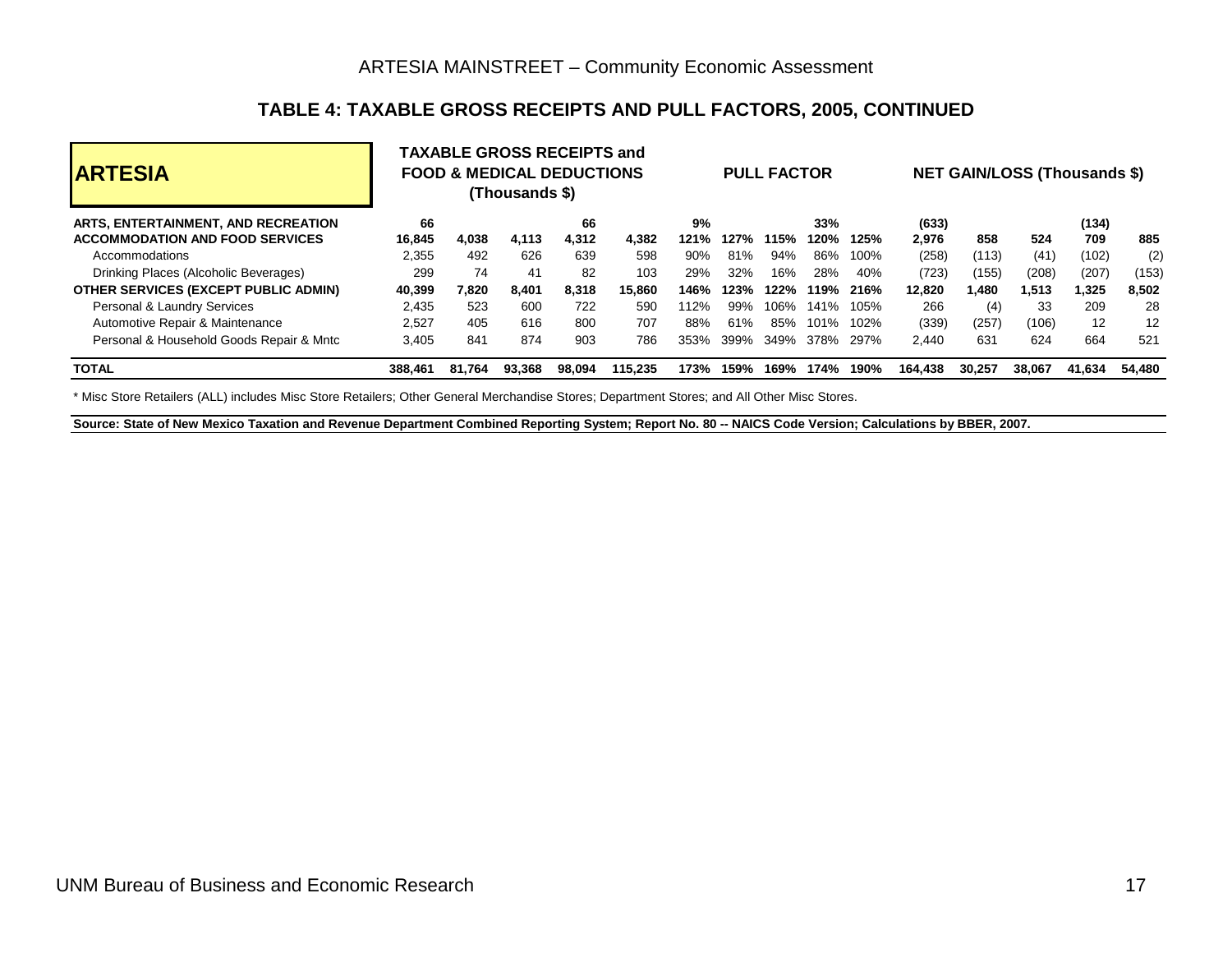

**FIGURE 1: ARTESIA TAXABLE GROSS RECEIPTS GAIN/LOSS, BY INDUSTRY, 2005** 

<span id="page-21-0"></span>Source: State of New Mexico Taxation & Revenue Department Combined Reporting System; Report No. 80 -- NAICS Code Version; Calculations by BBER, 2007.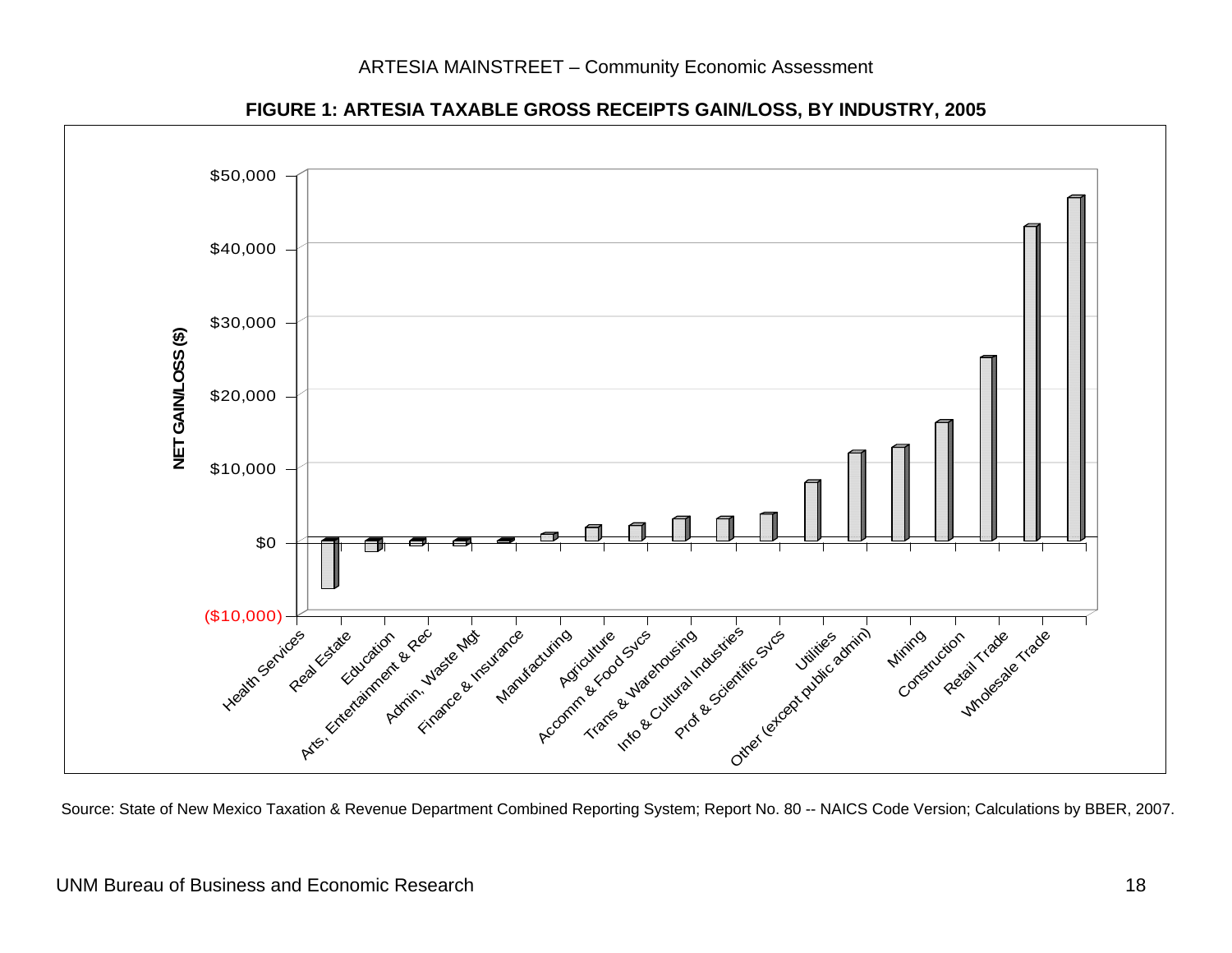#### **TABLE 5: LOCATION QUOTIENT: ARTESIA EMPLOYMENT, BY INDUSTRY, IN RELATION TO EDDY COUNTY, THE SE NEW MEXICO REGION, AND NEW MEXICO; EDDY COUNTY INDUSTRIES IN RELATION TO THE SE NM REGION AND NEW MEXICO; AND THE SE NM REGION IN RELATION TO NEW MEXICO**

|                                                           |               | <b>ARTESIA</b> |               | <b>EDDY COUNTY</b> |               | <b>SENM</b><br><b>REGION</b> |
|-----------------------------------------------------------|---------------|----------------|---------------|--------------------|---------------|------------------------------|
|                                                           | <b>EDDY</b>   | <b>SENM</b>    | <b>NEW</b>    | <b>SENM</b>        | <b>NEW</b>    |                              |
| <b>Base Geography</b>                                     | <b>COUNTY</b> | <b>REGION</b>  | <b>MEXICO</b> | <b>REGION</b>      | <b>MEXICO</b> | <b>NEW MEXICO</b>            |
| Agriculture; forestry; fishing and hunting; and mining    | 1.38          | 1.34           | 4.93          | 0.97               | 3.57          | 3.68                         |
| Agriculture; forestry; fishing and hunting                | 1.24          | 0.84           | 1.81          | 0.67               | 1.45          | 2.16                         |
| Mining                                                    | 1.42          | 1.57           | 8.45          | 1.10               | 5.95          | 5.39                         |
| <b>Construction</b>                                       | 0.96          | 0.99           | 0.83          | 1.03               | 0.86          | 0.84                         |
| Manufacturing                                             | 1.52          | 1.43           | 1.45          | 0.94               | 0.95          | 1.01                         |
| <b>Wholesale trade</b>                                    | 1.07          | 0.91           | 0.98          | 0.85               | 0.92          | 1.08                         |
| <b>Retail trade</b>                                       | 0.93          | 0.98           | 1.03          | 1.05               | 1.10          | 1.04                         |
| Transportation and warehousing; and utilities             | 1.19          | 1.10           | 1.34          | 0.93               | 1.13          | 1.22                         |
| Transportation and warehousing                            | 1.10          | 0.99           | 1.06          | 0.90               | 0.96          | 1.06                         |
| <b>Utilities</b>                                          | 1.34          | 1.29           | 2.16          | 0.97               | 1.62          | 1.67                         |
| <b>Information</b>                                        | 0.62          | 0.68           | 0.43          | 1.10               | 0.69          | 0.63                         |
| Finance; insurance; real estate and rental and leasing    | 0.95          | 0.96           | 0.74          | 1.01               | 0.78          | 0.77                         |
| Finance and insurance                                     | 0.89          | 0.95           | 0.71          | 1.07               | 0.80          | 0.74                         |
| Real estate and rental and leasing                        | 1.05          | 0.97           | 0.78          | 0.93               | 0.74          | 0.80                         |
| Professional; scientific; management; administrative; and |               |                |               |                    |               |                              |
| waste management services                                 | 0.61          | 0.75           | 0.49          | 1.22               | 0.79          | 0.65                         |
| Professional; scientific; and technical services          | 0.58          | 0.60           | 0.26          | 1.04               | 0.46          | 0.44                         |
| Management of companies and enterprises                   | 0.00          | 0.00           | 0.00          | 0.00               | 0.00          | 2.93                         |
| Administrative and support and waste management           |               |                |               |                    |               |                              |
| services                                                  | 0.64          | 0.88           | 0.93          | 1.39               | 1.47          | 1.06                         |
| <b>Educational; health and social services</b>            | 0.89          | 0.81           | 0.74          | 0.90               | 0.83          | 0.92                         |
| <b>Educational services</b>                               | 1.02          | 0.86           | 0.76          | 0.84               | 0.74          | 0.89                         |
| Health care and social assistance                         | 0.79          | 0.76           | 0.72          | 0.96               | 0.92          | 0.96                         |
| Arts; entertainment; recreation; accommodation and food   |               |                |               |                    |               |                              |
| services                                                  | 0.77          | 0.80           | 0.62          | 1.04               | 0.80          | 0.77                         |
| Arts; entertainment; and recreation                       | 0.25          | 0.24           | 0.13          | 0.96               | 0.54          | 0.57                         |
| Accommodation and food services                           | 0.87          | 0.91           | 0.77          | 1.05               | 0.88          | 0.84                         |
| Other services (except public administration)             | 0.93          | 1.03           | 1.25          | 1.10               | 1.34          | 1.22                         |
| <b>Public administration</b>                              | 0.87          | 0.93           | 0.58          | 1.06               | 0.66          | 0.62                         |

<span id="page-22-0"></span>Source: Census 2000 Summary File 3 (SF 3) - Sample Data; P49. Universe: Employed civilian population 16 years and over. Calculations by BBER, 2007.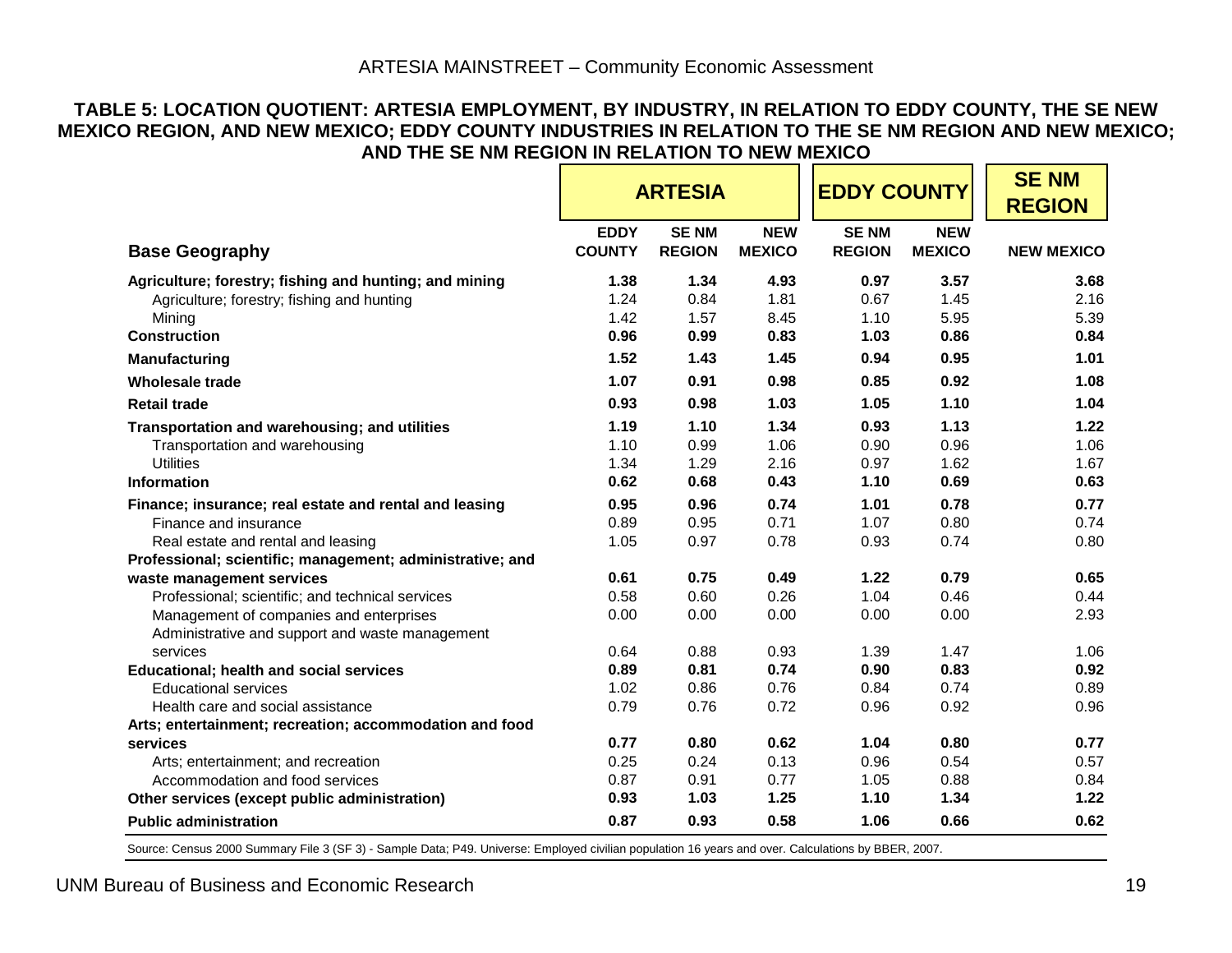#### **TABLE 6: LOCATION QUOTIENT: ARTESIA EMPLOYMENT, BY OCCUPATION, IN RELATION TO EDDY COUNTY, THE SE NEW MEXICO REGION, AND NEW MEXICO; EDDY COUNTY INDUSTRIES IN RELATION TO THE SE NM REGION AND NEW MEXICO; AND THE SE NM REGION IN RELATION TO NEW MEXICO**

<span id="page-23-0"></span>

|                                                            |                    | <b>ARTESIA</b>        |                             | <b>EDDY COUNTY</b>    |                             | <b>SENM</b>       |
|------------------------------------------------------------|--------------------|-----------------------|-----------------------------|-----------------------|-----------------------------|-------------------|
|                                                            |                    |                       |                             |                       |                             | <b>REGION</b>     |
| <b>Base Geography</b>                                      | <b>Eddy County</b> | <b>SENM</b><br>Region | <b>New</b><br><b>Mexico</b> | <b>SENM</b><br>Region | <b>New</b><br><b>Mexico</b> | <b>New Mexico</b> |
| Management; professional; and related occupations          | 0.95               | 0.91                  | 0.70                        | 0.97                  | 0.74                        | 0.76              |
| Management; business; and financial operations occupations | 1.16               | 1.10                  | 0.92                        | 0.95                  | 0.80                        | 0.84              |
| Management occupations; except farmers                     | 1.23               | 1.19                  | 1.02                        | 0.97                  | 0.83                        | 0.85              |
| Farmers and farm managers                                  | 0.78               | 0.45                  | 0.79                        | 0.58                  | 1.02                        | 1.77              |
| Business and financial operations occupations              | 1.07               | 1.17                  | 0.74                        | 1.09                  | 0.69                        | 0.63              |
| <b>Business operations specialists</b>                     | 0.36               | 0.38                  | 0.21                        | 1.05                  | 0.57                        | 0.54              |
| <b>Financial specialists</b>                               | 1.55               | 1.73                  | 1.24                        | 1.11                  | 0.80                        | 0.72              |
| Professional and related occupations                       | 0.81               | 0.80                  | 0.58                        | 0.98                  | 0.71                        | 0.72              |
| Computer and mathematical occupations                      | 0.88               | 1.23                  | 0.31                        | 1.39                  | 0.35                        | 0.25              |
| Architecture and engineering occupations                   | 0.59               | 0.62                  | 0.29                        | 1.05                  | 0.49                        | 0.47              |
| Architects; surveyors; cartographers; and engineers        | 0.33               | 0.34                  | 0.14                        | 1.03                  | 0.43                        | 0.42              |
| Drafters; engineering; and mapping technicians             | 0.93               | 1.00                  | 0.56                        | 1.07                  | 0.60                        | 0.56              |
| Life; physical; and social science occupations             | 0.92               | 1.36                  | 0.70                        | 1.48                  | 0.76                        | 0.51              |
| Community and social services occupations                  | 1.40               | 1.37                  | 1.22                        | 0.98                  | 0.88                        | 0.89              |
| Legal occupations                                          | 0.00               | 0.00                  | 0.00                        | 0.69                  | 0.41                        | 0.60              |
| Education; training; and library occupations               | 0.88               | 0.84                  | 0.79                        | 0.95                  | 0.90                        | 0.94              |
| Arts; design; entertainment; sports; and media occupations | 0.39               | 0.34                  | 0.17                        | 0.88                  | 0.43                        | 0.49              |
| Healthcare practitioners and technical occupations         | 0.72               | 0.67                  | 0.58                        | 0.93                  | 0.81                        | 0.87              |
| <b>Service occupations</b>                                 | 0.89               | 0.92                  | 0.89                        | 1.04                  | 1.01                        | 0.97              |
| Healthcare support occupations                             | 0.88               | 1.01                  | 1.25                        | 1.15                  | 1.43                        | 1.23              |
| Protective service occupations                             | 0.83               | 0.69                  | 0.56                        | 0.83                  | 0.68                        | 0.82              |
| Food preparation and serving related occupations           | 0.90               | 0.91                  | 0.81                        | 1.01                  | 0.91                        | 0.89              |
| Building and grounds cleaning and maintenance occupations  | 1.01               | 1.08                  | 1.04                        | 1.06                  | 1.02                        | 0.96              |
| Personal care and service occupations                      | 0.78               | 0.84                  | 0.93                        | 1.09                  | 1.20                        | 1.11              |
| Sales and office occupations                               | 1.02               | 1.04                  | 0.98                        | 1.02                  | 0.96                        | 0.94              |
| Sales and related occupations                              | 0.86               | 0.91                  | 0.85                        | 1.06                  | 0.99                        | 0.94              |
| Office and administrative support occupations              | 1.15               | 1.14                  | 1.08                        | 0.99                  | 0.94                        | 0.94              |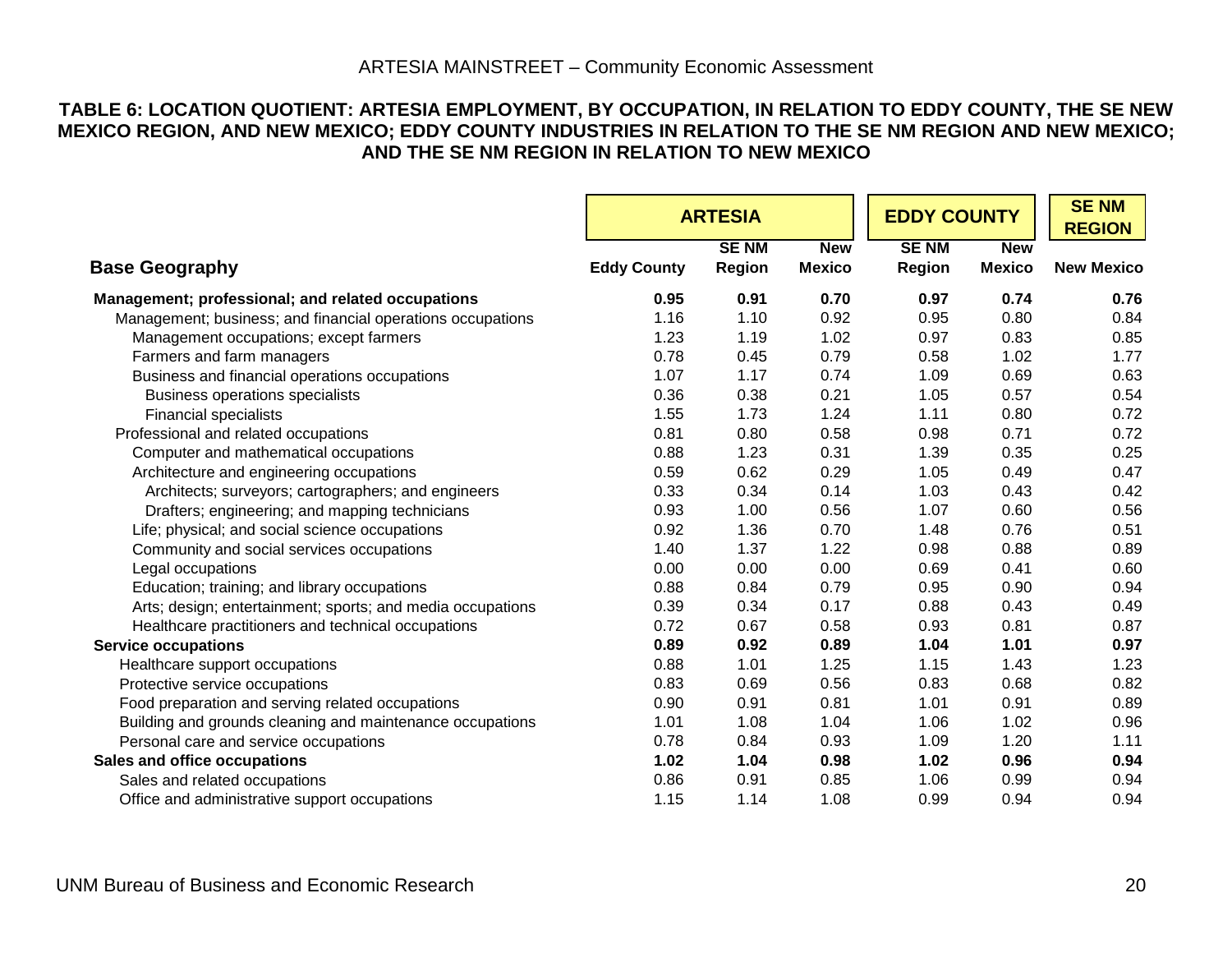#### ARTESIA MAINSTREET – Community Economic Assessment

#### **TABLE 6: LOCATION QUOTIENT: ARTESIA EMPLOYMENT, BY OCCUPATION, IN RELATION TO EDDY COUNTY, THE SE NEW MEXICO REGION, AND NEW MEXICO; EDDY COUNTY INDUSTRIES IN RELATION TO THE SE NM REGION AND NEW MEXICO; AND THE SE NM REGION IN RELATION TO NEW MEXICO, CONTINUED**

|                                                             |                    | <b>ARTESIA</b>        |                             | <b>EDDY COUNTY</b>    | <b>SENM</b><br><b>REGION</b> |                   |
|-------------------------------------------------------------|--------------------|-----------------------|-----------------------------|-----------------------|------------------------------|-------------------|
| <b>Base Geography</b>                                       | <b>Eddy County</b> | <b>SENM</b><br>Region | <b>New</b><br><b>Mexico</b> | <b>SENM</b><br>Region | <b>New</b><br><b>Mexico</b>  | <b>New Mexico</b> |
|                                                             |                    |                       |                             |                       |                              |                   |
| Farming; fishing; and forestry occupations                  | 1.48               | 1.11                  | 3.08                        | 0.75                  | 2.08                         | 2.78              |
| Construction; extraction; and maintenance occupations       | 0.90               | 0.97                  | 1.29                        | 1.08                  | 1.43                         | 1.32              |
| Construction and extraction occupations                     | 0.95               | 1.07                  | 1.41                        | 1.13                  | 1.49                         | 1.32              |
| Supervisors; construction and extraction workers            | 1.11               | 1.10                  | 1.71                        | 0.99                  | 1.55                         | 1.57              |
| Construction trades workers                                 | 0.96               | 1.20                  | 1.03                        | 1.25                  | 1.07                         | 0.86              |
| <b>Extraction workers</b>                                   | 0.83               | 0.85                  | 5.29                        | 1.01                  | 6.34                         | 6.26              |
| Installation; maintenance; and repair occupations           | 0.81               | 0.82                  | 1.09                        | 1.01                  | 1.34                         | 1.33              |
| Production; transportation; and material moving occupations | 1.24               | 1.17                  | 1.67                        | 0.94                  | 1.34                         | 1.43              |
| Production occupations                                      | 1.12               | 0.92                  | 1.16                        | 0.82                  | 1.03                         | 1.25              |
| Transportation and material moving occupations              | 1.32               | 1.36                  | 2.15                        | 1.03                  | 1.64                         | 1.59              |

Source: Census 2000 Summary File 3 (SF 3) - Sample Data; P49. Universe: Employed civilian population 16 years and over. Calculations by BBER, 2007.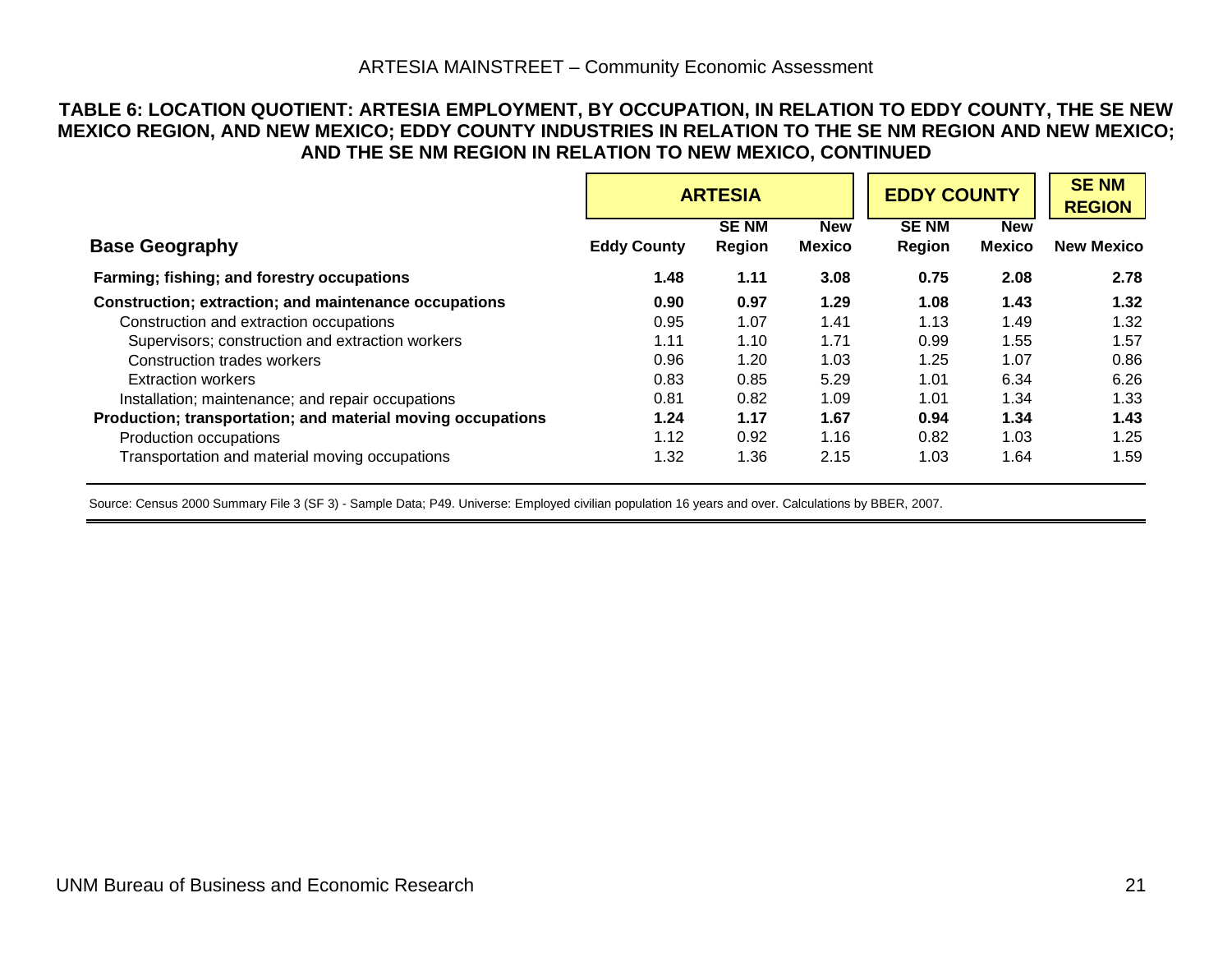#### **TABLE 7: LOCATION QUOTIENT: ARTESIA EMPLOYMENT, BY BUSINESS OWNERSHIP, IN RELATION TO EDDY COUNTY, THE SE NEW MEXICO REGION, AND NEW MEXICO; EDDY COUNTY INDUSTRIES IN RELATION TO THE SE NM REGION AND NEW MEXICO; AND THE SE NM REGION IN RELATION TO NEW MEXICO**

|                                                                                                                                                                           | <b>ARTESIA</b>               |                              | <b>EDDY COUNTY</b>           |                              | <b>SENM</b><br><b>REGION</b> |                              |
|---------------------------------------------------------------------------------------------------------------------------------------------------------------------------|------------------------------|------------------------------|------------------------------|------------------------------|------------------------------|------------------------------|
| <b>Base Geography</b>                                                                                                                                                     | <b>EDDY</b><br><b>COUNTY</b> | <b>SENM</b><br><b>REGION</b> | <b>NEW</b><br><b>MEXICO</b>  | <b>SENM</b><br><b>REGION</b> | <b>NEW</b><br><b>MEXICO</b>  | <b>NEW MEXICO</b>            |
| Private for-profit wage and salary workers<br>Employee of private company<br>Self-employed in own incorporated business<br>Private not-for-profit wage and salary workers | 1.04<br>1.04<br>1.04<br>0.66 | 1.02<br>1.04<br>0.71<br>0.80 | 1.13<br>1.16<br>0.73<br>0.67 | 0.99<br>1.01<br>0.69<br>1.21 | 1.09<br>1.12<br>0.70<br>1.01 | 1.11<br>1.11<br>1.02<br>0.83 |
| Local government workers                                                                                                                                                  | 0.92                         | 1.00                         | 0.95                         | 1.08                         | 1.03                         | 0.95                         |
| <b>State government workers</b>                                                                                                                                           | 1.09                         | 0.80                         | 0.68                         | 0.73                         | 0.63                         | 0.86                         |
| <b>Federal government workers</b>                                                                                                                                         | 0.96                         | 1.36                         | 0.54                         | 1.41                         | 0.56                         | 0.40                         |
| Self-employed workers in own not incorporated business                                                                                                                    | 0.97                         | 0.96                         | 0.96                         | 0.99                         | 0.98                         | 0.99                         |
| <b>Unpaid family workers</b>                                                                                                                                              | 1.76                         | 1.46                         | 2.06                         | 0.83                         | 1.17                         | 1.42                         |

<span id="page-25-0"></span>Source: Census 2000 Summary File 3 (SF 3) - Sample Data; P51 Universe: Employed civilian population 16 years and over. Calculations by BBER, 2007.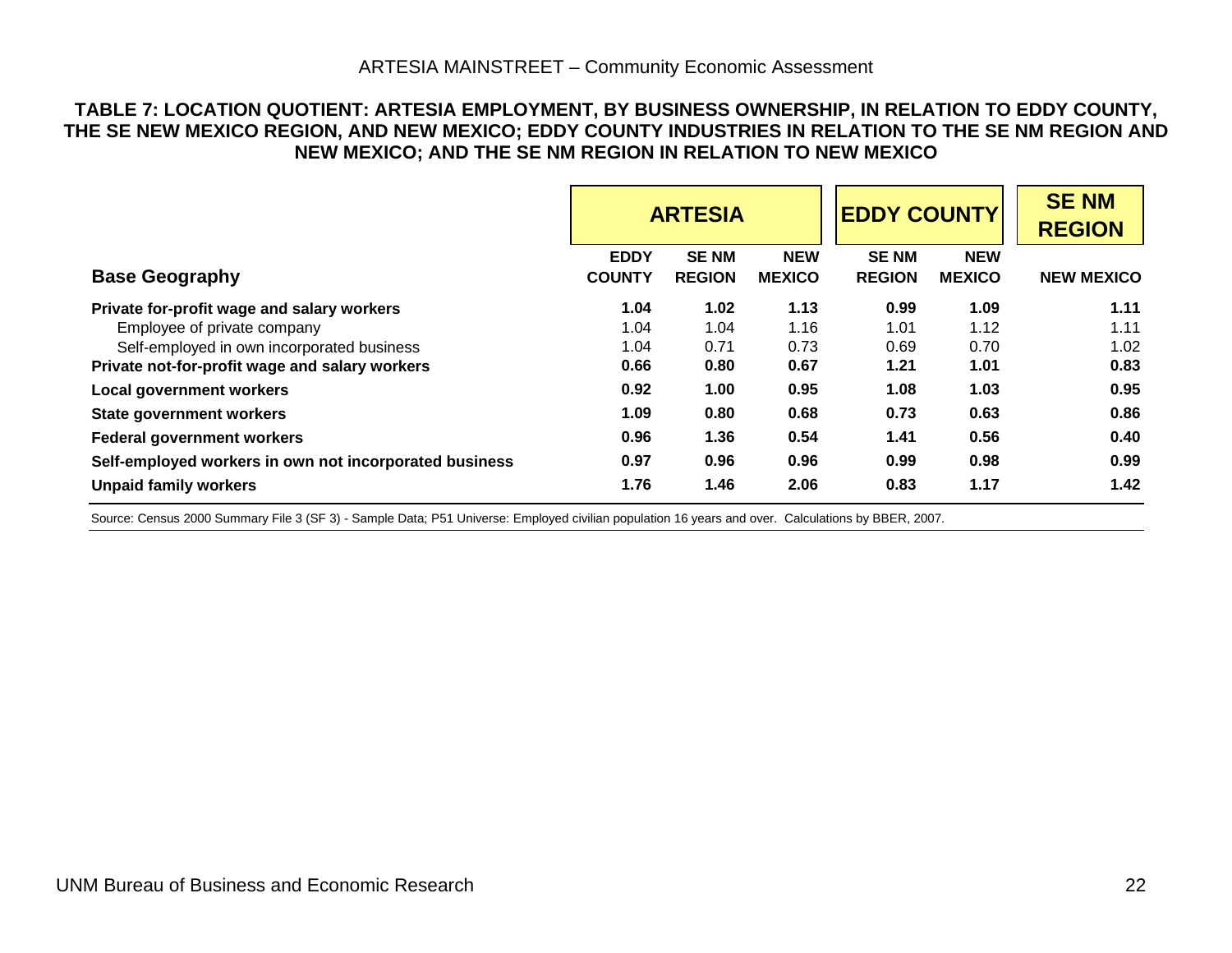

**FIGURE 2: ARTESIA LOCATION QUOTIENTS, BY OCCUPATION, 2005** 

<span id="page-26-0"></span> Source: Census 2000 Summary File 3 (SF 3) - Sample Data; P51 Universe: Employed civilian population 16 years and over. Calculations by BBER, 2007.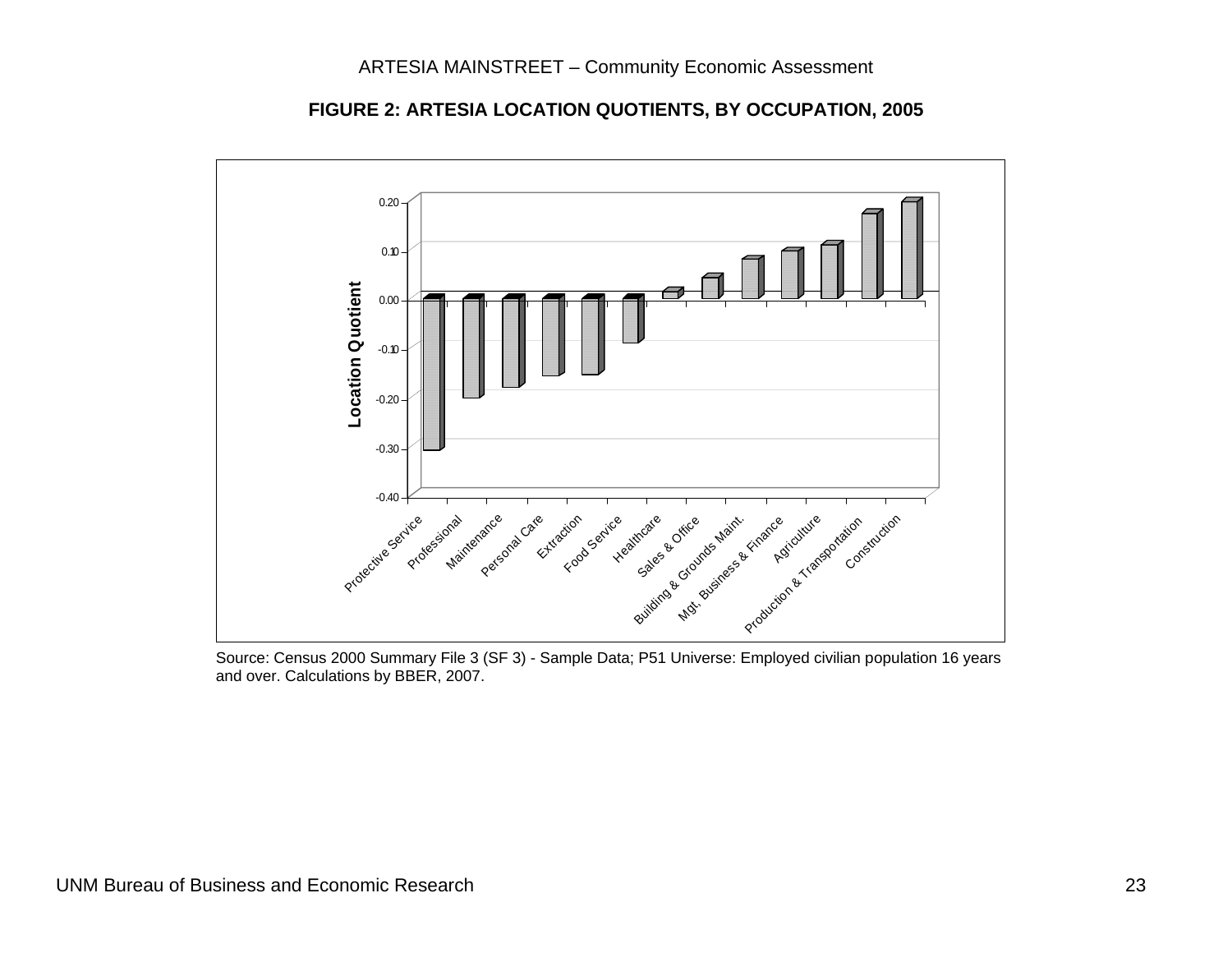

<span id="page-27-0"></span>

UNM Bureau of Business and Economic Research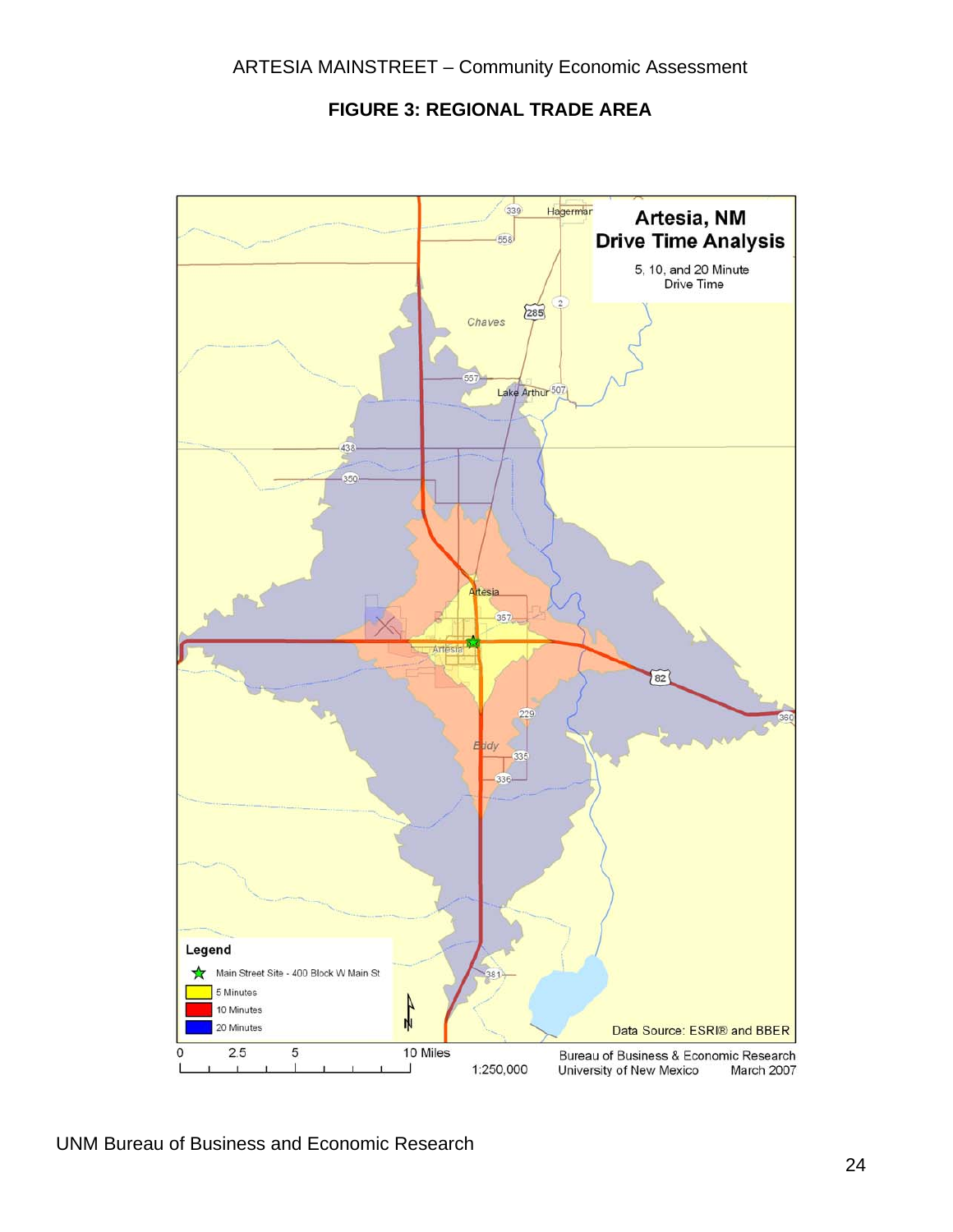## **TABLE 8: REGIONAL TRADE AREA**

# **Artesia Regional Trade Area**

<span id="page-28-0"></span>

| <b>Center Point: 400 Block of W Main St</b>              | <b>Drive Time (Minutes)</b> |               |               |  |  |
|----------------------------------------------------------|-----------------------------|---------------|---------------|--|--|
|                                                          | $0 - 5$                     | $0 - 10$      | $0 - 20$      |  |  |
| Population by Age (2006):                                |                             |               |               |  |  |
| <b>Total</b>                                             | 11,725                      | 14,551        | 16,181        |  |  |
| $0 - 4$                                                  | 993                         | 1,205         | 1,336         |  |  |
| $5-9$                                                    | 902                         | 1,096         | 1,223         |  |  |
| $10 - 14$                                                | 879                         | 1,093         | 1,227         |  |  |
| 15-19                                                    | 876                         | 1,092         | 1,230         |  |  |
| 20-29                                                    | 1,589                       | 1,982         | 2,195         |  |  |
| 30-39                                                    | 1,262                       | 1,559         | 1,750         |  |  |
| 40-49                                                    | 1,700                       | 2,162         | 2,428         |  |  |
| 50-64                                                    | 1,907                       | 2,408         | 2,679         |  |  |
| 65-85                                                    | 1,362                       | 1,663         | 1,810         |  |  |
| $85+$                                                    | 255                         | 291           | 303           |  |  |
| Median Age                                               | 35.1                        | 35.4          | 35.2          |  |  |
| Projected Population Growth by Age Cohort, 2006-2011 (%) |                             |               |               |  |  |
| <b>Total</b>                                             | 0.9%                        | 0.9%          | 0.9%          |  |  |
| $0 - 4$                                                  | $-3%$                       | $-3%$         | $-2%$         |  |  |
| $5-9$                                                    | 2%                          | 2%            | 2%            |  |  |
| $10 - 14$                                                | 6%                          | 4%            | 3%            |  |  |
| 15-19                                                    | $-3%$                       | $-4%$         | $-5%$         |  |  |
| 20-29                                                    | $-3%$                       | $-2%$         | $-1%$         |  |  |
| 30-39                                                    | 0%                          | 1%            | 1%            |  |  |
| 40-49                                                    | $-16%$                      | $-16%$        | $-16%$        |  |  |
| 50-64                                                    | 22%                         | 22%           | 21%           |  |  |
| 65-85                                                    | $-3%$                       | $-2%$         | $-2%$         |  |  |
|                                                          | 9%                          |               |               |  |  |
| $85+$                                                    |                             | 9%            | 9%            |  |  |
| Median Age (2011 Projection)                             | 35.2                        | 35.5          | 35.3          |  |  |
| <b>Households</b><br>Households                          | 4,475                       | 5,456         | 6,009         |  |  |
| Family Households                                        |                             |               |               |  |  |
| Average Houshold Size                                    | 3,125<br>2.61               | 3,864<br>2.65 | 4,294<br>2.68 |  |  |
| Race                                                     |                             |               |               |  |  |
| White                                                    | 8,429                       | 10,599        | 11,808        |  |  |
| <b>Black</b>                                             | 174                         | 193           | 205           |  |  |
| American Indian, Eskimo, Aleut                           | 175                         | 204           | 217           |  |  |
| Asian or Pacific Islander                                | 43                          | 47            | 49            |  |  |
| Other                                                    | 2,570                       | 3,102         | 3,449         |  |  |
| Two or More Races                                        | 335                         | 404           | 452           |  |  |
| Hispanic Origin                                          | 5,512                       | 6,670         | 7,400         |  |  |
| Gender                                                   |                             |               |               |  |  |
| Male                                                     | 5,692                       | 7,109         | 7,952         |  |  |
| Female                                                   | 6,033                       | 7,440         | 8,229         |  |  |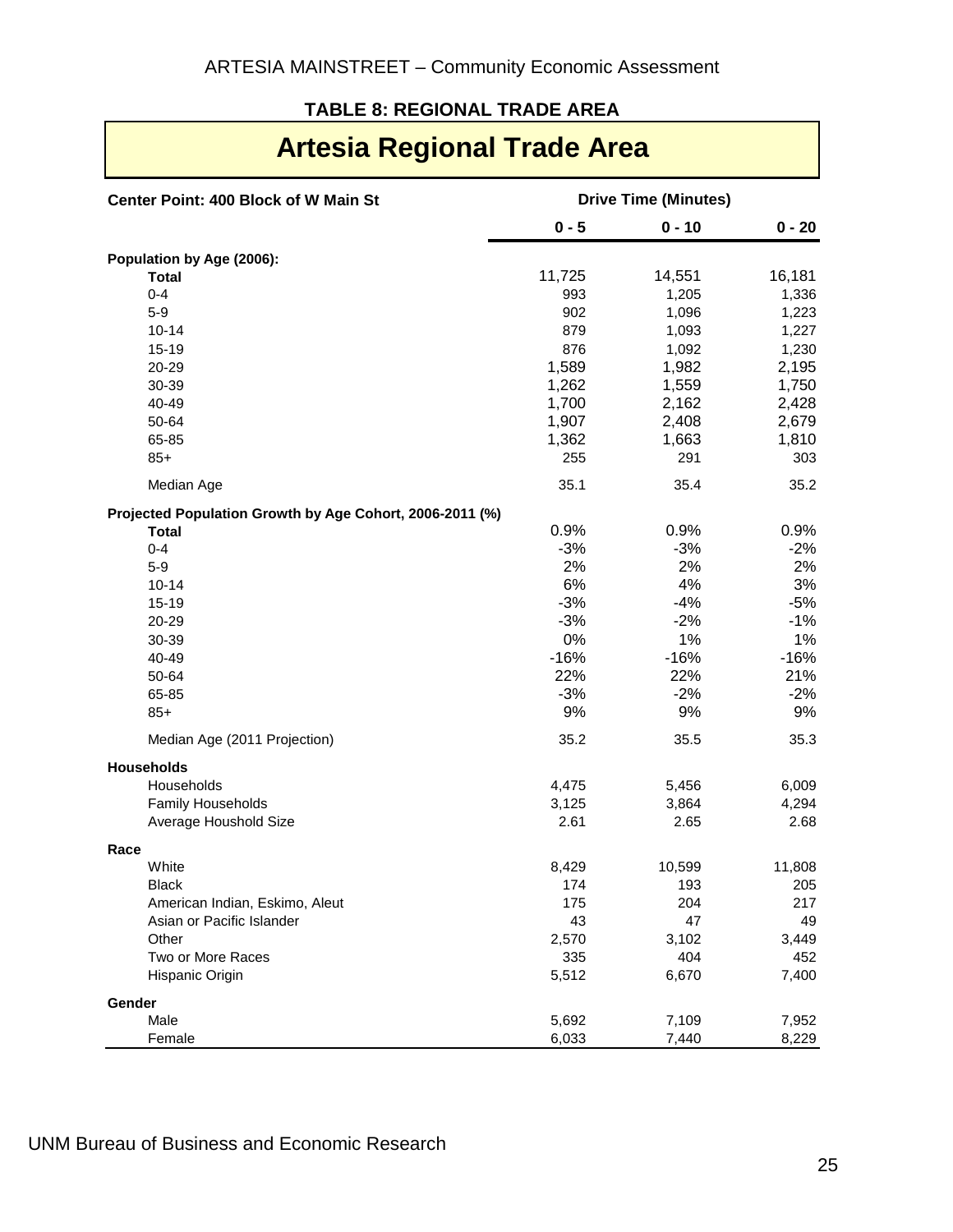| <b>Center Point: 400 Block of W Main St</b> | <b>Drive Time (Minutes)</b> |          |          |  |  |
|---------------------------------------------|-----------------------------|----------|----------|--|--|
|                                             | $0 - 5$                     | $0 - 10$ | $0 - 20$ |  |  |
| <b>Income</b>                               |                             |          |          |  |  |
| Median Household Income                     | \$34,196                    | \$34,791 | \$35,220 |  |  |
| Median Family Income                        | \$40,370                    | \$40,709 | \$41,027 |  |  |
| Median Disposable Income                    | \$29,093                    | \$29,439 | \$29,755 |  |  |
| Average Household Income                    | \$43,933                    | \$44,560 | \$44,923 |  |  |
| Average Family Income                       | \$50,174                    | \$50,588 | \$50,742 |  |  |
| Per Capita Income                           | \$16,968                    | \$16,970 | \$16,930 |  |  |
| Households by Disposable Income (1)         |                             |          |          |  |  |
| $<$ \$15,000                                | 24.5%                       | 24.0%    | 23.6%    |  |  |
| \$15,000-\$24,999                           | 17.4%                       | 17.5%    | 17.5%    |  |  |
| \$25,000-\$34,999                           | 16.4%                       | 16.1%    | 16.1%    |  |  |
| \$35,000-\$49,999                           | 18.1%                       | 18.3%    | 18.5%    |  |  |
| \$50,000-\$74,999                           | 15.8%                       | 16.3%    | 16.7%    |  |  |
| \$75,000-\$99,999                           | 4.5%                        | 4.3%     | 4.3%     |  |  |
| \$100,000-\$149,999                         | 2.4%                        | 2.4%     | 2.4%     |  |  |
| \$150,000-\$199,999                         | 0.4%                        | 0.4%     | 0.4%     |  |  |
| $$200,000+$                                 | 0.5%                        | 0.6%     | 0.6%     |  |  |
| <b>Households by Net Worth</b>              |                             |          |          |  |  |
| $<$ \$15,000                                | 33.4%                       | 33.2%    | 33.2%    |  |  |
| \$15,000-\$34,999                           | 9.1%                        | 9.8%     | 10.0%    |  |  |
| \$35,000-\$49,999                           | 5.1%                        | 5.4%     | 5.6%     |  |  |
| \$50,000-\$74,999                           | 7.4%                        | 7.4%     | 7.3%     |  |  |
| \$75,000-\$99,999                           | 6.9%                        | 6.7%     | 6.7%     |  |  |
| \$100,000-\$149,999                         | 8.0%                        | 8.1%     | 8.1%     |  |  |
| \$150,000-\$249,999                         | 9.7%                        | 9.5%     | 9.3%     |  |  |
| \$250,000-499,999                           | 11.1%                       | 10.6%    | 10.5%    |  |  |
| $500,000 +$                                 | 9.4%                        | 9.4%     | 9.3%     |  |  |
| Median Net Worth                            | \$56,921                    | \$54,490 | \$53,532 |  |  |
|                                             |                             |          |          |  |  |

#### **TABLE 8: REGIONAL TRADE AREA, CONTINUED**

(1) Disposable Income is total income after direct taxes.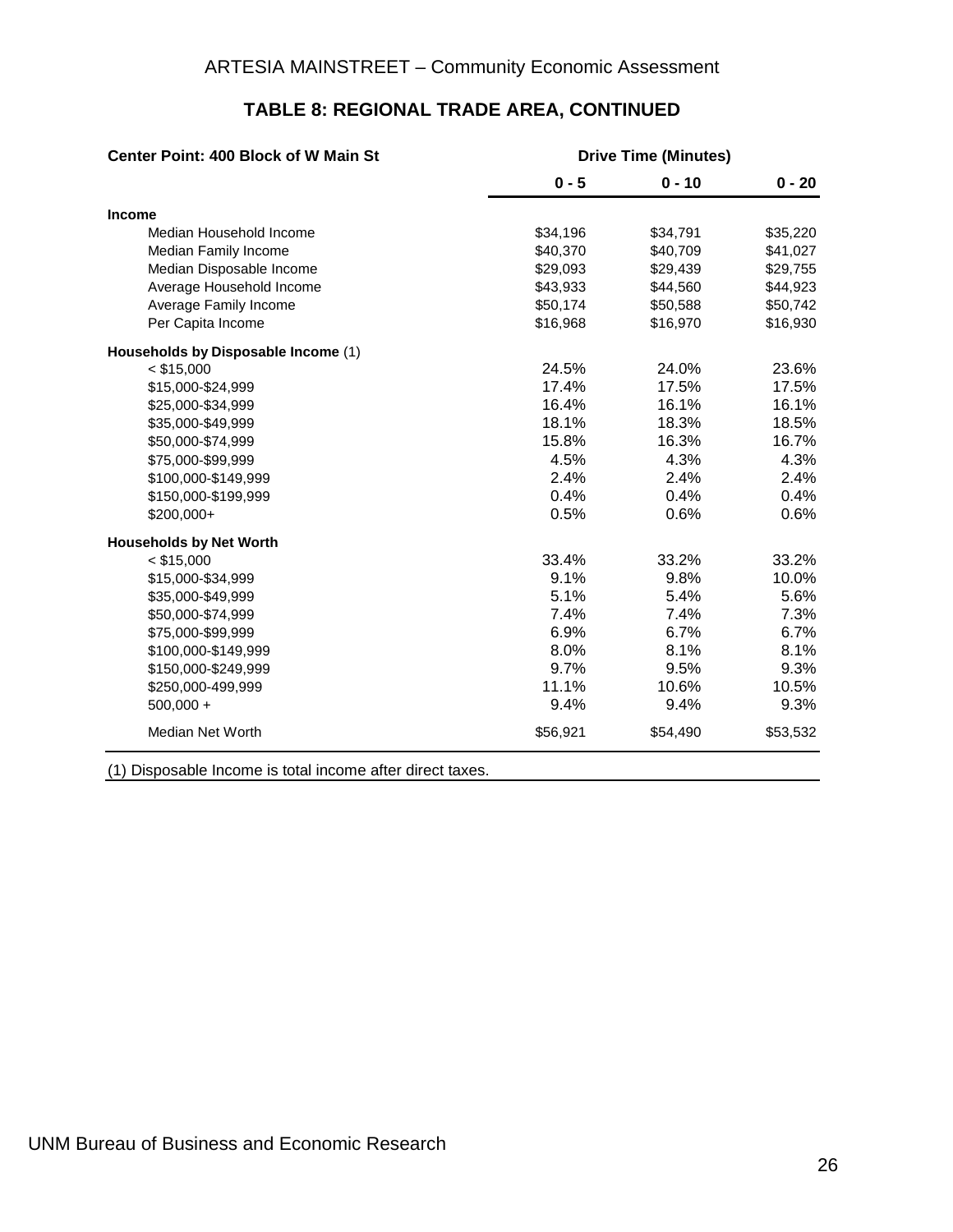#### **TABLE 8: REGIONAL TRADE AREA, CONTINUED**

#### **CONSUMER EXPENDITURES (2006)**

| <b>Retail Goods Total</b>                    | 74,941,755 | 93,311,724 | 103,409,077 |
|----------------------------------------------|------------|------------|-------------|
| <b>Apparel</b>                               | 5,720,441  | 6,524,969  | 7,794,338   |
| Men's Apparel                                | 1,088,628  | 1,332,897  | 1,478,474   |
| Women's Apparel                              | 1,727,865  | 1,739,319  | 2,337,959   |
| Children's Apparel                           | 1,089,734  | 1,352,009  | 1,503,497   |
| Infant Apparel (Under 2 Years)               | 314,987    | 389,916    | 433,268     |
| Footwear                                     | 551,064    | 554,831    | 752,346     |
| Watches & Jewelry                            | 465,764    | 569,886    | 636,508     |
| <b>Apparel Products &amp; Services</b>       | 482,399    | 586,111    | 652,287     |
| <b>Computer</b>                              |            |            |             |
| Computers & Hardware for Home Use            | 595,707    | 730,614    | 812,655     |
| Software & Accessories for Home Use          | 83,010     | 101,341    | 112,807     |
| <b>Entertainment/Recreation</b>              | 9,382,607  | 11,628,614 | 12,904,677  |
| <b>Fees &amp; Admissions</b>                 | 1,514,468  | 1,839,401  | 2,048,480   |
| <b>Membership Fees</b>                       | 423,004    | 514,895    | 572,732     |
| Fees for Participant Sports excluding Trips  | 291,080    | 355,605    | 396,714     |
| Admission to Movies/Theater/Opera/Ballet     | 357,010    | 429,775    | 477,415     |
| Admission to Sporting Events excluding Trips | 142,821    | 175,231    | 196,026     |
| Fees for Recreational Lessons                | 300,553    | 363,894    | 405,593     |
| <b>TV/Video/Sound Equipment</b>              | 2,717,259  | 5,439,210  | 4,097,688   |
| Community Antenna or Cable TV                | 1,801,721  | 3,831,507  | 2,458,182   |
| Color TVs                                    | 338,904    | 416,453    | 464,219     |
| VCRs/Video Cameras & DVD Players             | 109,876    | 135,185    | 150,074     |
| Video Cassettes & DVDs                       | 143,138    | 176,778    | 196,657     |
| Video Game Hardware & Software               | 95,362     | 117,487    | 130,946     |
| <b>Satellite Dishes</b>                      | 6,516      | 8,263      | 9,212       |
| Rental of Video Cassettes & DVDs             | 169,510    | 207,410    | 230,739     |
| Sound Equipment                              | 35,880     | 526,458    | 435,963     |
| Rental/Repair of TV/VCR/Sound Equipment      | 16,350     | 19,670     | 21,694      |
| Pets                                         | 1,393,107  | 1,753,799  | 1,946,652   |
| Toys & Games                                 | 569,145    | 704,436    | 781,015     |
| Recreational Vehicles & Fees                 | 1,299,586  | 1,666,735  | 1,851,624   |
| Sports/Rec/Exercise Equipment                | 499,236    | 621,690    | 690,644     |
| Photo Equipment/Supplies                     | 392,797    | 481,120    | 533,779     |
| Film Processing                              | 119,400    | 146,863    | 162,725     |
| Reading                                      | 599,732    | 729,925    | 806,850     |
| <b>Food at Home</b>                          | 14,571,589 | 18,045,935 | 19,967,872  |
| <b>Bakery &amp; Cereal Products</b>          | 2,122,106  | 2,626,417  | 2,905,613   |
| Meat/Poultry/Fish/Eggs                       | 3,912,802  | 4,855,866  | 5,370,928   |
| Dairy Products                               | 1,582,732  | 4,855,866  | 2,165,791   |
| Fruit & Vegetables                           | 2,442,157  | 3,009,828  | 3,331,528   |
| Snacks/Other Food                            | 4,511,794  | 5,595,357  | 6,194,011   |
| Nonalcoholic Beverages                       | 1,271,829  | 1,580,595  | 1,748,285   |
| <b>Food Away from Home</b>                   | 9,330,832  | 11,501,693 | 12,764,930  |
| <b>Alcoholic Beverages</b>                   | 1,636,042  | 1,647,308  | 2,245,212   |
| <b>Financial</b>                             |            |            |             |
| Investments                                  | 8,567,068  | 10,067,496 | 11,265,860  |
| Vehicle Loans                                | 18,798,401 | 23,780,091 | 26,471,863  |

UNM Bureau of Business and Economic Research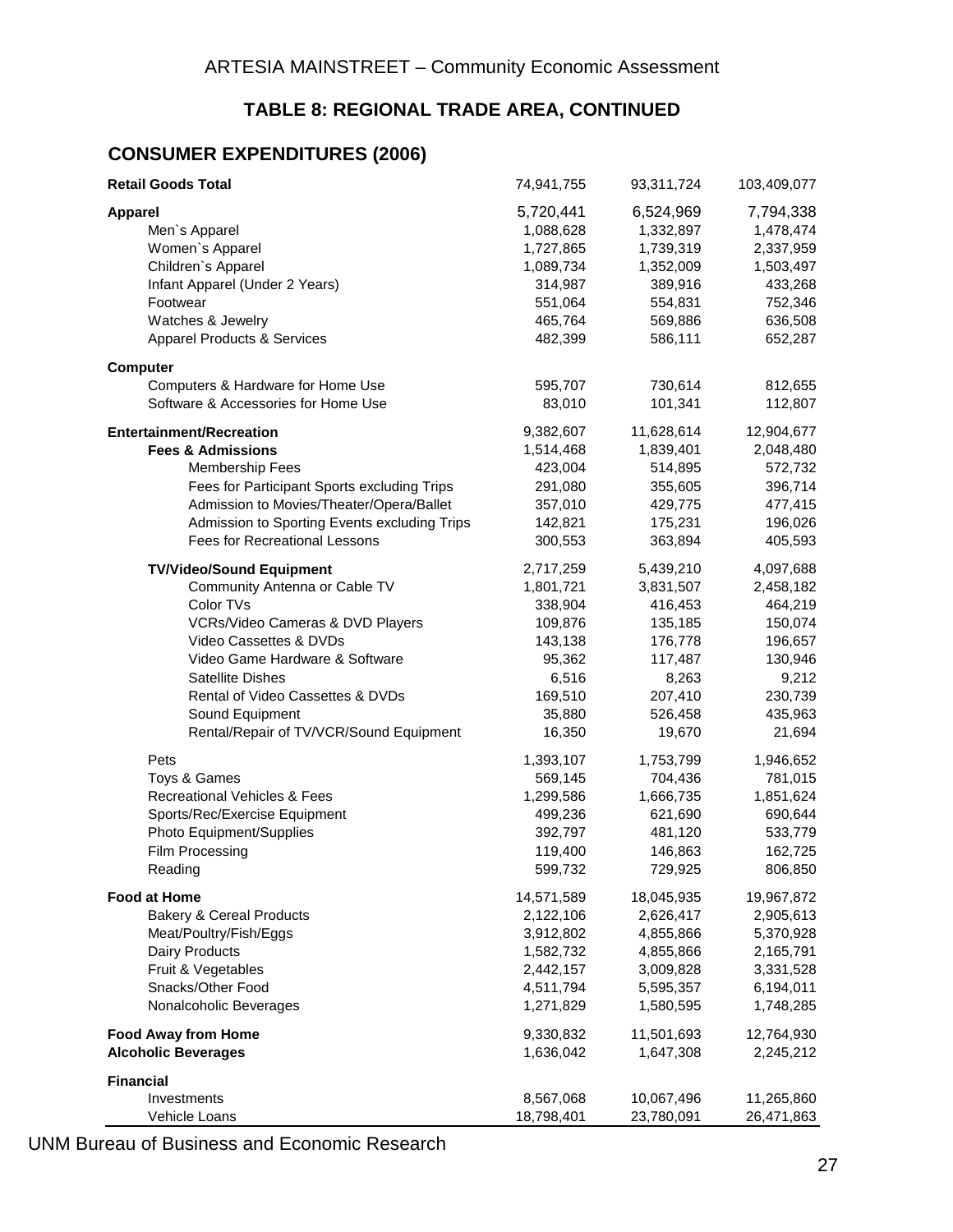#### **TABLE 8: REGIONAL TRADE AREA, CONTINUED**

#### **CONSUMER EXPENDITURES (2006) continued**

| Health                                          | 11,789,567 | 14,637,415 | 16,149,623 |
|-------------------------------------------------|------------|------------|------------|
| Nonprescription Drugs                           | 353,612    | 436,926    | 482,208    |
| <b>Prescription Drugs</b>                       | 1,978,824  | 2,465,857  | 2,711,928  |
| Eyeglasses & Contact Lenses                     | 254,273    | 312,978    | 345,767    |
| <b>Housing</b>                                  | 36,585,313 | 44,843,082 | 49,885,944 |
| Mortgage Payment & Basics                       | 21,764,136 | 26,908,060 | 30,079,132 |
| Maintenance & Remodeling Services               | 4,805,080  | 5,912,381  | 6,570,079  |
| Maintenance & Remodeling Materials              | 1,116,616  | 1,394,415  | 1,543,171  |
| Utilities/Fuel/Public Services                  | 12,838,247 | 15,922,898 | 17,632,763 |
| <b>Telephone Services</b>                       | 4,302,954  | 5,330,639  | 5,909,210  |
| <b>Household Furnishings &amp; Equipment</b>    | 5,298,710  | 6,546,331  | 7,281,257  |
| <b>Household Textiles</b>                       | 356,464    | 437,230    | 486,004    |
| Furniture                                       | 1,677,485  | 2,068,412  | 2,302,556  |
| <b>Floor Coverings</b>                          | 199,743    | 242,575    | 270,700    |
| Major Appliances                                | 835,005    | 1,037,409  | 1,150,919  |
| Housewares                                      | 231,802    | 287,767    | 319,792    |
| Small Appliances                                | 108,424    | 133,192    | 147,088    |
| Luggage                                         | 25,057     | 30,310     | 33,746     |
| Telephones & Accessories                        | 61,267     | 74,954     | 83,354     |
| <b>Household Services &amp; Supplies</b>        |            |            |            |
| <b>Computer Information Services</b>            | 466,029    | 575,147    | 639,380    |
| Child Care                                      | 1,013,509  | 1,235,534  | 1,381,553  |
| Lawn & Garden                                   | 1,375,194  | 1,732,119  | 1,916,454  |
| Moving/Storage/Freight Express                  | 121,623    | 149,008    | 167,437    |
| <b>Housekeeping Services</b>                    | 325,306    | 397,156    | 442,810    |
| <b>Housekeeping Supplies</b>                    | 2,250,413  | 3,078,318  | 3,078,318  |
| <b>Miscellaneous</b>                            |            |            |            |
| <b>Personal Care Products</b>                   | 1,293,401  | 1,302,336  | 1,770,945  |
| School Books & Supplies                         | 327,185    | 395,073    | 437,738    |
| <b>Smoking Products</b>                         | 1,636,042  | 1,647,308  | 2,245,212  |
| <b>Insurance</b><br><b>Owners &amp; Renters</b> | 1,382,219  | 1,728,540  | 1,920,465  |
| Vehicle                                         | 4,041,857  | 4,070,497  | 5,570,357  |
| Health                                          | 5,832,918  | 7,244,588  | 7,986,389  |
| Life & Other Personal                           | 628,844    | 2,484,953  | 8,618,157  |
| <b>Transportation (Local)</b>                   |            |            |            |
| Transportation-Vehicle Purchases (Net Outlay)   | 18,317,127 | 23,056,319 | 25,602,763 |
| Transportation - Gasoline & Motor Oil           | 5,769,952  | 7,229,497  | 8,011,218  |
| Vehicle Maintenance & Repairs                   | 3,039,380  | 3,766,456  | 4,181,264  |
| <b>Travel</b>                                   | 4,849,556  | 5,937,421  | 6,588,014  |
| <b>Airline Fares</b>                            | 978,989    | 1,186,450  | 1,319,404  |
| Travel - Lodging on Trips                       | 1,091,687  | 1,340,265  | 1,486,204  |
| Auto/Truck/Van Rental on Trips                  | 109,939    | 133,296    | 148,389    |
| Travel - Food & Drink on Trips                  | 1,269,414  | 1,558,937  | 1,729,876  |
| Source: ESRI, 2006 Estimates & Projections.     |            |            |            |

UNM Bureau of Business and Economic Research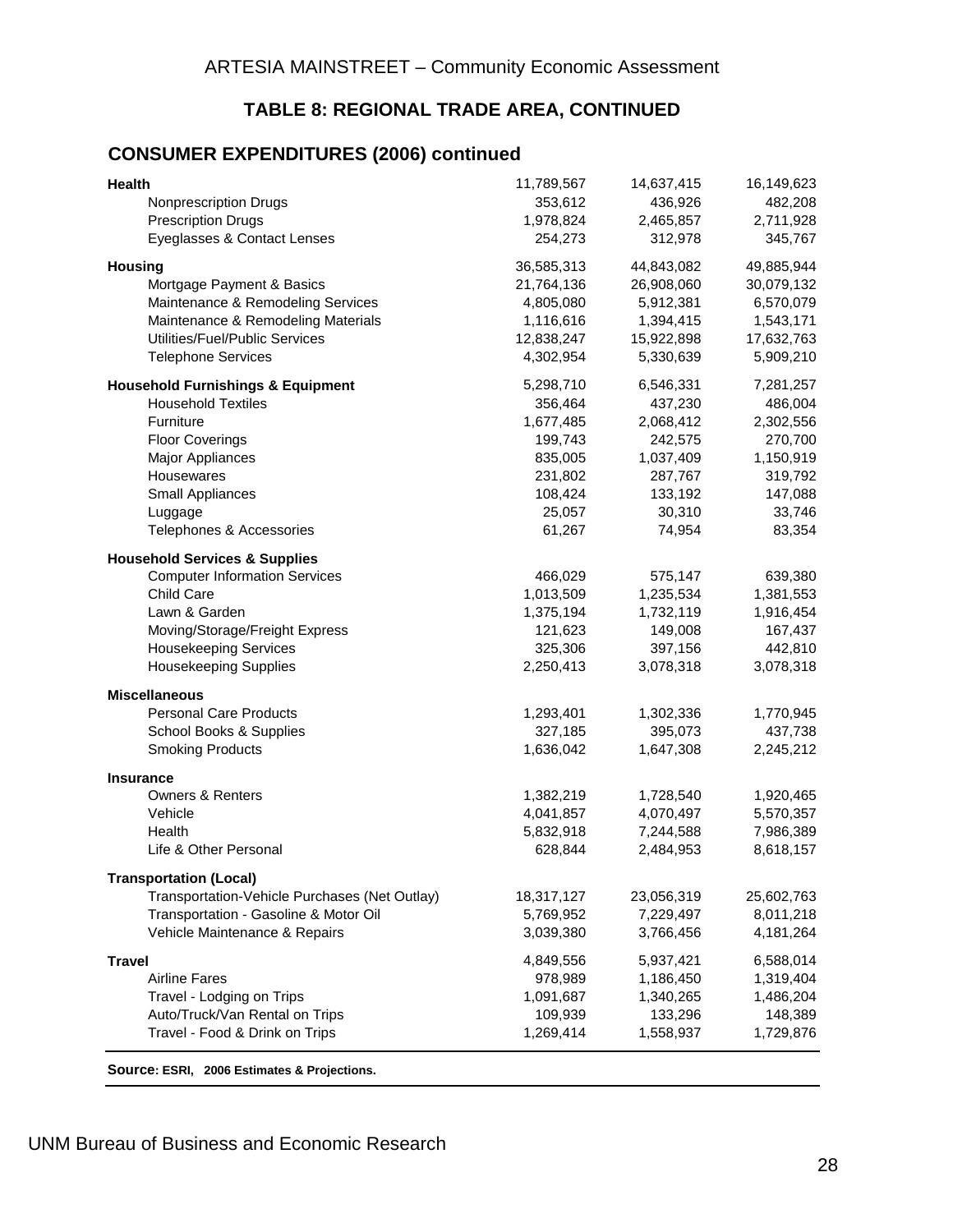#### **TABLE 9: ARTESIA BUSINESSES BY INDUSTRY, BY LOCAL GEOGRAPHY, 2005**

| <b>NAICS</b> | <b>Sector</b>                             | <b>MAIN STREET<sup>1</sup></b> | <b>ARTESIA<sup>2</sup></b> | $MS\%$ <sup>3</sup> | <b>COUNTY</b> | <b>TOTAL<sup>5</sup></b> |
|--------------|-------------------------------------------|--------------------------------|----------------------------|---------------------|---------------|--------------------------|
| 11           | Agriculture, Forestry                     |                                | 19                         | 0%                  | 12            | 31                       |
| 21           | Mining                                    | 12                             | 37                         | 24%                 | 25            | 74                       |
| 22           | <b>Utilities</b>                          |                                |                            | 22%                 | 5             | 14                       |
| 23           | Construction                              |                                | 44                         | 8%                  | 20            | 68                       |
| $31 - 33$    | Manufacturing                             |                                | 12                         | 8%                  |               | 14                       |
| 42           | Wholesale trade                           |                                | 28                         | 13%                 | 6             | 38                       |
| 44-45        | <b>Retail Trade</b>                       | 21                             | 36                         | 37%                 | 13            | 70                       |
| 48-49        | Transportation & Warehousing              |                                | 25                         | 7%                  | 11            | 38                       |
| 51           | Information                               | 5                              | 6                          | 45%                 | 2             | 13                       |
| 52           | Finance & Insurance                       | 12                             | 3                          | 80%                 | 2             | 17                       |
| 53           | Real Estate, Rental & Leasing             | 3                              | 15                         | 17%                 | 2             | 20                       |
| 54           | Prof, Scientific, Tech Services           | 8                              | 14                         | 36%                 | 11            | 33                       |
| 55           | Mgt of Companies                          |                                |                            | $0\%$               |               |                          |
| 56           | Administrative & Support Services         |                                | 18                         | 18%                 |               | 29                       |
| 61           | <b>Educational Services</b>               |                                | 5                          | 17%                 |               | 13                       |
| 62           | <b>Health Care and Social Assistance</b>  |                                | 26                         | 10%                 | 5             | 34                       |
| 71           | Arts, Entertainment and Recreation        |                                |                            | 67%                 | 5             | 8                        |
| 72           | <b>Accommodations &amp; Food Services</b> | 8                              | 27                         | 23%                 | 8             | 43                       |
| 81           | <b>Other Services</b>                     | 17                             | 36                         | 32%                 | 22            | 75                       |
| 92           | <b>Public Administration</b>              | 2                              | 7                          | 22%                 | 23            | 32                       |
| 99           | Other                                     |                                |                            | 0%                  | 2             | $\overline{2}$           |
| <b>TOTAL</b> |                                           | 111                            | 366                        |                     | 190           | 667                      |

<sup>1</sup> MS includes businesses in the Main Street district

<sup>2</sup> Artesia includes businesses in Artesia, excluding the Main Street district

<sup>3</sup> Percent of town businesses in Main Street district

4 Total includes all businesses in Artesia MS, Artesia, and the remainder of the county, excluding Carlsbad

<span id="page-32-0"></span>5 County includes businesses in the remainder of Eddy county, excluding both Artesia and Carlsbad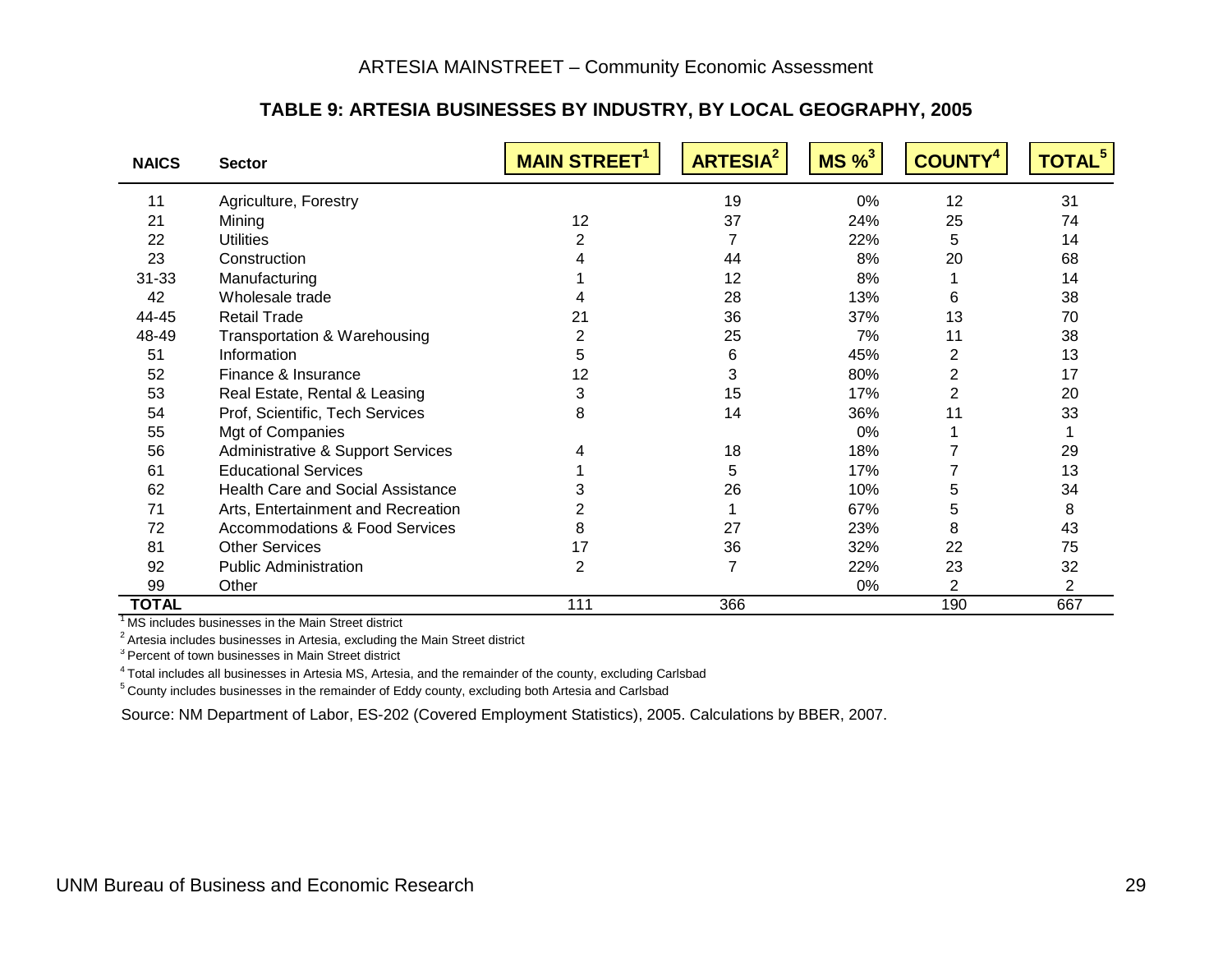#### **TABLE 10: ARTESIA EMPLOYMENT BY INDUSTRY, IN MAINSTREET AREA, 2005**

| <b>NAICS</b> | <b>Sector</b>                            | <b>MAIN STREET<sup>1</sup></b> | <b>ARTESIA<sup>2</sup></b> | $MS\%$ <sup>3</sup> | <b>COUNTY</b>  | TOTAL <sup>5</sup> |
|--------------|------------------------------------------|--------------------------------|----------------------------|---------------------|----------------|--------------------|
| 11           | Agriculture, Forestry                    |                                | 191                        | 0%                  | 106            | 297                |
| 21           | Mining                                   | 495                            | 690                        | 42%                 | 309            | 1,494              |
| 22           | <b>Utilities</b>                         | 37                             | 81                         | 31%                 | 10             | 128                |
| 23           | Construction                             | 61                             | 513                        | 11%                 | 47             | 621                |
| $31 - 33$    | Manufacturing                            | 10                             | 397                        | 2%                  | 3              | 411                |
| 42           | Wholesale trade                          | 54                             | 227                        | 19%                 | 24             | 305                |
| 44-45        | <b>Retail Trade</b>                      | 79                             | 649                        | 11%                 | 135            | 863                |
| 48-49        | Transportation & Warehousing             | 6                              | 345                        | 2%                  | 161            | 512                |
| 51           | Information                              | 83                             | 85                         | 49%                 | 5              | 172                |
| 52           | Finance & Insurance                      | 255                            | 19                         | 93%                 | 6              | 280                |
| 53           | Real Estate, Rental & Leasing            | 8                              | 40                         | 16%                 | $\overline{2}$ | 50                 |
| 54           | Prof, Scientific, Tech Services          | 50                             | 123                        | 29%                 | 59             | 232                |
| 55           | Mgt of Companies                         |                                |                            | 0%                  | 22             | 22                 |
| 56           | Administrative & Support Services        | 118                            | 206                        | 36%                 | 10             | 335                |
| 61           | <b>Educational Services</b>              | 6                              | 676                        | 1%                  | 102            | 783                |
| 62           | <b>Health Care and Social Assistance</b> | 22                             | 642                        | 3%                  | 15             | 679                |
| 71           | Arts, Entertainment and Recreation       | 8                              | 21                         | 26%                 | 69             | 98                 |
| 72           | Accommodations & Food Services           | 170                            | 390                        | 30%                 | 97             | 656                |
| 81           | <b>Other Services</b>                    | 52                             | 128                        | 29%                 | 65             | 246                |
| 92           | <b>Public Administration</b>             | $\overline{7}$                 | 126                        | 6%                  | 192            | 325                |
| 99           | Other                                    |                                |                            | 0%                  | 7              | 7                  |
| <b>TOTAL</b> |                                          | 1,519                          | 5,549                      |                     | 1,447          | 8,514              |

<sup>1</sup>MS includes businesses in the Main Street district

 $2^2$  Artesia includes businesses in Artesia, excluding the Main Street district

<sup>3</sup> Percent of town businesses in Main Street district

4 Total includes all businesses in Artesia MS, Artesia, and the remainder of the county, excluding Carlsbad

<span id="page-33-0"></span>5 County includes businesses in the remainder of Eddy county, excluding both Artesia and Carlsbad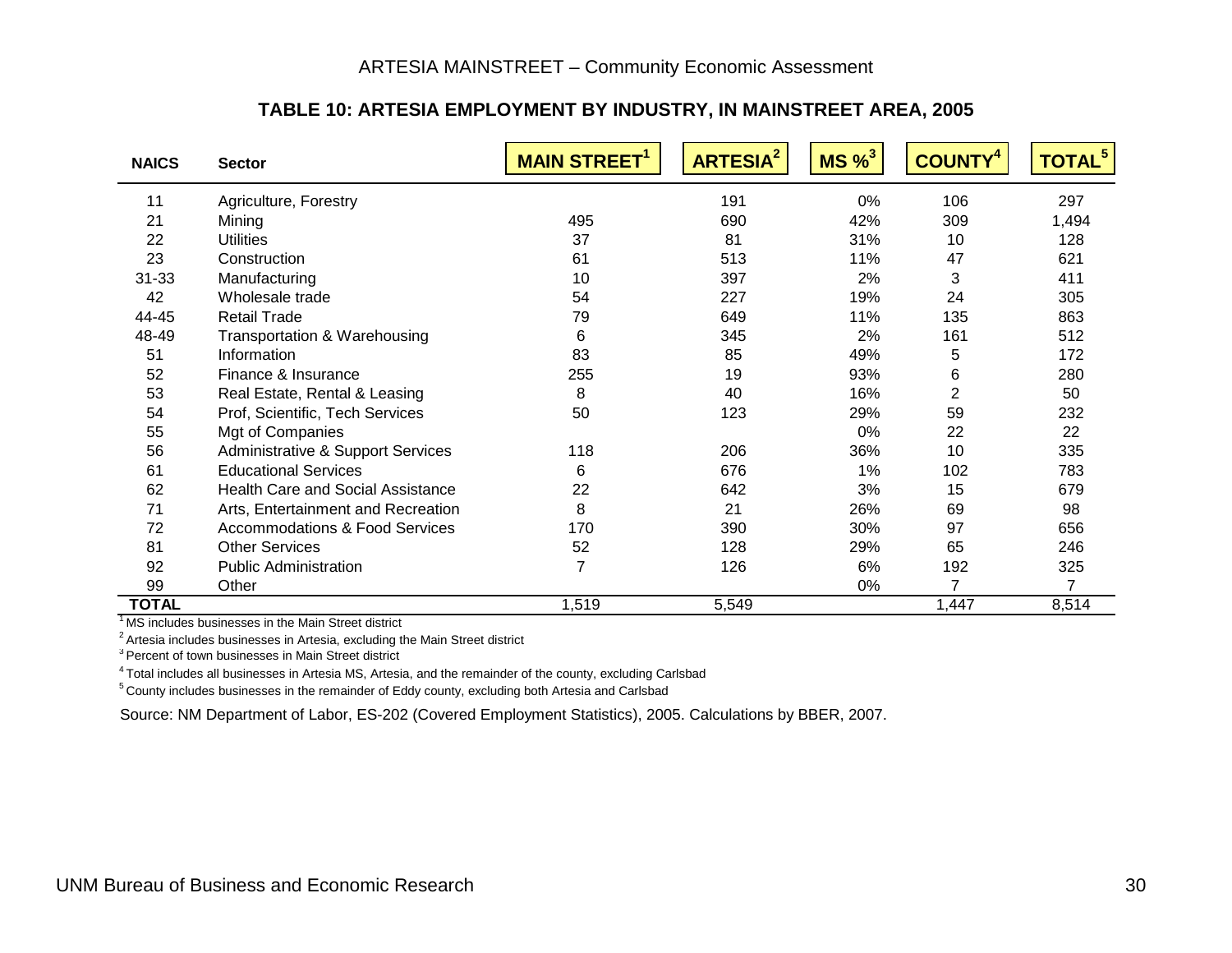

**FIGURE 4: ARTESIA EMPLOYMENT, BY INDUSTRY AND LOCAL GEOGRAPHY, 2005**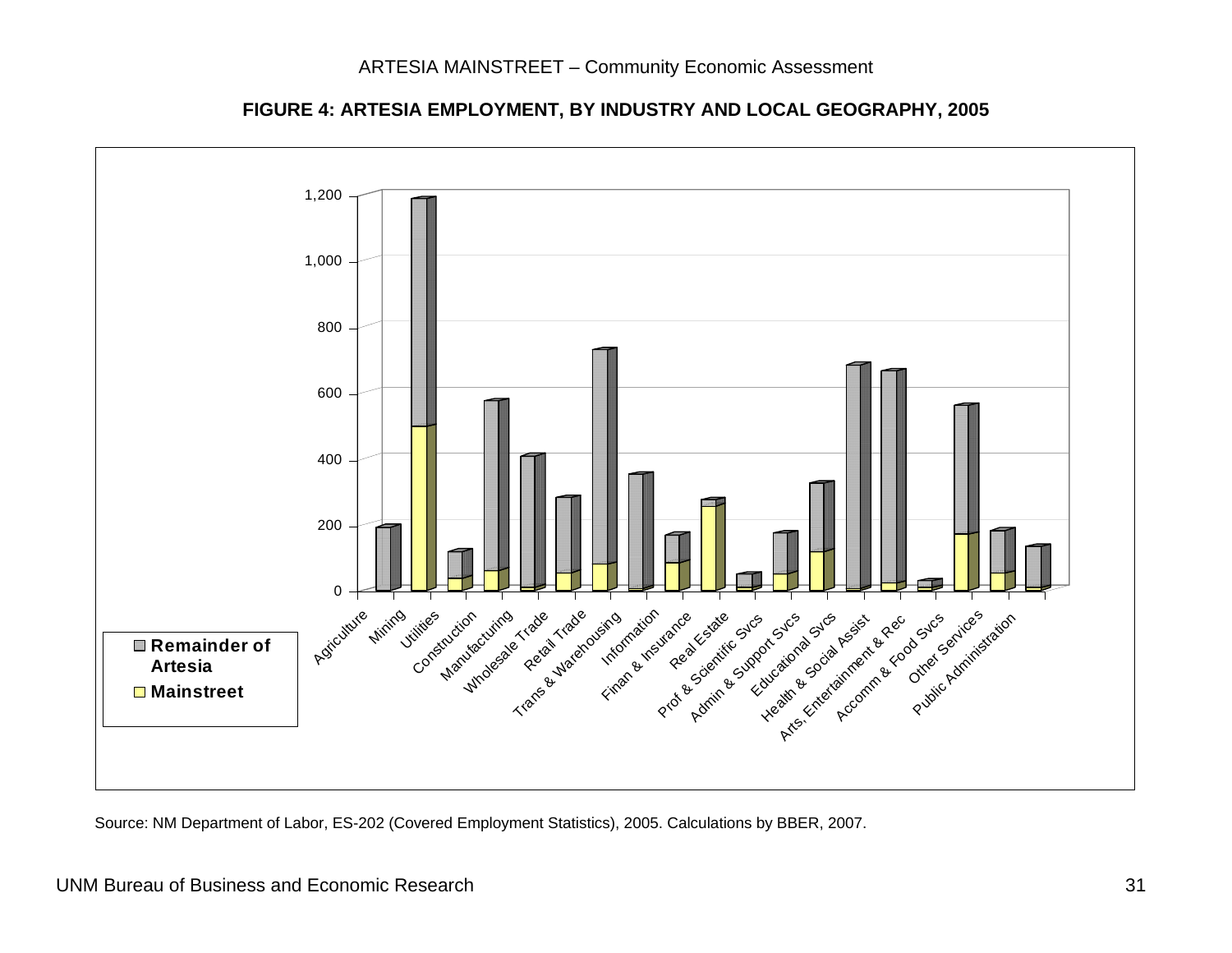**FIGURE 5: ARTESIA EMPLOYMENT IN MAINSTREET AREA, BY INDUSTRY, 2005** 

<span id="page-35-0"></span>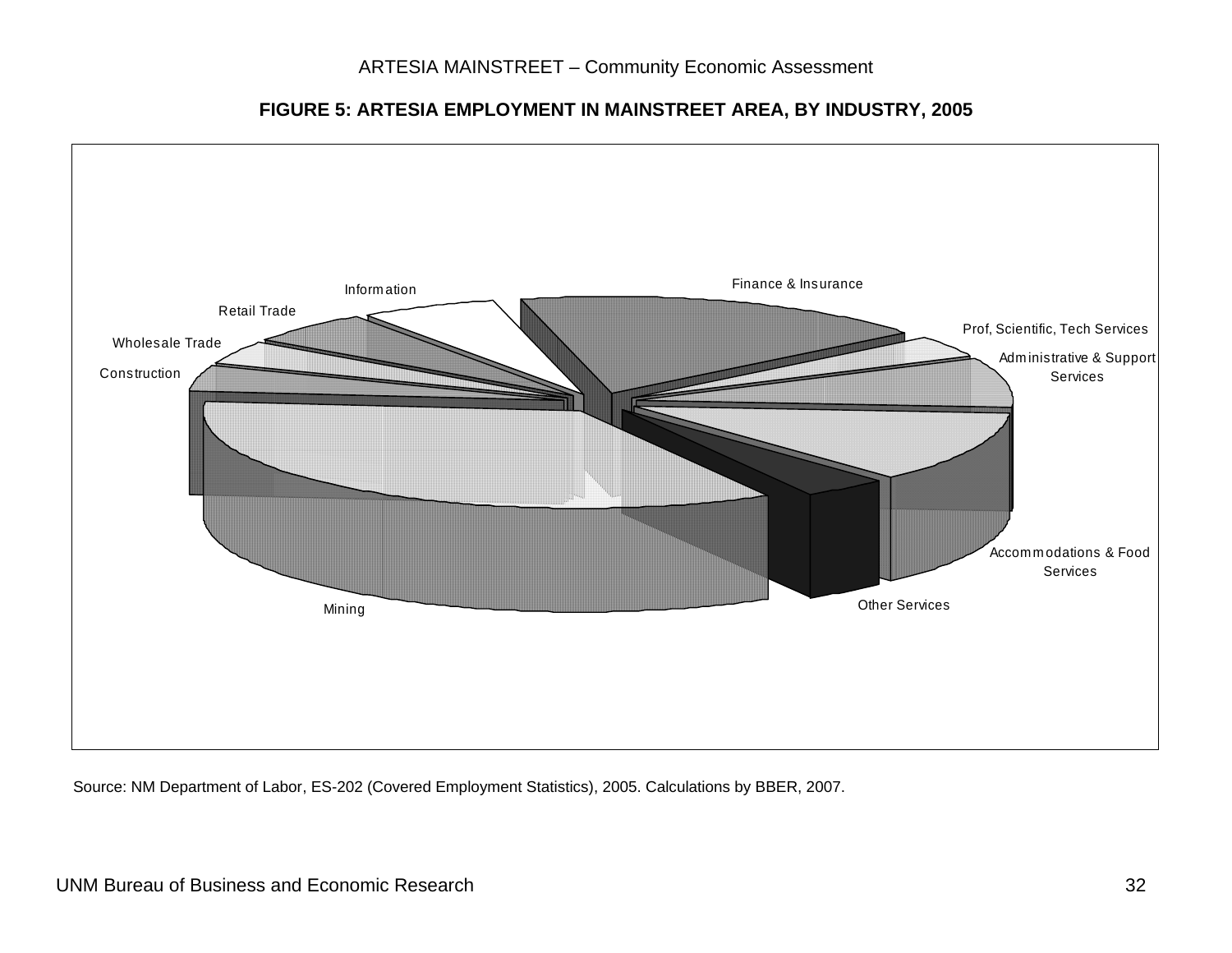| <b>NAICS</b> | <b>Sector</b>                                | <b>MAIN STREET</b> | <b>ARTESIA<sup>2</sup></b> | <b>COUNTY3</b> | <b>TOTAL<sup>4</sup></b> |
|--------------|----------------------------------------------|--------------------|----------------------------|----------------|--------------------------|
| 11           | Agriculture, Forestry                        |                    | 22,904                     | 19,853         | 42,757                   |
| 21           | Mining                                       | 68,703             | 62,038                     | 60,007         | 190,748                  |
| 22           | <b>Utilities</b>                             | 53,240             | 43,231                     | 10,299         | 106,771                  |
| 23           | Construction                                 | 34,965             | 35,264                     | 17,784         | 88,014                   |
| $31 - 33$    | Manufacturing                                | 11,194             | 67,371                     | 43,820         | 122,385                  |
| 42           | Wholesale trade                              | 61,456             | 44,279                     | 51,022         | 156,758                  |
| 44-45        | <b>Retail Trade</b>                          | 17,255             | 18,351                     | 28,098         | 63,704                   |
| 48-49        | Transportation & Warehousing                 | 56,744             | 43,051                     | 28,185         | 127,980                  |
| 51           | Information                                  | 30,461             | 45,454                     | 18,932         | 94,847                   |
| 52           | Finance & Insurance                          | 32,644             | 41,202                     | 25,845         | 99,690                   |
| 53           | Real Estate, Rental & Leasing                | 32,699             | 25,466                     | 27,076         | 85,240                   |
| 54           | Prof, Scientific, Tech Services              | 52,045             | 31,980                     | 69,727         | 153,752                  |
| 55           | Mgt of Companies                             |                    |                            | 65,483         | 65,483                   |
| 56           | <b>Administrative &amp; Support Services</b> | 30,420             | 19,044                     | 15,719         | 65,183                   |
| 61           | <b>Educational Services</b>                  | 6,331              | 40,549                     | 33,738         | 80,619                   |
| 62           | <b>Health Care and Social Assistance</b>     | 21,835             | 24,436                     | 25,697         | 71,968                   |
| 71           | Arts, Entertainment and Recreation           | 14,776             | 19,706                     | 22,480         | 56,962                   |
| 72           | <b>Accommodations &amp; Food Services</b>    | 10,753             | 10,526                     | 13,458         | 34,738                   |
| 81           | <b>Other Services</b>                        | 15,358             | 19,623                     | 32,103         | 67,085                   |
| 92           | <b>Public Administration</b>                 | 36,576             | 33,780                     | 68,345         | 138,701                  |
| 99           | Other                                        |                    |                            | 19,697         | 19,697                   |
| <b>TOTAL</b> |                                              | 587,454            | 648,256                    | 697,369        | 1,933,080                |

#### **TABLE 11: ARTESIA AVERAGE WAGES BY INDUSTRY, IN MAINSTREET AREA, 2005**

<sup>1</sup> MS includes businesses in the Main Street district

<sup>2</sup> Artesia includes businesses in Artesia, excluding the Main Street district

<sup>3</sup> County includes businesses in the remainder of Eddy county, excluding both Artesia and Carlsbad

<span id="page-36-0"></span>4 Total includes all businesses in Artesia MS, Artesia, and the remainder of the county, excluding Carlsbad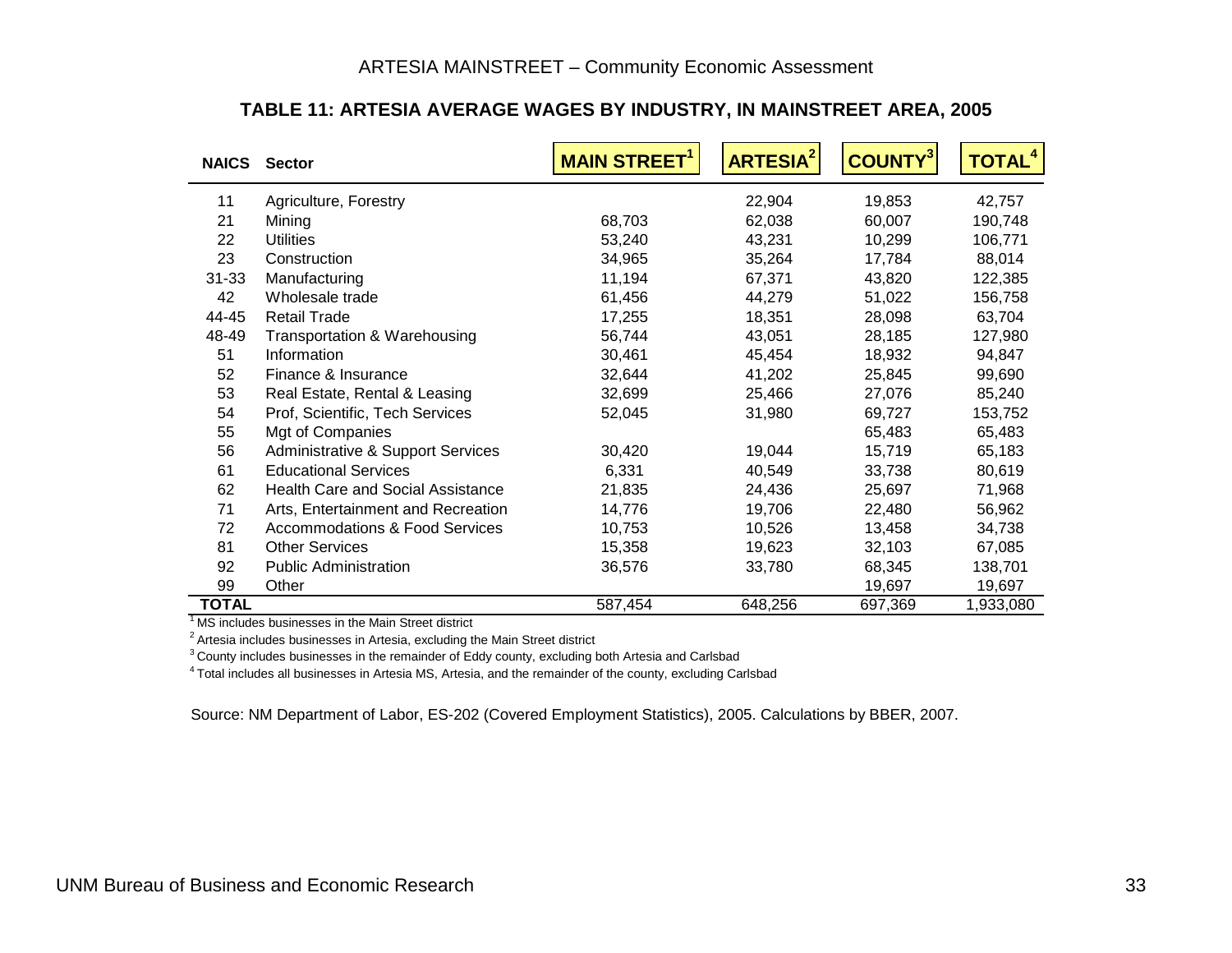#### **TABLE 12: ARTESIA EMPLOYMENT BY 3-DIGIT RETAIL & SERVICE SUBSECTOR, IN MAINSTREET AREA, 2005**

<span id="page-37-0"></span>

|     | <b>NAICS INDUSTRY</b>                                 | MS <sup>1</sup> | <b>ARTESIA<sup>2</sup></b> | $MS\%$ <sup>3</sup> | <b>COUNTY<sup>4</sup></b> | TOTAL <sup>5</sup> |
|-----|-------------------------------------------------------|-----------------|----------------------------|---------------------|---------------------------|--------------------|
| 423 | Merchant Wholesalers, Durable Goods                   | 5               | 110                        | 4%                  | 21                        | 259                |
| 424 | Merchant Wholesalers, Nondurable Goods                | 48              | 59                         | 45%                 | $\overline{2}$            | 152                |
| 425 | <b>Wholesale Electronic Markets</b>                   | 1               | 57                         | 2%                  |                           | 72                 |
| 441 | Motor Vehicle & Parts Dealers                         | 12              | 63                         | 16%                 | 29                        | 280                |
| 442 | Furniture & Home Furnishings Stores                   | 13              | 14                         | 48%                 |                           | 84                 |
| 443 | Electronics & Appliance Stores                        |                 |                            |                     | 12                        | 27                 |
| 444 | <b>Building Material, Garden Equipment Dealers</b>    | 10              | 27                         | 27%                 | 61                        | 152                |
| 445 | Food & Beverage Stores                                |                 | 131                        |                     |                           | 327                |
| 446 | <b>Health &amp; Personal Care Stores</b>              |                 | 23                         |                     | 3                         | 102                |
| 447 | <b>Gasoline Stations</b>                              | 12              | 150                        | 7%                  | 26                        | 278                |
| 448 | <b>Clothing &amp; Clothing Accessories Stores</b>     | 14              | 3                          | 80%                 | $\overline{c}$            | 43                 |
| 451 | Sporting Goods, Hobby, Book, & Music Stores           | $\mathbf 1$     | 23                         | 4%                  | 0                         | 82                 |
| 452 | <b>General Merchandise Stores</b>                     | 14              | 181                        | 7%                  | 1                         | 598                |
| 453 | Miscellaneous Store Retailers                         | 4               | 34                         | 11%                 | $\overline{2}$            | 144                |
| 481 | Air Transportation                                    | 1               |                            | 100%                |                           | $\mathbf 1$        |
| 484 | <b>Truck Transportation</b>                           |                 | 248                        |                     | 121                       | 507                |
| 485 | <b>Transit and Ground Passenger Transport</b>         |                 | 29                         |                     | 36                        | 126                |
| 486 | Pipeline Transportation                               | 5               | 60                         | 8%                  |                           | 86                 |
| 488 | <b>Support Services for Transportation</b>            |                 | 5                          |                     |                           | 22                 |
| 491 | <b>Postal Service</b>                                 |                 |                            |                     |                           | 66                 |
| 492 | <b>Couriers and Messengers</b>                        |                 |                            |                     |                           | 28                 |
| 493 | Warehousing and Storage                               |                 | 4                          |                     | 4                         | 38                 |
| 511 | <b>Publishing Industries</b>                          | 14              |                            | 100%                |                           | 28                 |
| 512 | Motion Picture & Sound Recording Industries           | 10              |                            | 100%                |                           | 41                 |
| 515 | Broadcasting (except Internet)                        | 12              |                            | 100%                | 4                         | 35                 |
| 517 | Telecommunications                                    | 41              | 85                         | 33%                 |                           | 129                |
| 518 | Internet Service Providers & Data Processing Srvs     |                 |                            |                     | 1                         | 15                 |
| 519 | <b>Other Information Services</b>                     | 6               |                            | 100%                |                           | 22                 |
| 522 | <b>Credit Intermediation &amp; Related Activities</b> | 215             | 3                          | 99%                 | 6                         | 441                |
| 523 | Securities, Commodity Contracts & Fin Investments     | 4               |                            | 100%                |                           | 36                 |
| 524 | <b>Insurance Carriers &amp; Related Activities</b>    | 35              | 16                         | 69%                 |                           | 121                |
| 525 | Funds, Trusts, and Other Financial Vehicles           |                 |                            |                     |                           | 3                  |
| 531 | <b>Real Estate</b>                                    | 8               | 16                         | 33%                 |                           | 74                 |
| 532 | <b>Rental &amp; Leasing Services</b>                  |                 | 23                         |                     |                           | 328                |
| 533 | Lessors of Nonfinancial Intangible Assets             |                 | $\overline{2}$             |                     |                           | 8                  |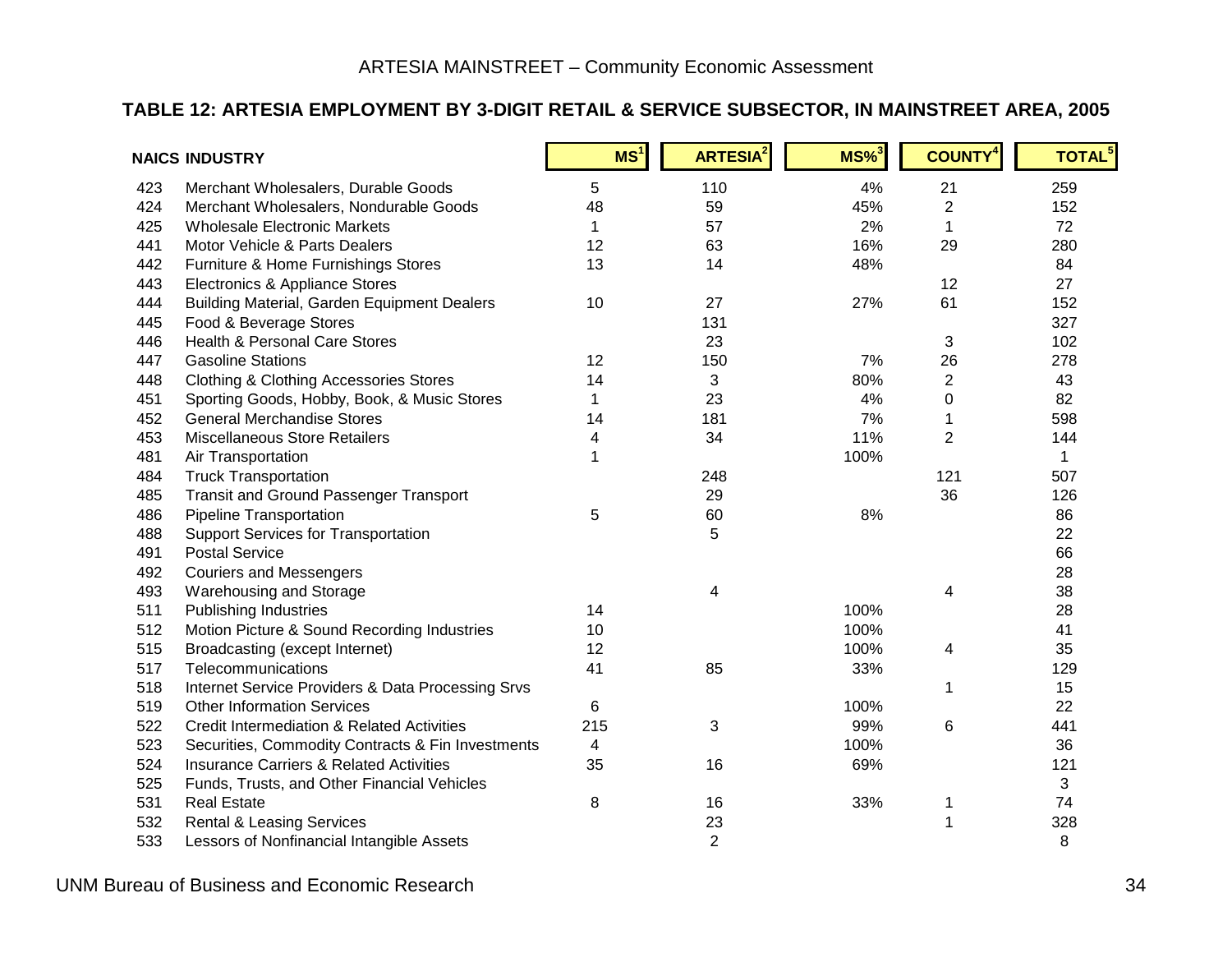#### **TABLE 12: ARTESIA EMPLOYMENT BY 3-DIGIT RETAIL & SERVICE SUBSECTOR, IN MAINSTREET AREA, 2005, CONTINUED**

|     | <b>NAICS INDUSTRY</b>                            | MS <sup>1</sup> | <b>ARTESIA<sup>2</sup></b> | $MS\%$ <sup>3</sup> | <b>COUNTY<sup>4</sup></b> | <b>TOTAL<sup>5</sup></b> |
|-----|--------------------------------------------------|-----------------|----------------------------|---------------------|---------------------------|--------------------------|
| 541 | Professional, Scientific, & Technical Services   | 50              | 123                        | 29%                 | 59                        | 519                      |
| 551 | Management of Companies & Enterprises            |                 |                            |                     | 22                        | 178                      |
| 561 | Administrative & Support Services                | 118             | 191                        | 38%                 | 9                         | 838                      |
| 562 | Waste Management & Remediation Service           |                 | 16                         |                     |                           | 637                      |
| 611 | <b>Educational Services</b>                      | 6               | 676                        | 1%                  | 102                       | 1,819                    |
| 621 | <b>Ambulatory Health Care Services</b>           | 10              | 179                        | 5%                  | 15                        | 639                      |
| 622 | Hospitals                                        |                 | 139                        |                     |                           | 672                      |
| 623 | <b>Nursing &amp; Residential Care Facilities</b> |                 | 161                        |                     |                           | 789                      |
| 624 | Social Assistance                                | 12              | 164                        | 7%                  |                           | 272                      |
| 711 | Performing Arts, Spectator Sports                |                 |                            |                     | 6                         | 6                        |
| 712 | Museums, Historical Sites                        | 3               |                            | 100%                | 47                        | 153                      |
| 713 | Amusement, Gambling & Recreation Industries      |                 | 21                         | 17%                 | 17                        | 106                      |
| 721 | Accommodation                                    |                 | 99                         | 4%                  | 94                        | 409                      |
| 722 | Food Services & Drinking Places                  | 166             | 290                        | 36%                 | 4                         | 1,335                    |
| 811 | Repair & Maintenance                             | 2               | 62                         | 3%                  | 52                        | 264                      |
| 812 | Personal & Laundry Services                      | 0               | 37                         | 1%                  | 3                         | 110                      |
| 813 | Religious, Grantmaking, Civic, Prof. Orgs        | 29              | 11                         | 73%                 |                           | 417                      |
| 814 | <b>Private Households</b>                        | 21              | 20                         | 52%                 | 11                        | 71                       |
| 921 | Executive, Legislative & Gov't Support           | 7               |                            | 100%                | 12                        | 107                      |
| 922 | Justice, Public Order, and Safety Activities     |                 | 105                        |                     | 139                       | 560                      |
| 923 | Administration of Human Resource Programs        |                 |                            |                     |                           | $\overline{2}$           |
| 924 | Admin of Environmental Quality Programs          |                 | 13                         |                     | 22                        | 139                      |
| 925 | Admin of Housing, Urban Pln & Commmunity Dev'l   |                 | 8                          |                     |                           | 10                       |
| 926 | Administration of Economic Programs              |                 |                            |                     | 18                        | 111                      |
| 999 | Nonclassified                                    |                 |                            |                     | $\overline{7}$            | 7                        |

1 MainStreet District.

2 Town, not including MainStreet District.

3 MainStreet District as a percentage of entire town.

4 County, not including Artesia and Carlsbad.

5 County total.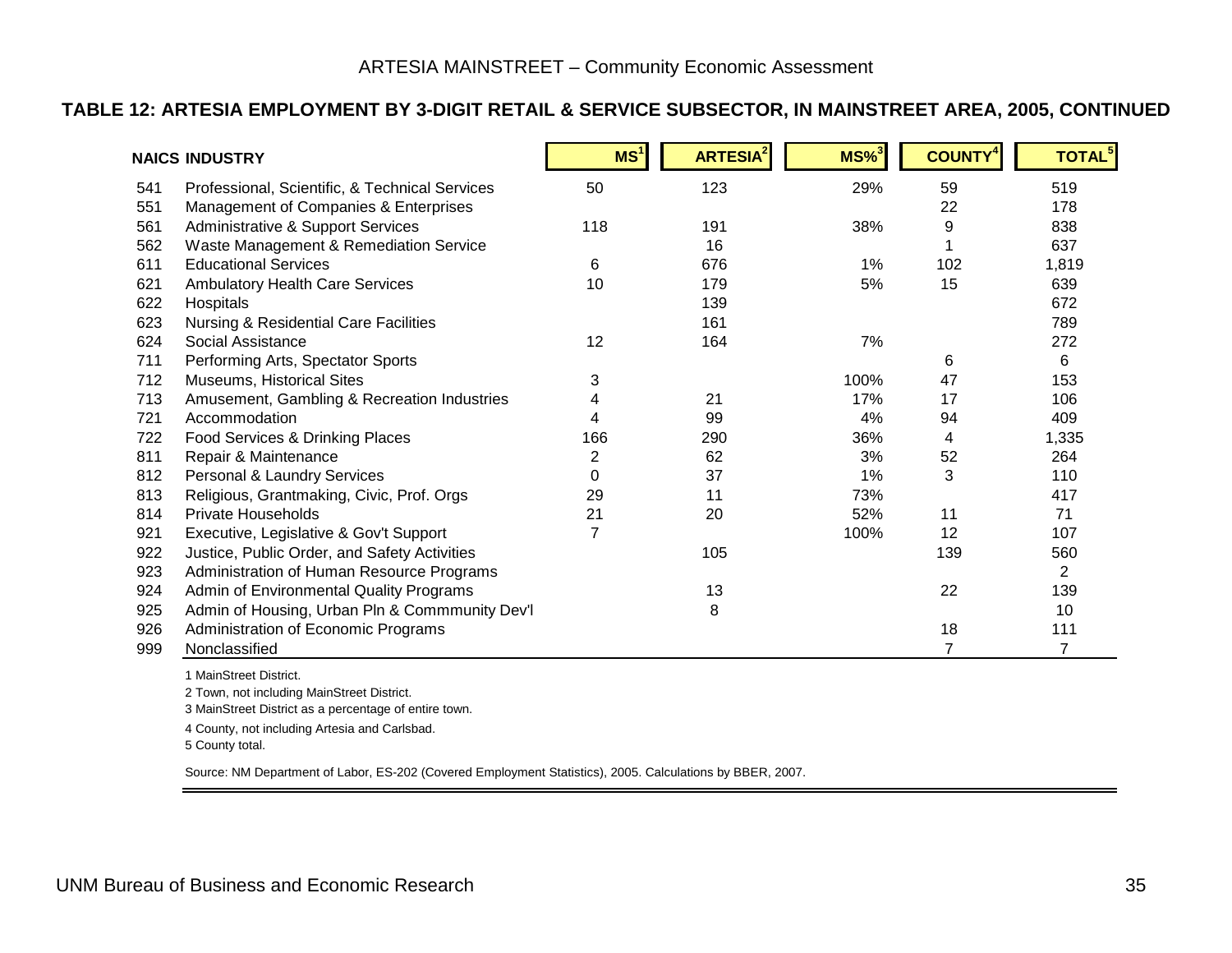**FIGURE 6: LOCAL TRADE AREA** 



UNM Bureau of Business and Economic Research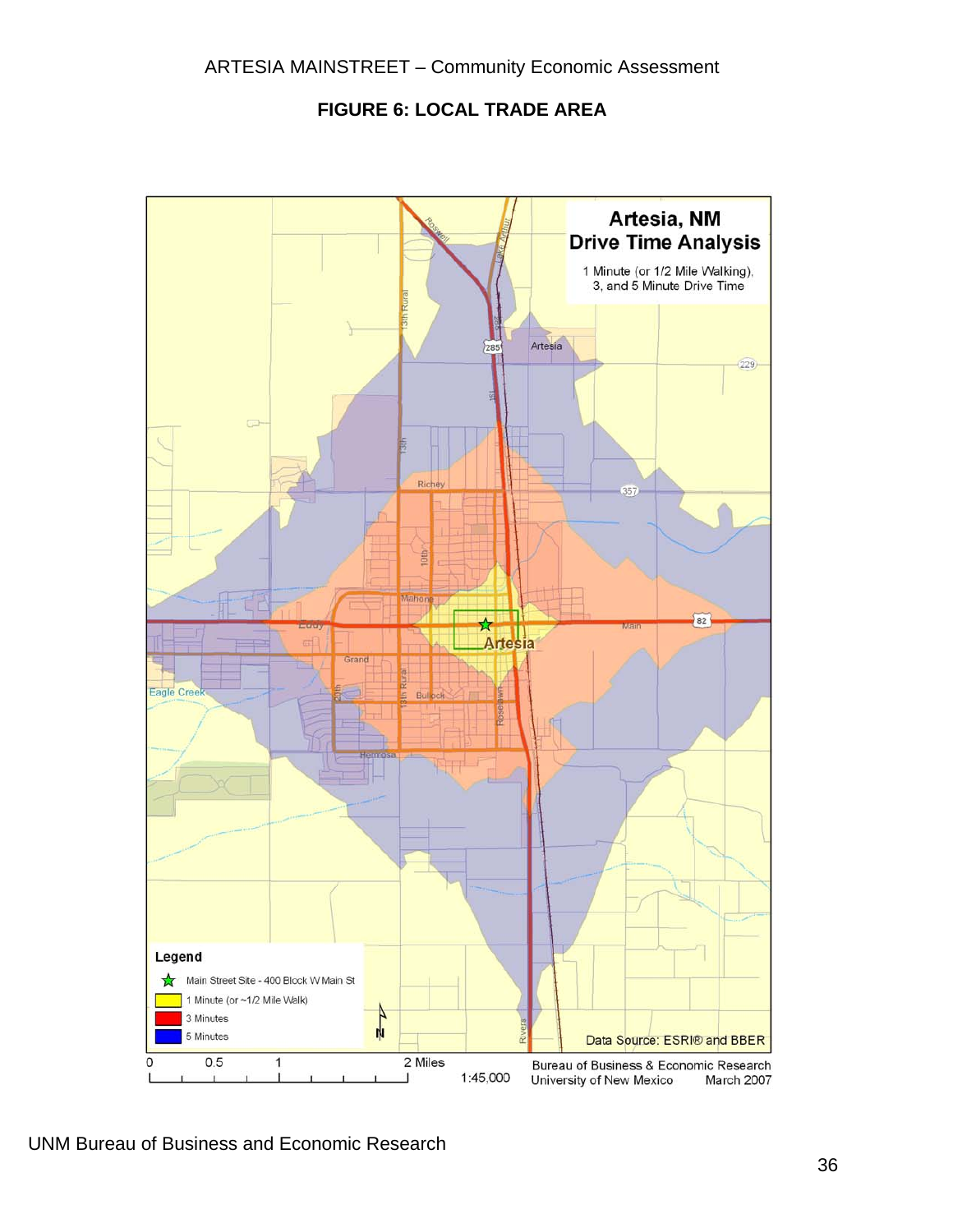### <span id="page-40-1"></span>**TABLE 13: LOCAL TRADE AREA**

<span id="page-40-0"></span>

| Center Point: 400 Block of W Main St                     |         | <b>Drive Time (Minutes)</b> |         |
|----------------------------------------------------------|---------|-----------------------------|---------|
|                                                          | $0 - 1$ | $0 - 3$                     | $0 - 5$ |
| Population by Age (2006):                                |         |                             |         |
| <b>Total</b>                                             | 879     | 7,981                       | 11,725  |
| $0 - 4$                                                  | 79      | 720                         | 993     |
| $5-9$                                                    | 68      | 646                         | 902     |
| $10 - 14$                                                | 64      | 604                         | 879     |
| 15-19                                                    | 71      | 596                         | 876     |
| 20-29                                                    | 123     | 1,104                       | 1,589   |
| 30-39                                                    | 95      | 846                         | 1,262   |
| 40-49                                                    | 108     | 1,097                       | 1,700   |
| 50-64                                                    | 139     | 1,254                       | 1,907   |
| 65-85                                                    | 99      | 920                         | 1,362   |
| $85+$                                                    | 33      | 194                         | 255     |
| Median Age                                               | 33.6    | 33.9                        | 35.1    |
| Projected Population Growth by Age Cohort, 2006-2011 (%) |         |                             |         |
| <b>Total</b>                                             | 1.6%    | 1.0%                        | 0.9%    |
| $0 - 4$                                                  | $-1%$   | $-3%$                       | $-3%$   |
| $5-9$                                                    | 0%      | 1%                          | 2%      |
| $10 - 14$                                                | 3%      | 9%                          | 6%      |
| $15 - 19$                                                | $-3%$   | $-2%$                       | $-3%$   |
| 20-29                                                    | 2%      | $-5%$                       | $-3%$   |
| 30-39                                                    | 2%      | 4%                          | 0%      |
| 40-49                                                    | $-16%$  | $-17%$                      | $-16%$  |
| 50-64                                                    | 17%     | 21%                         | 22%     |
| 65-85                                                    | 0%      | $-2%$                       | $-3%$   |
| $85+$                                                    | 9%      | 6%                          | 9%      |
| Median Age (2011 Projection)                             | 33.8    | 34.0                        | 35.2    |
| <b>Households</b>                                        |         |                             |         |
| Households                                               | 383     | 3,117                       | 4,475   |
| Family Households                                        | 234     | 2,131                       | 3,125   |
| Average Houshold Size                                    | 2.28    | 2.55                        | 2.61    |
| Race<br>White                                            | 581     | 5,481                       | 8,429   |
| <b>Black</b>                                             | 16      | 138                         | 174     |
| American Indian, Eskimo, Aleut                           | 14      | 112                         | 175     |
| Asian or Pacific Islander                                | 3       | 30                          | 43      |
| Other                                                    | 241     | 1,986                       | 2,570   |
| Two or More Races                                        | 25      | 235                         | 335     |
| Hispanic Origin                                          | 496     | 4,215                       | 5,512   |
| Gender                                                   |         |                             |         |
| Male                                                     | 420     | 3,868                       | 5,692   |
| Female                                                   | 462     | 4,115                       | 6,033   |

# **Artesia Local Trade Area**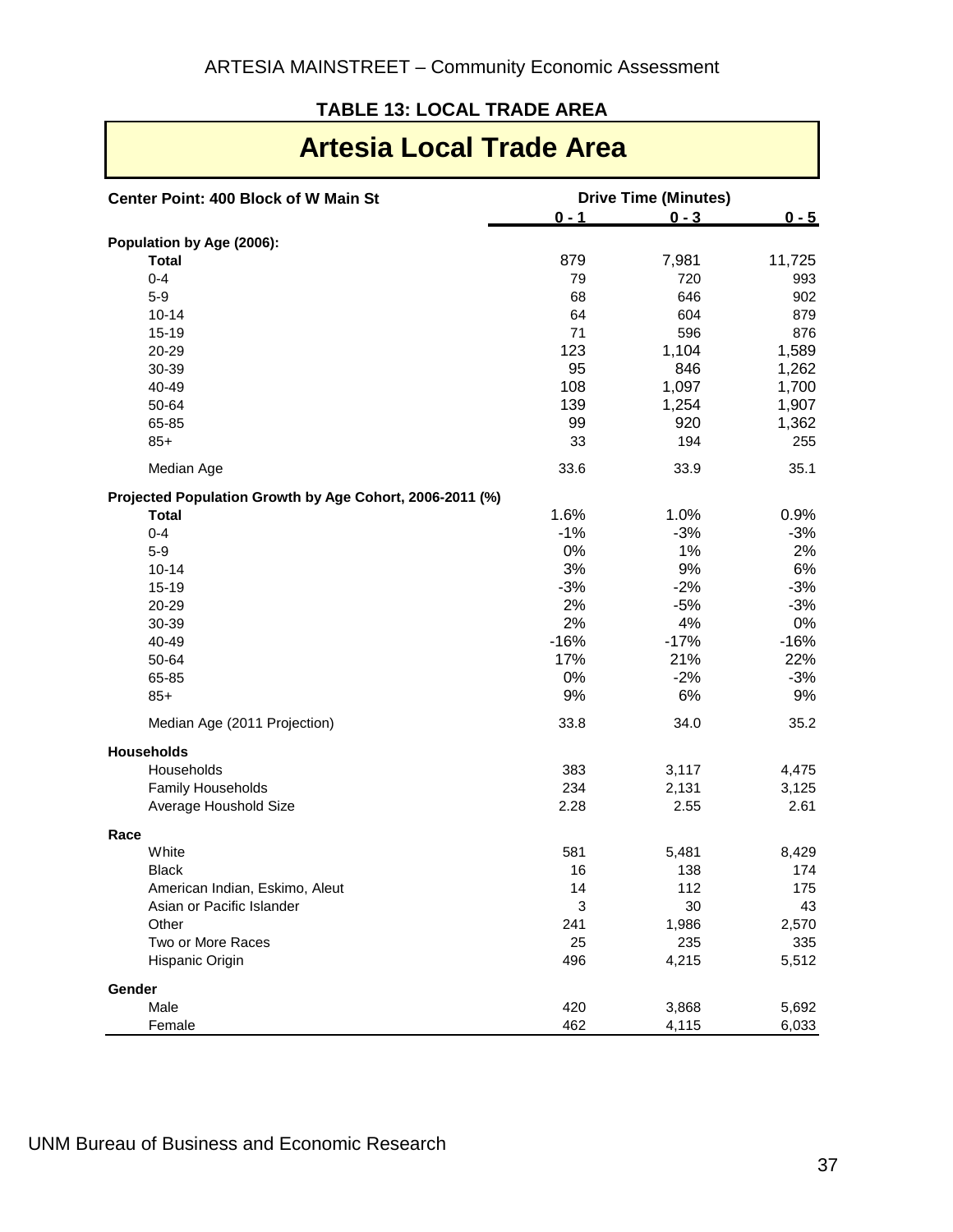| <b>Center Point: 400 Block of W Main St</b> | <b>Drive Time (Minutes)</b> |          |          |  |
|---------------------------------------------|-----------------------------|----------|----------|--|
|                                             | $0 - 1$                     | $0 - 3$  | $0 - 5$  |  |
| <b>Income</b>                               |                             |          |          |  |
| Median Household Income                     | \$27,527                    | \$30,561 | \$34,196 |  |
| Median Family Income                        | \$30,248                    | \$36,118 | \$40,370 |  |
| Median Disposable Income                    | \$25,345                    | \$26,678 | \$29,093 |  |
| Average Household Income                    | \$38,913                    | \$39,876 | \$43,933 |  |
| Average Family Income                       | \$43,795                    | \$45,670 | \$50,174 |  |
| Per Capita Income                           | \$15,463                    | \$15,331 | \$16,968 |  |
| Households by Disposable Income (1)         |                             |          |          |  |
| $<$ \$15,000                                | 27.7%                       | 27.1%    | 24.5%    |  |
| \$15,000-\$24,999                           | 21.5%                       | 19.0%    | 17.4%    |  |
| \$25,000-\$34,999                           | 18.2%                       | 17.4%    | 16.4%    |  |
| \$35,000-\$49,999                           | 15.7%                       | 17.4%    | 18.1%    |  |
| \$50,000-\$74,999                           | 9.7%                        | 12.7%    | 15.8%    |  |
| \$75,000-\$99,999                           | 4.4%                        | 3.6%     | 4.5%     |  |
| \$100,000-\$149,999                         | 2.1%                        | 1.9%     | 2.4%     |  |
| \$150,000-\$199,999                         | 0.3%                        | 0.3%     | 0.4%     |  |
| $$200,000+$                                 | 0.5%                        | 0.4%     | 0.5%     |  |
| <b>Households by Net Worth</b>              |                             |          |          |  |
| $<$ \$15,000                                | 33.9%                       | 35.5%    | 33.4%    |  |
| \$15,000-\$34,999                           | 10.7%                       | 9.4%     | 9.1%     |  |
| \$35,000-\$49,999                           | 5.4%                        | 5.2%     | 5.1%     |  |
| \$50,000-\$74,999                           | 7.8%                        | 7.7%     | 7.4%     |  |
| \$75,000-\$99,999                           | 6.8%                        | 7.2%     | 6.9%     |  |
| \$100,000-\$149,999                         | 4.9%                        | 7.4%     | 8.0%     |  |
| \$150,000-\$249,999                         | 9.4%                        | 9.4%     | 9.7%     |  |
| \$250,000-499,999                           | 9.5%                        | 9.7%     | 11.1%    |  |
| $500,000 +$                                 | 11.4%                       | 8.4%     | 9.4%     |  |
| Median Net Worth                            | \$50,000                    | \$49,597 | \$56,921 |  |

#### **TABLE 13: LOCAL TRADE AREA, CONTINUED**

(1) Disposable Income is total income after direct taxes.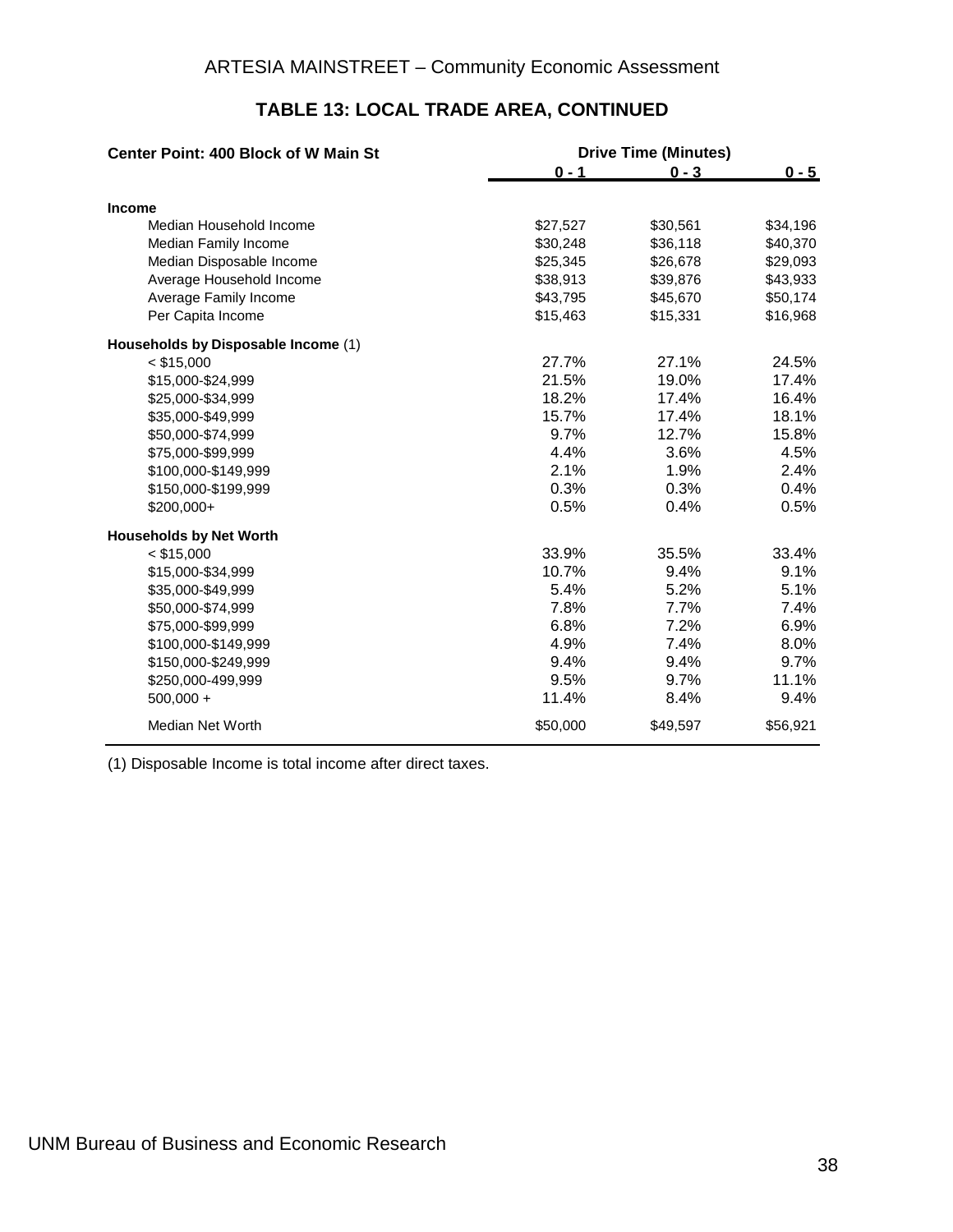# **TABLE 13: LOCAL TRADE AREA, CONTINUED**

#### **CONSUMER EXPENDITURES (2006)**

| <b>Retail Goods Total</b>                    | 5,609,721 | 47,448,993 | 74,941,755 |
|----------------------------------------------|-----------|------------|------------|
| <b>Apparel</b>                               | 452,498   | 2,377,117  | 5,720,441  |
| Men's Apparel                                | 86,054    | 695,095    | 1,088,628  |
| Women's Apparel                              | 137,783   | 137,783    | 1,727,865  |
| Children's Apparel                           | 84,411    | 692,639    | 1,089,734  |
| Infant Apparel (Under 2 Years)               | 25,264    | 202,706    | 314,987    |
| Footwear                                     | 43,214    | 43,214     | 551,064    |
| Watches & Jewelry                            | 35,911    | 291,738    | 465,764    |
| <b>Apparel Products &amp; Services</b>       | 39,860    | 313,943    | 482,399    |
| <b>Computer</b>                              |           |            |            |
| Computers & Hardware for Home Use            | 46,768    | 377,143    | 595,707    |
| Software & Accessories for Home Use          | 6,765     | 53,087     | 83,010     |
| <b>Entertainment/Recreation</b>              | 698,509   | 5,870,781  | 9,382,607  |
| <b>Fees &amp; Admissions</b>                 | 114,530   | 939,828    | 1,514,468  |
| <b>Membership Fees</b>                       | 31,426    | 261,040    | 423,004    |
| Fees for Participant Sports excluding Trips  | 22,016    | 181,255    | 291,080    |
| Admission to Movies/Theater/Opera/Ballet     | 28,522    | 226,764    | 357,010    |
| Admission to Sporting Events excluding Trips | 10,934    | 87,980     | 142,821    |
| Fees for Recreational Lessons                | 21,632    | 182,789    | 300,553    |
| <b>TV/Video/Sound Equipment</b>              | 248,277   | 2,845,202  | 2,717,259  |
| Community Antenna or Cable TV                | 141,960   | 2,002,523  | 1,801,721  |
| Color TVs                                    | 26,541    | 215,797    | 338,904    |
| VCRs/Video Cameras & DVD Players             | 8,512     | 69,550     | 109,876    |
| Video Cassettes & DVDs                       | 11,536    | 91,528     | 143,138    |
| Video Game Hardware & Software               | 7,610     | 60,397     | 95,362     |
| Satellite Dishes                             | 444       | 4,039      | 6,516      |
| Rental of Video Cassettes & DVDs             | 14,395    | 110,367    | 169,510    |
| Sound Equipment                              | 35,880    | 280,249    | 35,880     |
| Rental/Repair of TV/VCR/Sound Equipment      | 1,398     | 10,752     | 16,350     |
| Pets                                         | 97,124    | 859,052    | 1,393,107  |
| Toys & Games                                 | 43,685    | 357,623    | 569,145    |
| <b>Recreational Vehicles &amp; Fees</b>      | 81,924    | 775,232    | 1,299,586  |
| Sports/Rec/Exercise Equipment                | 36,731    | 310,315    | 499,236    |
| Photo Equipment/Supplies                     | 30,424    | 247,747    | 392,797    |
| Film Processing                              | 9,156     | 75,171     | 119,400    |
| Reading                                      | 45,815    | 378,461    | 599,732    |
| <b>Food at Home</b>                          | 1,213,951 | 9,354,304  | 14,571,589 |
| <b>Bakery &amp; Cereal Products</b>          | 161,974   | 1,357,636  | 2,122,106  |
| Meat/Poultry/Fish/Eggs                       | 299,427   | 2,521,338  | 3,912,802  |
| Dairy Products                               | 120,657   | 2,521,338  | 1,582,732  |
| Fruit & Vegetables                           | 186,697   | 1,570,916  | 2,442,157  |
| Snacks/Other Food                            | 347,934   | 2,891,241  | 4,511,794  |
| Nonalcoholic Beverages                       | 97,262    | 813,954    | 1,271,829  |
| <b>Food Away from Home</b>                   | 730,199   | 5,960,341  | 9,330,832  |
| <b>Alcoholic Beverages</b>                   | 131,541   | 131,541    | 1,636,042  |
| <b>Financial</b>                             |           |            |            |
| Investments                                  | 628,844   | 5,262,072  | 8,567,068  |
| Vehicle Loans                                | 1,392,103 | 11,855,204 | 18,798,401 |

UNM Bureau of Business and Economic Research